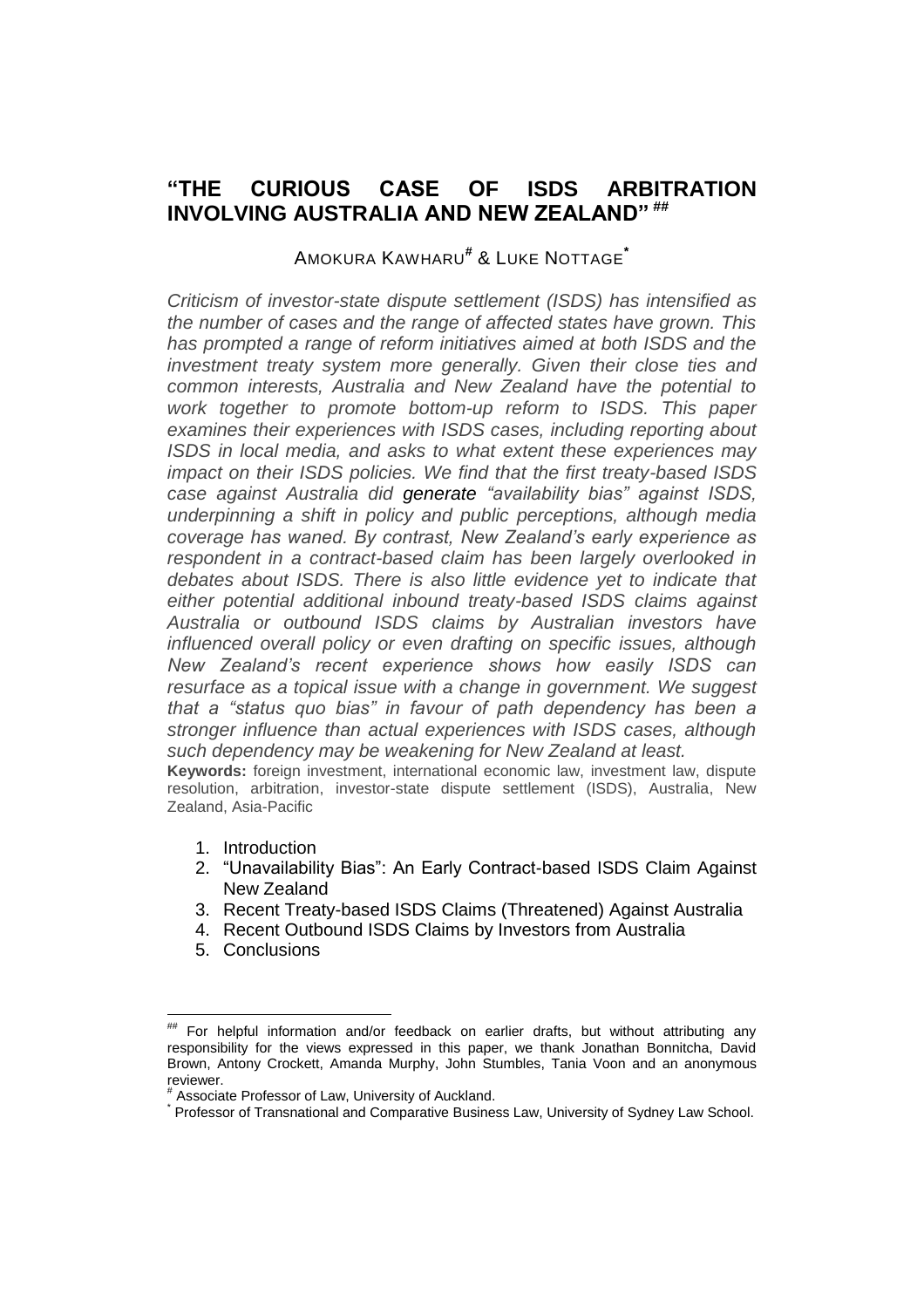#### I INTRODUCTION

<span id="page-1-0"></span>Investor-state dispute settlement (ISDS) has been a hot topic in Australia, more recently in New Zealand and parts of the Asian region, and world-wide.<sup>1</sup> Known treaty-based ISDS claims, almost all involving foreign investors choosing the option of arbitration (so decisions are binding) rather than conciliation or mediation, have reached 855 by the end of 2017 (including 65 in that year).<sup>2</sup> Of the cumulative total, 658 claims for arbitration based on host state consent provided in investment treaties (or more rarely national laws) have been filed in the International Centre for Settlement of Investment Disputes (ICSID), headquartered in Washington DC. In addition, ICSID has received 104 filings for arbitration based on consent included in individual investment contracts between a foreign investor and a host state or its instrumentality.<sup>3</sup> If the home state of the investor, as well as the host state, are also party to the Convention on the Settlement of Investment Disputes between States and Nationals of other States ('ICSID Convention'),<sup>4</sup> any resulting arbitral award usually can be more easily enforced against the losing host state compared to enforcement under the 1958 New York Convention on Recognition and Enforcement of Foreign Arbitral Awards.<sup>5</sup>

<span id="page-1-1"></span>Less concern about treaty-based ISDS was apparent until the turn of the  $21<sup>st</sup>$  century, when the annual number of arbitration filings began to increase significantly, and even when the claims were mostly brought against developing countries. After all, the rationales for the active promotion of ISDS-backed bilateral investment treaty (BIT) commitments by international organisations like the United Nations Conference on Trade and Investment (UNCTAD) over the 1980s and 1990s $<sup>6</sup>$  were</sup> particularly apposite for developing countries. The substantive protections

<sup>1</sup> Luke Nottage, Julien Chaisse and Sakda Thanitcul, 'International Investment Treaties and Arbitration Across Asia: A Bird's Eye View' in Julien Chaisse and Luke Nottage (eds), *International Investment Treaties and Arbitration Across Asia (Brill, 2017); Luke Nottage and* Ana Ubilava, 'Asia's Changing Investment Regime' (Book Review), in this Issue.

 $2$  United Nations Conference on Trade and Development, 'Investment Dispute Settlement Navigator' [<http://investmentpolicyhub.unctad.org/ISDS>](http://investmentpolicyhub.unctad.org/ISDS).

<sup>&</sup>lt;sup>3</sup> ICSID, 'Cases' [<https://icsid.worldbank.org/en/Pages/cases/AdvancedSearch.aspx>](https://icsid.worldbank.org/en/Pages/cases/AdvancedSearch.aspx).

<sup>4</sup> Convention on the Settlement of Investment Disputes between States and Nationals of other States (signed 18 March 1965, entered into force 14 October 1966) 4 ILM 524 (1965).

<sup>5</sup> Convention on the Recognition and Enforcement of Foreign Arbitral Awards (signed 10 June 1958, entered into force 7 June 1959) (1958) 330 UNTS 38. For an example of difficulties in enforcing a treaty-based ISDS award under the New York Convention, see the Walter Bau saga described in Luke Nottage and Sakda Thanitcul, 'International Investment Arbitration in Thailand: Limiting Contract-based Claims While Maintaining Treaty-based ISDS', in Chaisse

and Nottage, above n [1](#page-1-0), with more details in the manuscript version at <https://papers.ssrn.com/sol3/papers.cfm?abstract\_id=2770889>.

<sup>6</sup> Nicolás M Perrone, 'UNCTAD's World Investment Reports 1991–2015: 25 Years of Narratives Justifying and Balancing Foreign Investor Rights' (2018) 19(1) *Journal of World Investment and Trade* 7.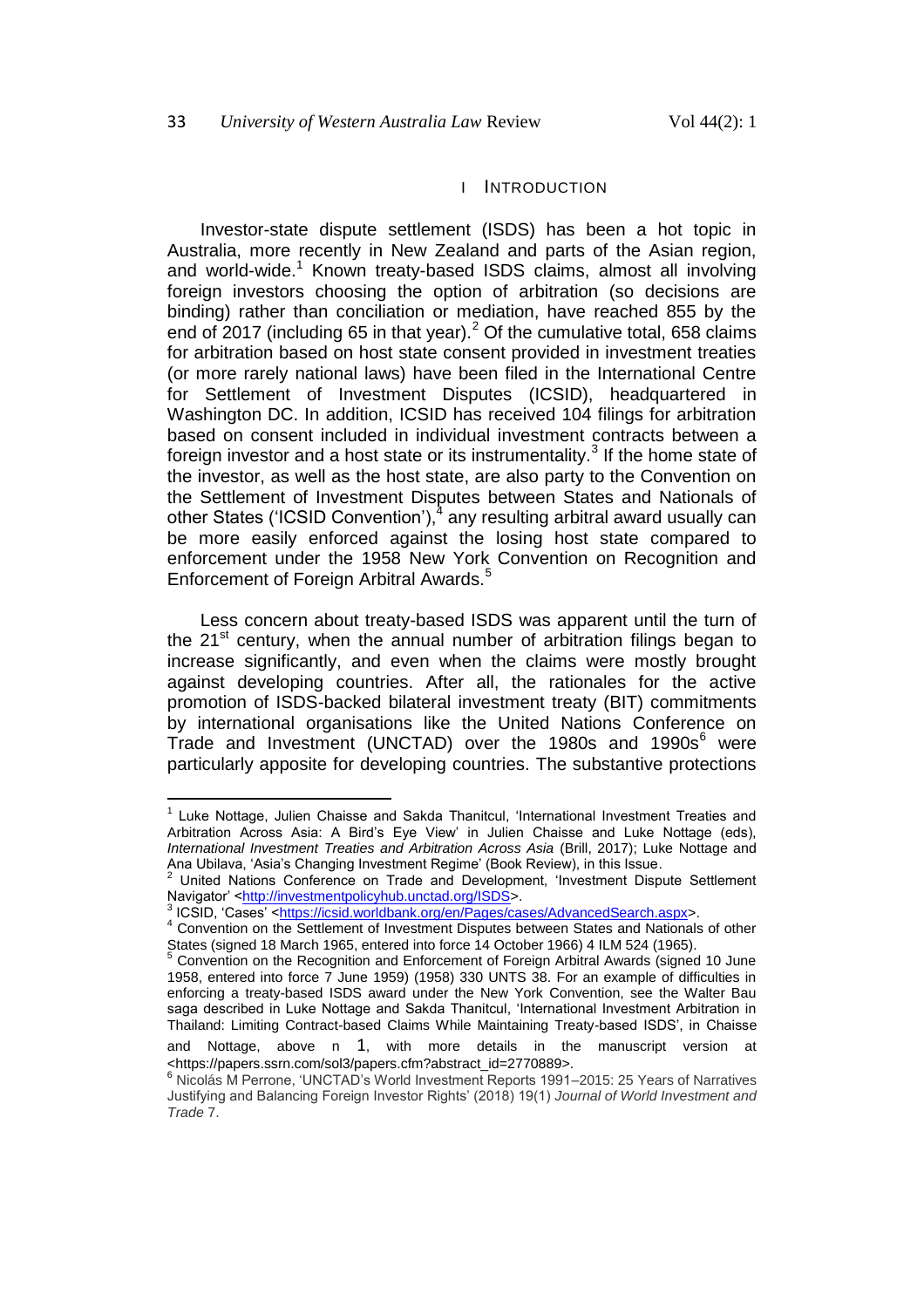offered to foreign investors (and indeed sometimes local investors), and/or the administrative, court and political processes available to enforce such protections, were more likely not to meet international standards compared to developed countries. By offering ISDS-backed commitments under investment treaties, foreign investors were thought to be more likely to invest in such countries, often lacking capital and competing for foreign direct investment (FDI). $^7$  It was also sometimes suggested that ISDSbacked commitments were more likely to improve the rule of law or governance more generally, particularly in developing countries.<sup>8</sup> Another perceived advantage of the ISDS option was to de-politicise disputes, by allowing foreign investors to make direct claims against host states, rather than having to mobilise their home state (perhaps through politicians) to initiate an inter-state arbitration process (potentially involving geo-political or diplomatic complications). The latter has long been a feature of investment treaties and remains an alternative even when the ISDS option is added, albeit one that is hardly ever relied on by foreign investors. Recent studies have begun to question the empirical bases supporting these purported benefits, $9$  although the evidence is mixed and it is often easy to criticise something with the benefit of hindsight.

<span id="page-2-0"></span>Quite understandably, academic and media criticism of treaty-based ISDS began to intensify as numbers of arbitration filings and the range of affected host states grew, including more and more developed countries – where the case for adding the ISDS option was always less obvious. Public concern emerged first mainly in the United States (US) and Canada, as claims started to file against them (not just Mexico) under an early free trade agreement (FTA) containing an investment chapter with ISDS (the North American Free Trade Agreement, or NAFTA, signed in

l

<sup>7</sup> More recently, see eg Shiro Armstrong and Luke Nottage, 'The Impact of Investment Treaties and ISDS Provisions on Foreign Direct Investment: A Baseline Econometric Analysis' (2016) 16/74 *Sydney Law School Research Paper*, and Asian Development Bank, 'Project Overview: Promotion of International Arbitration Reform for Better Investment Climate in the South Pacific' <https://www.adb.org/projects/50114-001/main>.

<sup>&</sup>lt;sup>8</sup> More recently, see eg Donald Robertson, 'Governance and International Investment Treaties for Asia: A Principled Approach to Assessing Regulatory Action' in Chaisse and Nottage, above

n [1](#page-1-0). The latest annual *World Investment Report* (UNCTAD, 2018) <http://unctad.org/en/PublicationsLibrary/wir2018\_en.pdf> at 92 notes: 'As in previous years, the majority of new cases were brought against developing countries and transition economies'.

<sup>9</sup> Joachim Pohl, 'Societal Benefits and Costs of International Investment Agreements: A Critical Review of Aspects and Available Empirical Evidence' (OECD Working Papers on International Investment 2018/01, Organisation for Economic Co-operation and Development, 2018) <http://www.oecd-ilibrary.org/finance-and-investment/societal-benefits-and-costs-of-

international-investment-agreements e5f85c3d-en> 16-31; Jonathan Bonnitcha, Lauge Poulsen and Michael Waibel, *The Political Economy of the Investment Treaty Regime* (Oxford University Press, 2017). On the question of whether ISDS significantly promotes depoliticisation of investment dispute resolution, see n 101 below.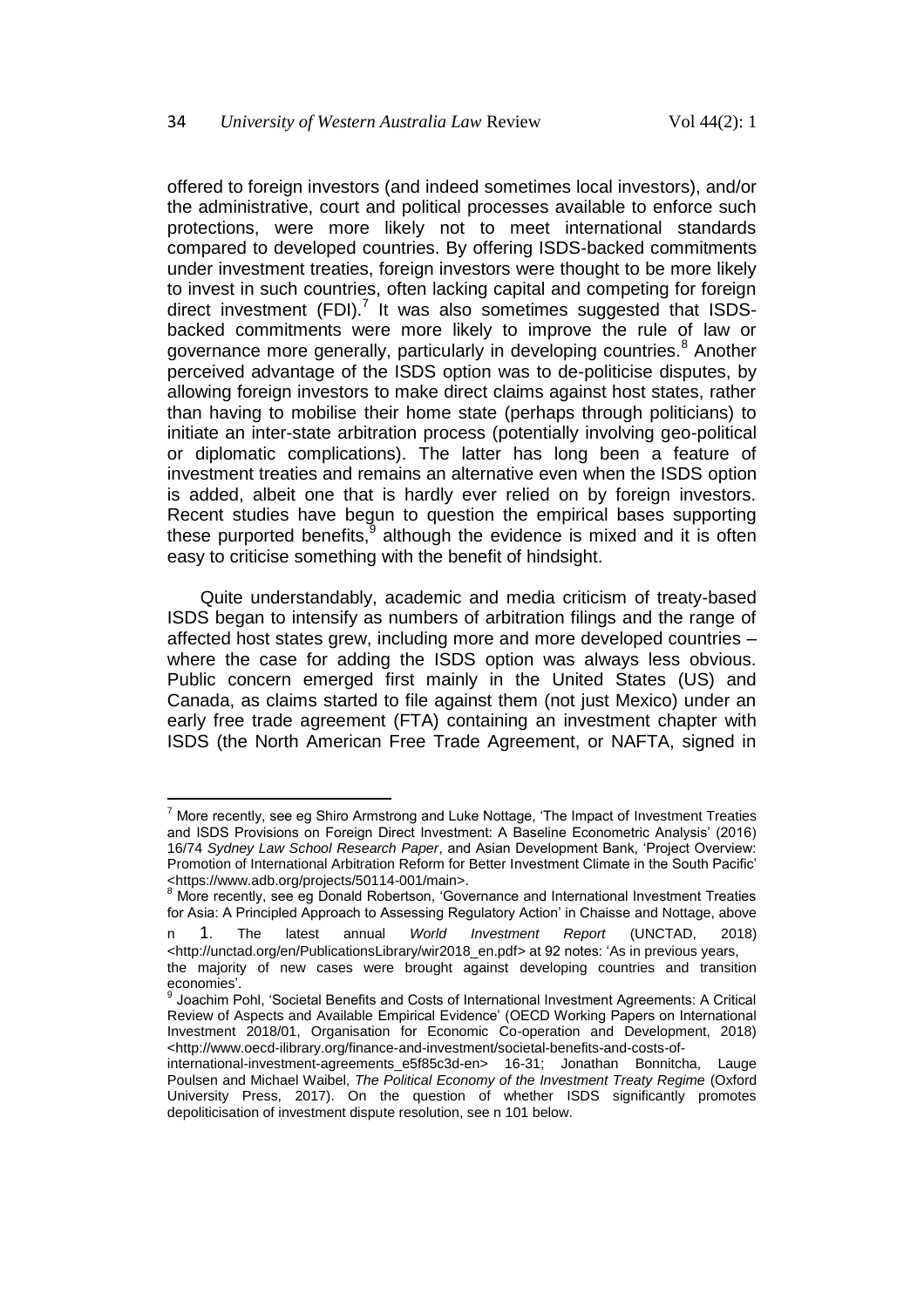1993).<sup>10</sup> From around a decade ago, as the proportion of ISDS claims among member states of the European Union (EU) also grew and tensions emerged with EU law, concerns also emerged in Europe. An early *cause celebre* involved a claim by a Belgian investor in 2007 under the Energy Charter Treaty, after the European Commission began investigating a contract favouring the investment vehicle as involving state aid contrary to EU law, resulting in its termination by Hungary. Eventually, in 2015, the arbitral tribunal found no lack of fair and equitable treatment by Hungary in calculating costs incurred by the investor in order to provide compensation under EU law, but the case attracted considerable attention.<sup>11</sup> Further, on 6 March 2018, the Court of Justice of the European Union decided that the ISDS arbitration procedure in the Slovakia-Netherlands BIT was contrary to EU law. This judgment generated a flurry of discussion about implications for EU-related investment treaty arbitration, including the EU's shift since 2015 to negotiating an 'investment court' alternative to traditional ISDS in its treaties with EU and other developed countries (like Canada) as well as developing countries (like Vietnam).<sup>12</sup> Already, according to UNCTAD: "Intra-EU disputes accounted for about one-fifth of investment arbitrations initiated in 2017. The overall number of known intra-EU investment arbitrations (initiated by an investor from one EU member State against another member State) totalled 168 by the end of 2017."<sup>13</sup>

 $\overline{\phantom{a}}$ <sup>10</sup> Dodge notes that NAFTA was a significant milestone in international investment law and practice by adding ISDS provisions even though the treaty involved two developed countries (Canada and the US, with sophisticated local courts and extensive two-way FDI) as well as a more developing country (Mexico). Subsequent negotiations for a Multilateral Agreement on Investment among OECD (developed) countries, which provided for ISDS but broke down in 1998, had envisaged accession by developing countries. For bilateral investment treaties between developed countries, rather than traditional ISDS or eschewing it to leave only interstate arbitration, Dodge generally favours ISDS only after exhaustion of local remedies. See William Dodge, 'Investment Treaties between Developed States: The Dilemma of Dispute Resolution' in Catherine Rogers and Roger Alford (eds) *The Future of Investment Arbitration* (Oxford University Press, 2009) 165, 168-9. Under the Trump Administration, ISDS became a major issue in the US-led attempt recently to renegotiate NAFTA: see eg Adam Behsudi and Doug Palmer, 'Investor Dispute Provision in NAFTA Still at Impasse Ahead of Washington Meeting' (Politico, 21 February 2018) [<https://www.politico.com/story/2018/02/21/canada](https://www.politico.com/story/2018/02/21/canada-stands-firm-on-pursuing-bilateral-investor-dispute-process-with-mexico-in-nafta-356665)[stands-firm-on-pursuing-bilateral-investor-dispute-process-with-mexico-in-nafta-356665>](https://www.politico.com/story/2018/02/21/canada-stands-firm-on-pursuing-bilateral-investor-dispute-process-with-mexico-in-nafta-356665).

<sup>11</sup> *Electrabel SA v Republic of Hungary,* ICSID Case No ARB/07/19, Award (25 November 2015) discussed in Matthew Levine, 'ICSID Tribunal Dismisses Final Claim for Compensation in relation to Hungary's 2008 Termination of Power Purchase Agreement' (IISD Investment Treaty News, 29 February 2016) [<https://www.iisd.org/itn/2016/02/29/icsid-tribunal-dismisses](https://www.iisd.org/itn/2016/02/29/icsid-tribunal-dismisses-final-claim-for-compensation-in-relation-to-hungarys-2008-termination-of-power-purchase-agreement-electrabel-sa-v-republic-of-hungary-icsid-case-no-arb-07-1/)[final-claim-for-compensation-in-relation-to-hungarys-2008-termination-of-power-purchase](https://www.iisd.org/itn/2016/02/29/icsid-tribunal-dismisses-final-claim-for-compensation-in-relation-to-hungarys-2008-termination-of-power-purchase-agreement-electrabel-sa-v-republic-of-hungary-icsid-case-no-arb-07-1/)[agreement-electrabel-sa-v-republic-of-hungary-icsid-case-no-arb-07-1/>](https://www.iisd.org/itn/2016/02/29/icsid-tribunal-dismisses-final-claim-for-compensation-in-relation-to-hungarys-2008-termination-of-power-purchase-agreement-electrabel-sa-v-republic-of-hungary-icsid-case-no-arb-07-1/).

 $12$  For a preliminary analysis of the 2018 judgment, see eg Lucia Bizikova, 'The CJEU in Slovak v Achmea or is Justice Best Served Cold' (*Kluwer Arbitration Blog*, 11 March 2018) [<http://arbitrationblog.kluwerarbitration.com/2018/03/11/cjeu-slovakia-v-achmea-justice-best](http://arbitrationblog.kluwerarbitration.com/2018/03/11/cjeu-slovakia-v-achmea-justice-best-served-cold/)[served-cold/>](http://arbitrationblog.kluwerarbitration.com/2018/03/11/cjeu-slovakia-v-achmea-justice-best-served-cold/). Regarding the EU's investment court model, see Kyle Dickson-Smith. 'An Investment Court that Judges the Judges?', in this Issue.

<sup>13</sup> 'ISDS Navigator Update: 850+ Known Cases By Year-End' (12 March 2018) [<http://investmentpolicyhub.unctad.org/News/Hub/Home/1580>](http://investmentpolicyhub.unctad.org/News/Hub/Home/1580).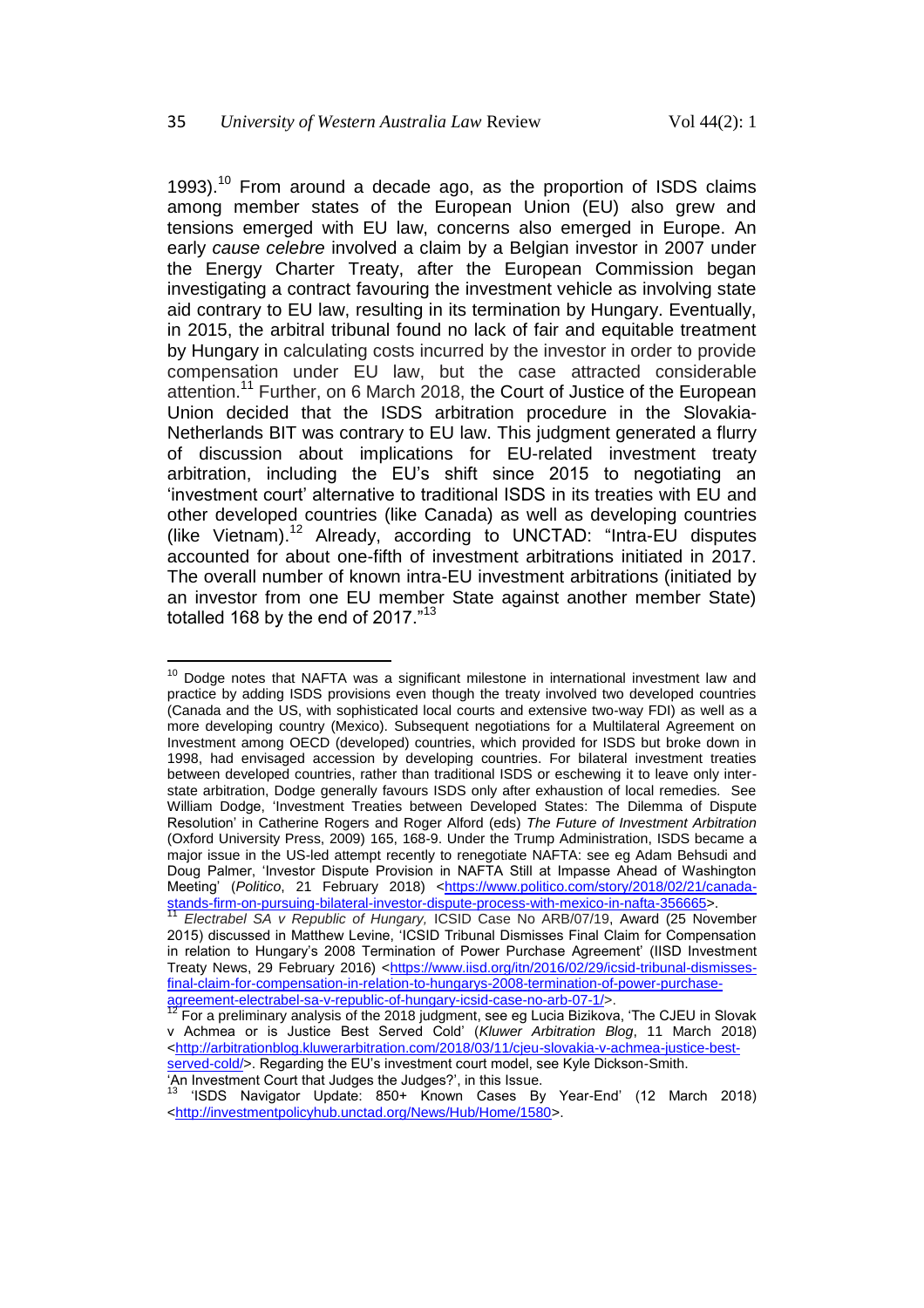Turning to the antipodes, Figure 1 below shows how ISDS became a hot topic in Australia as well from 2011, when a Notice of Dispute was filed by Philip Morris Asia (PMA) challenging tobacco plain packaging legislation.<sup>14</sup> The new Gillard Government also issued a Trade Policy Statement declaring that Australia would not agree to ISDS in future treaties,<sup>15</sup> which lasted until 2013 when that coalition of Labor and Greens parties lost power to a centre-right coalition that reverted to Australia's policy of mostly agreeing to ISDS but on a case-by-case assessment.<sup>16</sup>

<span id="page-4-0"></span>

<span id="page-4-1"></span>Figure  $1^{17}$  also shows how ISDS coverage escalated in New Zealand especially from 2015, when ISDS-related newspaper articles tripled

 $14$ <sup>14</sup> Attorney-General's Department, Australian Government, *Tobacco Plain Packaging – Investor-State Arbitration*

<sup>&</sup>lt;https://www.ag.gov.au/Internationalrelations/InternationalLaw/Pages/Tobaccoplainpackaging. aspx>. 15 au de la contradicte de la contradicte de la contradicte de la contradicte de la contradicte de la contradicte de la contradicte de la contradicte de la contradicte de la contradicte de la contradicte de la contradicte

<sup>&</sup>lt;http://blogs.usyd.edu.au/japaneselaw/2011\_Gillard%20Govt%20Trade%20Policy%20Stateme nt.pdf>.

Luke Nottage, 'Investor-State Arbitration Policy and Practice in Australia' in Armand deMestral (ed), *Second Thoughts: Investor-State Arbitration Between Developed Democracies* (Centre for International Governance Innovation, 2017), based on a 2016 study at [<https://ssrn.com/abstract=2802450>](https://ssrn.com/abstract=2802450).

Newspaper records were retrieved from the Factiva database using the expression ["investor-state" or "investor state" or ISDS]: Australian print newspapers selected for analysis were *The Australian*, *Australian Financial Review*, the *Daily Telegraph*, the *Sydney Morning Herald*, *The Age*, the *Herald Sun*, the *Courier-Mail*, the *Adelaide Advertiser*, and the *West Australian*. New Zealand print newspaper selected for analysis were the *New Zealand Herald*, the *Dominion Post*, *The Press*, *Waikato Times*, *Otago Daily Times*, *The Southland Times*, *Hawke's Bay Today*, *Taranaki Daily News* and *Bay of Plenty Times*. The references to the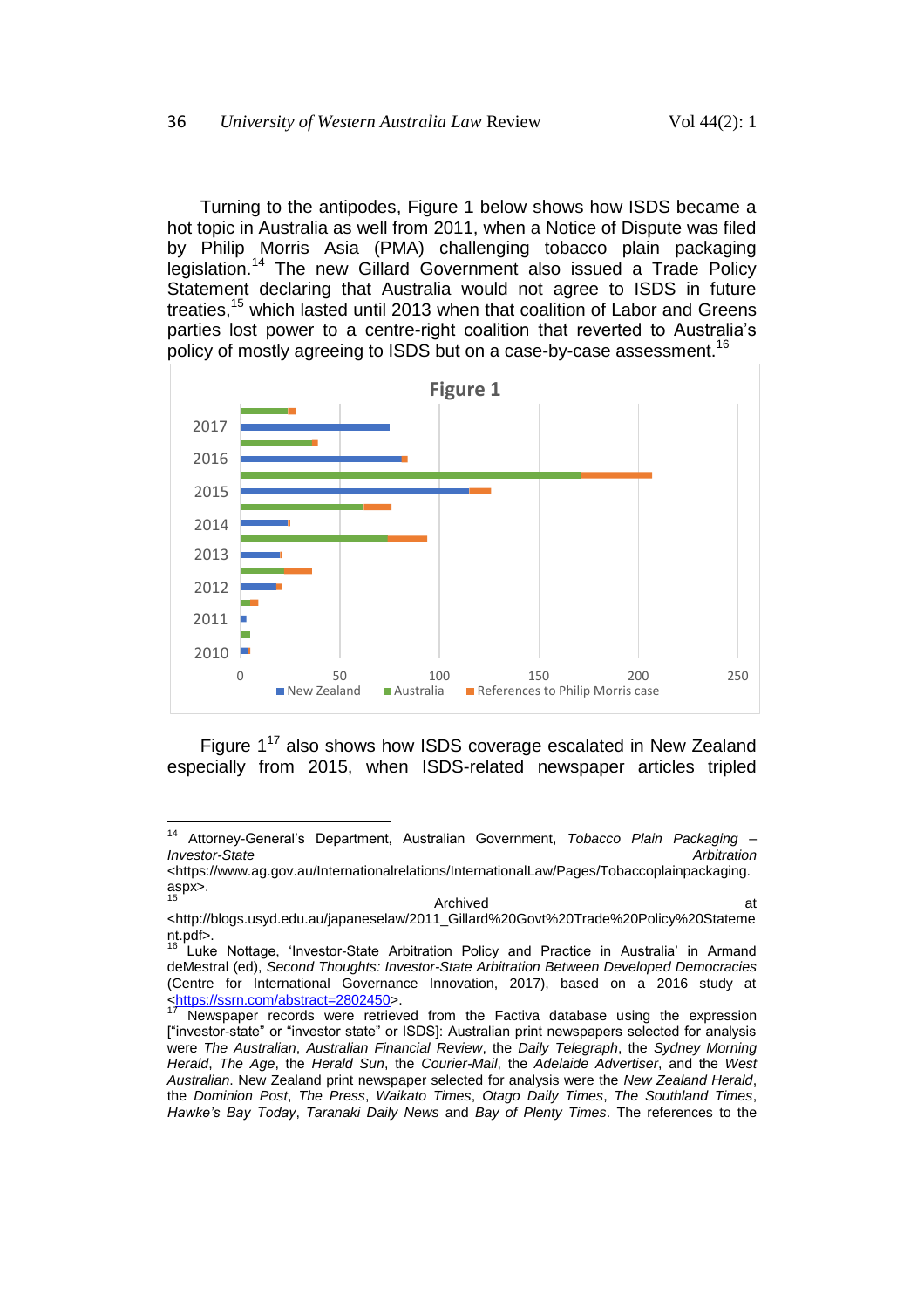l

compared to 2014, and remaining at significantly higher levels since 2016 compared to reporting over 2012-2014. This upsurge in interest has arisen despite New Zealand not yet having been subjected to a treaty-based arbitration claim. Newspapers made some references to the PMA case, as an international cause celebre. But the increase in reporting in 2015 occurred primarily because ISDS became a matter of public and parliamentary debate in the context of important FTAs negotiated by New Zealand. One was with Korea, but the main concern arose because the then National Government was pressing for conclusion of the Trans-Pacific Partnership (TPP) FTA including the US.<sup>18</sup> This stoked public fears, as in Australia and indeed other TPP negotiating partners like Japan,<sup>19</sup> about New Zealand potentially being exposed to arbitration claims by supposedly litigious American investors.<sup>20</sup>

A quarterly analysis of New Zealand newspaper reports each year (not indicated in Figure 1 above) shows that reports mentioning ISDS diminished significantly soon after the TPP was signed by New Zealand, Australia, the US and nine other countries in Auckland in February 2016, but increased dramatically again in late 2017. This was because a new Labour-led coalition government declared that it would not agree to ISDS in future investment treaties, creating a strong sense of déjà-vu from an Australian perspective. The Ardern Government also announced that it would ask the TPP signatory countries to review the ISDS provisions, in the context also of the withdrawal of US signature by newly-elected President Trump in January 2017. However, the actual changes to the

<sup>19</sup> Nottage, above n [16](#page-4-0) and Amokura Kawharu and Luke Nottage, 'Foreign Investment Regulation and Treaty Practice in New Zealand and Australia: Getting it Together in the Asia-

Pacific?' in Chaisse and Nottage, above n [1](#page-1-0); Shotaro Hamamoto, 'Recent Anti-ISDS Discourse in the Japanese Diet: A Dressed-Up But Glaring Hypocrisy' (2015) 16 *Journal of World Investment and Trade* 931.

Philip Morris case were identified by using the search term: "Philip Morris" and ["investor-state" or "investor state" or ISDS].

<sup>&</sup>lt;sup>18</sup> Reflecting the potential significance of the TPP for New Zealand, the TPP negotiations attracted a high degree of mostly critical academic attention relative to New Zealand's previous FTAs. See, notably, Jane Kelsey, 'International Trade Law and Tobacco Control: Trade and Investment Law Issues Relating to Proposed Tobacco Control Policies to Achieve an Effectively Smokefree New Zealand By 2025 (Tobacco Control Research Turanga, 2012); Jane Kelsey 'The Trans-Pacific Partnership Agreement: A Gold-Plated Gift to the Global Tobacco Industry?' (2013) 39 American Society of Law, Medicine & Ethics 237 (discussing in particular the potential for a Philip Morris type claim under the TPP). Professor Kelsey has been a prominent critic of the TPP from an early stage in the negotiations and her research and submissions, along with those of others including unions and health groups, have helped to inform and sustain public debate on the merits or otherwise of the agreement: see the citizens campaign website, https://itsourfuture.org.nz/. For discussion of the politicisation of the TPP negotiations, see Amokura Kawharu, 'Process, Politics and the Politics of Process: The Trans-Pacific Partnership in New Zealand' (2016) 17 Melbourne Journal of International Law 286.

 $^{20}$  However, the US is less "litigious" (as measured by the number of ISDS claims brought by its firms, on a per capita basis) than for example Canada: Luke Nottage, 'Are US Investors Exceptionally Litigious with ISDS Claims?' (*Kluwer Arbitration Blog*, 14 November 2016) [<http://arbitrationblog.kluwerarbitration.com/2016/11/14/are-us-investors-exceptionally-litigious](http://arbitrationblog.kluwerarbitration.com/2016/11/14/are-us-investors-exceptionally-litigious-with-isds-claims/)[with-isds-claims/>](http://arbitrationblog.kluwerarbitration.com/2016/11/14/are-us-investors-exceptionally-litigious-with-isds-claims/).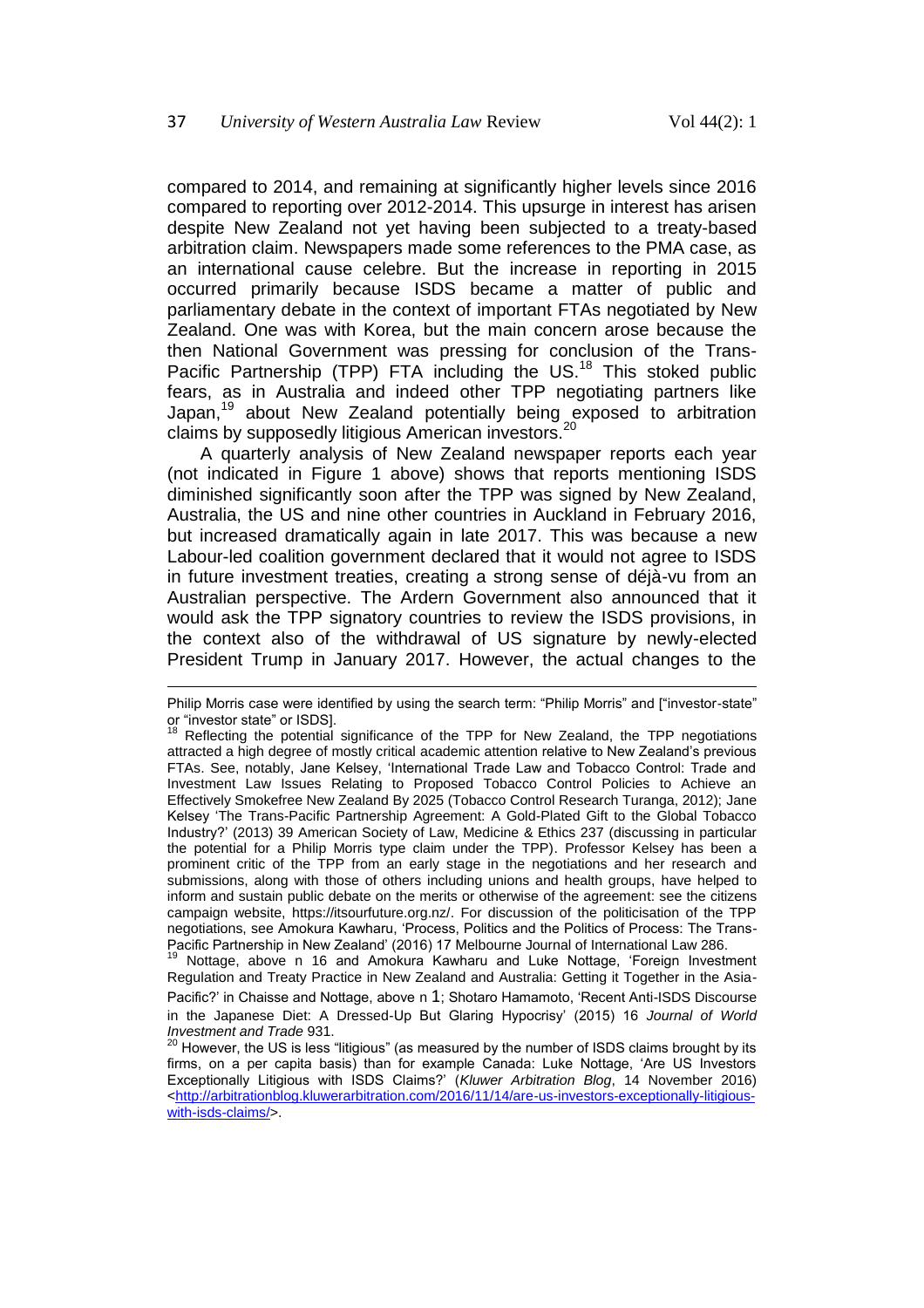text, re-signed as the Comprehensive and Progressive Trans-Pacific Partnership (CPTPP) by the eleven countries (without the US) on 8 March 2017 along with extra side letters, proved minimal.<sup>21</sup>

Against this broader backdrop of concerns about ISDS spreading among developed countries,<sup>22</sup> this paper takes a closer look at the experiences and discussions concerning ISDS cases in New Zealand and Australia, as neighbouring economies with many shared features and interests. Apart from the parallels in centre-left governments eschewing ISDS, those Trans-Tasman commonalities include: $^{23}$ 

- <span id="page-6-2"></span>similar legal and political systems, although Australia has additional complexity due to a federal system and two-tier Commonwealth legislature;
- open trading economies, tightly linked with each other (thanks partly to hard and soft or non-treaty-based harmonisation measures) as well as increasingly with Asia;
- liberal regimes for inbound foreign direct investment (FDI), albeit with national laws providing for "national interest" screening for larger and/or more sensitive transactions such as foreign investment in land, and much more significant volumes of outbound FDI from Australia compared to New Zealand;
- similar patterns in Free Trade Agreements (FTAs), with investment chapter drafting heavily influenced by United States (US) treaty practice, $^{24}$  and Bilateral Investment Treaties (BITs) albeit to a lesser extent due to New Zealand having far fewer BITs in force;
- <span id="page-6-1"></span><span id="page-6-0"></span>shared broader security and geopolitical interests, although Australia has retained a strong formal military alliance with the  $US<sup>25</sup>$

 $\overline{a}$ <sup>21</sup> Amokura Kawharu and Luke Nottage, 'NZ Renounces ISDS: Déjà vu?' (*Kluwer Arbitration Blog*, 6 December 2017) <http://arbitrationblog.kluwerarbitration.com/2017/12/06/booked-lukenottage/>.

<sup>22</sup> See also Leon E Trakman, 'The Repudiation of Investor–State Arbitration and Subsequent Treaty Practice: The Resurgence of Qualified Investor–State Arbitration' (2015) 31(1) *ICSID Review* 194; and Armand de Mestral (ed), *Second Thoughts: Investor-State Arbitration Between Developed Democracies* (Centre for International Governance Innovation, 2017) (with working paper versions at Centre for International Governance Innovation, 'Investor-State Arbitration Series' [<https://www.cigionline.org/series/investor-state-arbitration>](https://www.cigionline.org/series/investor-state-arbitration).

Amokura Kawharu and Luke Nottage, 'Models for Investment Treaties in the Asian Region: An Underview' (2017) 34 *Arizona Journal of International and Comparative Law* 461.

<sup>&</sup>lt;sup>24</sup> For similar patterns in treaty practice of other Asia-Pacific states, see Wolfgang Alschner and Dmitriy Skougarevskiy, 'The New Gold Standard? Empirically Situating the Trans-Pacific Partnership in the Investment Treaty Universe' (2016) 17 *Journal of World Investment & Trade* 339.

<sup>&</sup>lt;sup>25</sup> See also generally Luke Nottage, 'Asia-Pacific Regional Architecture and Consumer Product Safety Regulation Beyond Free Trade Agreements' in Susy Frankel and Meredith Kolsky-Lewis (eds), *Trade Agreements at the Crossroads* (Routledge, 2014) 114; Andrew Mitchell, Elizabeth Sheargold and Tania Voon, *Regulatory Autonomy in International Economic Law: The Evolution of Australian Policy on Trade and Investment* (Elgar, 2018) 18-21 (describing the 1983 Australia-New Zealand FTA as early exception to both countries' focus on multilateral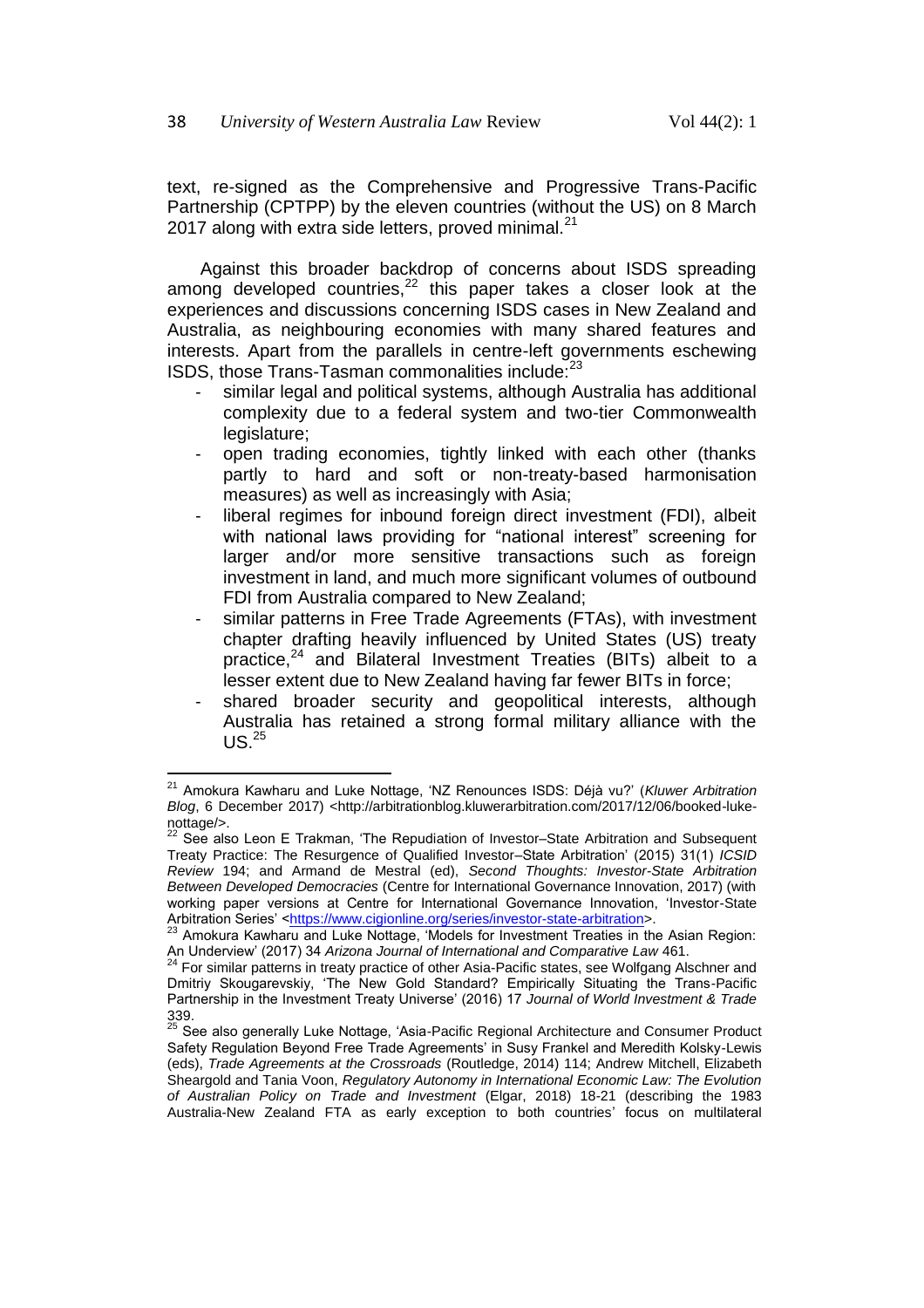Given such commonalities, we reiterate our argument that both countries should work together more closely and pro-actively in promoting "bottom-up" reform to ISDS and the investment treaty system more generally. This is particularly timely given concerns as well among some Asian economies over ISDS.<sup>26</sup> Evidence of such concern can be found, for example, in:

- <span id="page-7-0"></span>longstanding reluctance to ratify the ICSID Convention (eq in Thailand, India and Vietnam);
- recent termination of older, more pro-investor BITs (India and Indonesia); and/or
- advocacy for, and already some agreements on, new types of dispute settlement procedures (drastically pared-back ISDS for India, in a Model BIT largely adopted in a new BIT with Cambodia, or the EU-style permanent investment court alternative in its FTA concluded with Vietnam).

Greater Trans-Tasman collaboration can draw on, but may also hopefully provide impetus and realism for, multilateral initiatives. Those include the project on 'Possible Reform of Investor-State Dispute Settlement' commenced by the United Nations Commission on International Trade Law (UNCITRAL) in late 2017.<sup>27</sup>

However, in encouraging Australia and New Zealand to work as a potential "middle power" influencing the trajectory of international investment law, $^{28}$  it is important to look at both countries' experiences with ISDS cases. This is because, for example, empirical studies by Lauge Poulsen and others have shown that the first inbound treaty-based claim is followed by a statistically lower number of treaty signings by that particular country, perhaps associated with an increase in public concern

l

negotiations and agreements for trade liberalisation, linked to close historical and cultural as well as economic links); and Robert Ayson, 'Future-Proofing Australia – New Zealand Defence Relations' (Lowy Institute Analyses, 19 December 2016) <https://www.lowyinstitute.org/publications/future-proofing-australia-new-zealand-defencerelations>.

<sup>26</sup> On concerns about ISDS among some Asian states, see Nottage, Chaisse and Thanitcul. For updates, in the context of (re)negotiations of treaties with Australia and/or New Zealand, see Amokura Kawharu and Luke Nottage, 'Renouncing Investor-State Dispute Settlement in Australia, then New Zealand: Déjà vu' (2018) *Sydney Law School* Research *Paper No 18/03* <https://papers.ssrn.com/sol3/papers.cfm?abstract\_id=3116526>. An abridged version of the second half of the latter paper, entitled 'Has ISDS Gone Rogue for Australia and New Zealand? CPTPP (C-3PO), RCEP (R2-D2) and Beyond', is forthcoming in *Yearbook on International Investment Law and Policy*.

<sup>27</sup> UNCITRAL, Working Group III, '2017 to Present: Investor-State Dispute Settlement Reform' [<http://www.uncitral.org/uncitral/en/commission/working\\_groups/3Investor\\_State.html>](http://www.uncitral.org/uncitral/en/commission/working_groups/3Investor_State.html).

<sup>&</sup>lt;sup>28</sup> Cf Stephan Schill, 'Special Issue: Dawn of an Asian Century in International Investment Law?' (2015) 16(5-6) *Journal of World Investment and Trade* 765.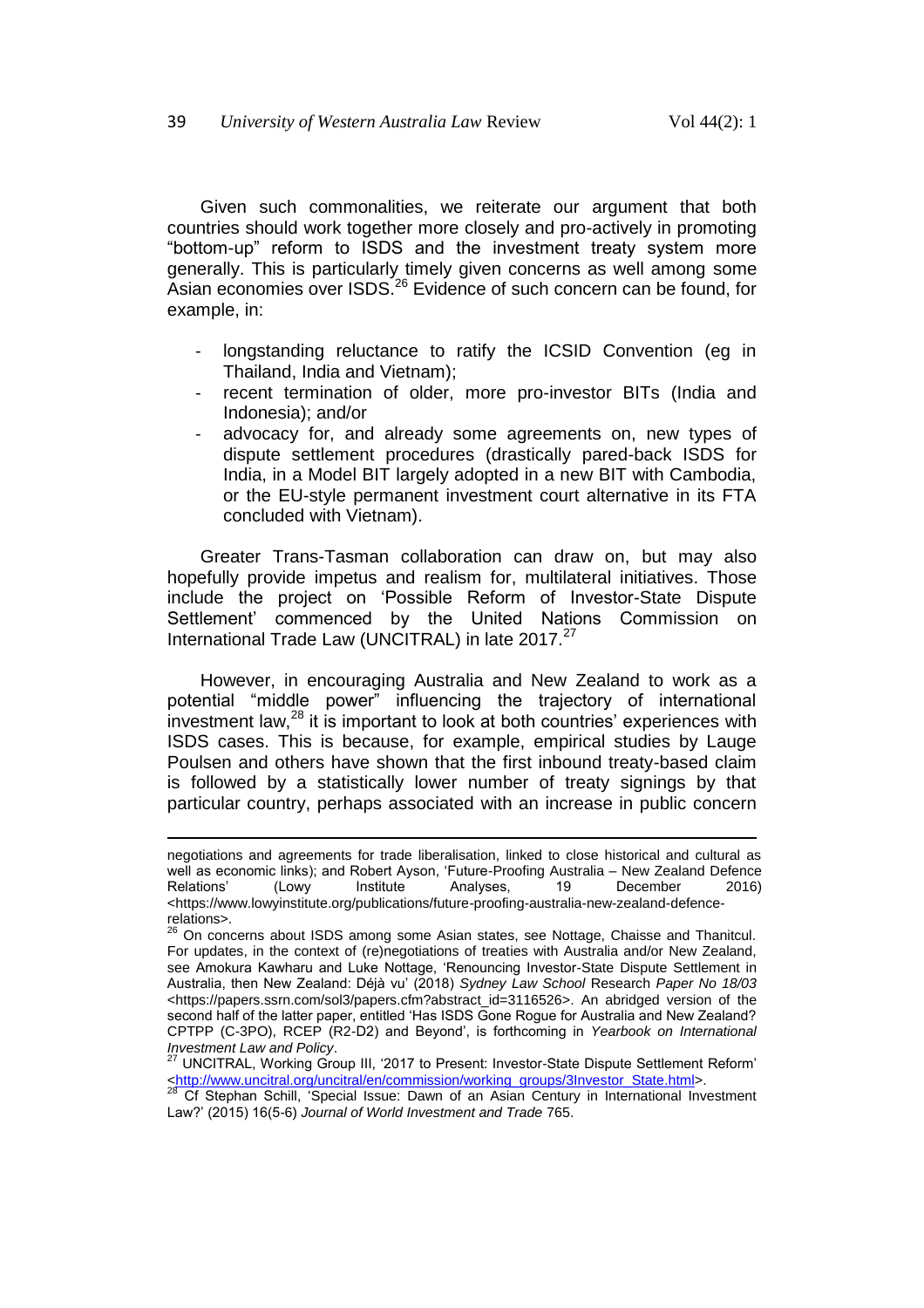<span id="page-8-0"></span>about ISDS. Focusing especially on developing countries, Poulsen argues that this is evidence of "availability bias" – an aspect of "bounded rationality", as a more rational response would be to adjust treaty signings (and drafting) to reflect other countries' experiences of being claimed against as well.<sup>29</sup> Australia seems to fit this pattern, given the slowdown in treaty signings under the Gillard Government following the PMA filing under the BIT with Hong Kong. But New Zealand risks this too, if its anti-ISDS stance jeopardises chances of concluding negotiations for pending or future treaties, even though New Zealand has not yet been subjected to a treaty-based claim itself.

In addition, Poulsen's research does not examine what happens if a country experiences its first inbound contract-based ISDS claim, under advance consent given in an investment contract rather than a BIT or FTA investment chapter. This alternative scenario is explored in Part 2 below, as New Zealand in fact experienced such a contract-based ICSID claim filed by Mobil Oil NZ Ltd (Mobil) in 1987 and decided in 1989 ('the Mobil Case').<sup>30</sup> This experience does not appear to have influenced New Zealand's then nascent policy on ISDS. Then again, ad hoc consent for a particular investor implies far less liability exposure than consent to arbitration with all foreign investors covered by a treaty. Indeed, New Zealand's early run-in with ICSID did not prevent New Zealand from concluding four BITs during the late 1980s and 1990s, nor from actively pursuing FTAs with ISDS-backed commitments from the turn of the 21st century.

A second question extending Poulsen's research is what happens to treaty signings or drafting, and associated public debates, after the host state experiences additional inbound treaty-based ISDS claims (beyond the first). Does further availability bias kick in, and with what follow-on effects? Part 3 below notes how reporters in both countries, even in Australia, have paid little attention to significant ISDS case developments after the announcement in December 2015 that PMA had lost its BIT claim at the jurisdictional stage. This is despite the disclosure of the Costs

<sup>&</sup>lt;sup>29</sup> Bounded Rationality and Economic Diplomacy: The Politics of Investment Treaties in *Developing Countries* (Cambridge University Press, 2015). For a review essay, suggesting that some developing countries (like Thailand) may have displayed more rationality than posited whereas some developed countries (like Australia) may also have shown bounded rationality in their treaty practices, see Luke Nottage, 'Rebalancing Investment Treaties and Investor-State Arbitration' (2016) 17(6) *Journal of World Investment and Trade* 1015. On the slowdown in Australia's FTA signings after the PMA filing in 2010, associated with Australia's eschewing of ISDS in new treaty negotiations over 2011-2013, see further Luke Nottage, 'Investor-State Arbitration Policy and Practice in Australia' in de Mestral (ed) above n 22.

<sup>30</sup> *Mobil Oil Corp v Her Majesty the Queen in Right of New Zealand*, Findings on Liability, Interpretation and Allied Issues, ICSID ARB/87/2, 4 May 1989; (1997) 4 ICSID Reports 140 [<https://icsid.worldbank.org/en/Pages/cases/casedetail.aspx?CaseNo=ARB%2f87%2f2>](https://icsid.worldbank.org/en/Pages/cases/casedetail.aspx?CaseNo=ARB%2f87%2f2) (and related proceedings, *Attorney-General v Mobil Oil NZ Ltd* [1989] 2 NZLR 649).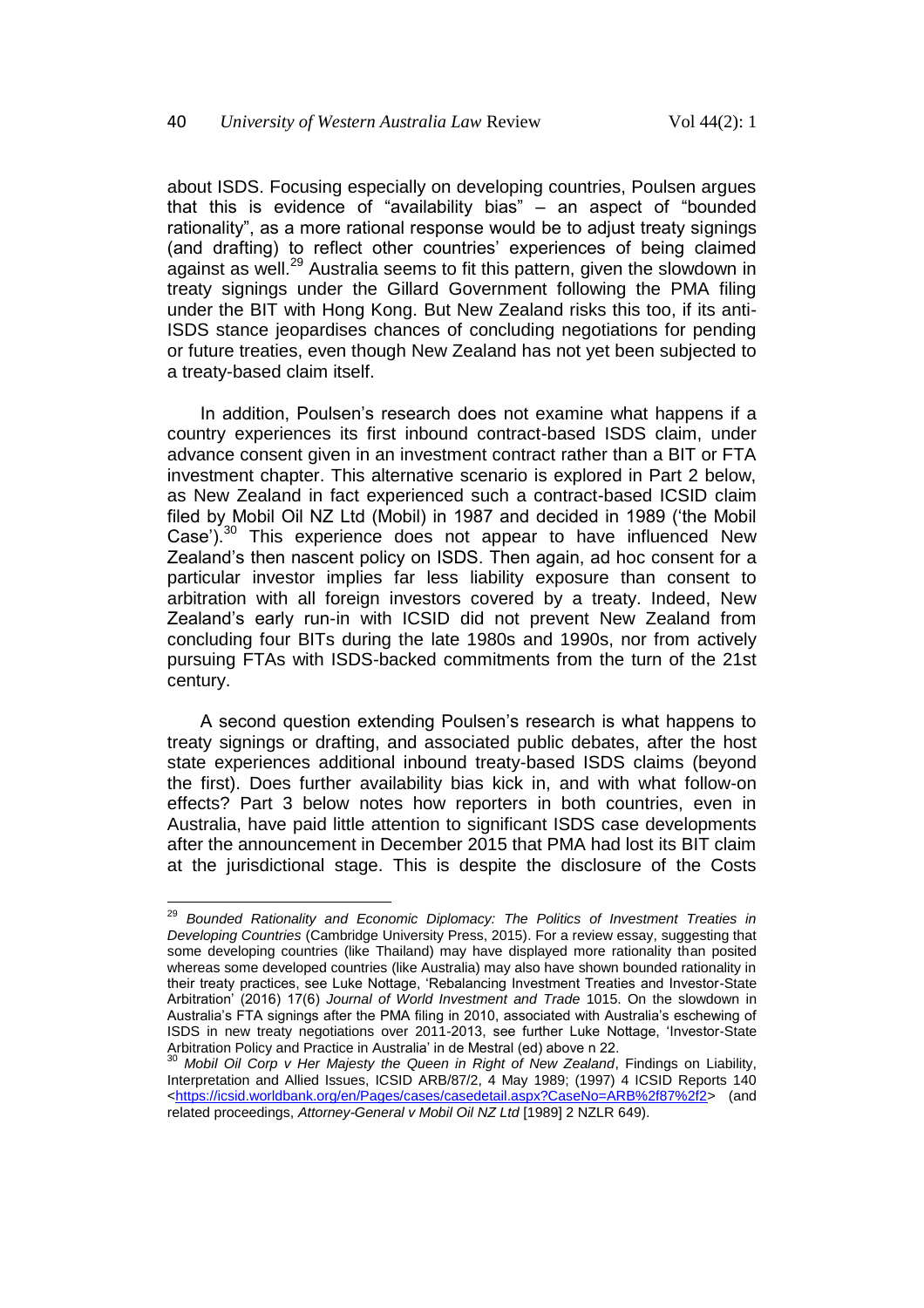Award in mid-2017, and the merits award in favour of Uruguay in mid-2016 in another claim over tobacco control measures brought by the Philip Morris group under its BIT with Switzerland. Notably, there is hardly any mention of two ISDS claims threatened against Australia since 2015 under the FTA with the US – very ambitiously, not least because that bilateral treaty does not directly provide for ISDS (as explained further below).

A third question is whether treaty patterns and public discourse change in the country when the first outbound ISDS claim is filed, especially if treaty-based rather than contract-based, or if multiple claims are filed. Do reporters, commentators and policy-makers significantly change their opinions and actions, by highlighting the practical utility of ISDS for supporting outbound investment by local firms, or by generating new approaches to treaty drafting by negotiators from the investor's home country? Or does the initial "availability bias" resulting in a cooling off towards investment treaties prevail, along with path-dependence or "status quo bias" in treaty drafting?<sup>31</sup> Although there are no known ISDS claims brought by investors from New Zealand, there have now been several from Australia, as Part 4 shows. Yet our newspaper analysis also finds hardly any media coverage of these recent outbound ISDS claims. The overwhelming media focus has been instead on the PMA case, other than the Costs Award (which was only mentioned in two Australian and two New Zealand articles in 2017), as can be seen from the italicised rows in Table 1 below. Perhaps more surprisingly, although the outbound claims (like the inbound claims) raise interesting and topical issues, as explained in Part 4, there is no obvious impact yet on Australia's approaches to treaty (re)negotiation and drafting, which remain heavily influenced by post-NAFTA US treaty practice.<sup>32</sup>

#### **Table 1: ISDS Case-Related Newspaper Coverage in Australia and New Zealand Over 2015-2017<sup>33</sup>**

| <b>Factiva search term</b> | 2015      | 2016    | 2017    |
|----------------------------|-----------|---------|---------|
| Total references to        | 286 (115) | 117(81) | 99 (75) |
| ["investor-state" or       |           |         |         |
| "investor state" or ISDS]  |           |         |         |
| "Philip Morris" and        | 94(21)    | 42 (19) | 34(0)   |
| Australia                  |           |         |         |

<sup>&</sup>lt;sup>31</sup> Poulsen, above n [29;](#page-8-0) Nottage, 'Rebalancing Investment Treaties, above n [29](#page-8-0) at 1027-1028 (arguing that the Australian Government's refusal to disclose its Cabinet-approved BIT template for discussion exacerbates "status quo bias" in Australian treaty practice).

 $2^2$  See further Kawharu and Nottage, above [n 26,](#page-7-0) Part 3; and generally Alschner, above [n 24.](#page-6-0) <sup>33</sup> Results retrieved from the Factiva database from selected print media sources in Australia and New Zealand, listed above n [17,](#page-4-1) using the search terms listed in Column 1 of Figure 3. The total results retrieved are listed first, with New Zealand print media results included in brackets.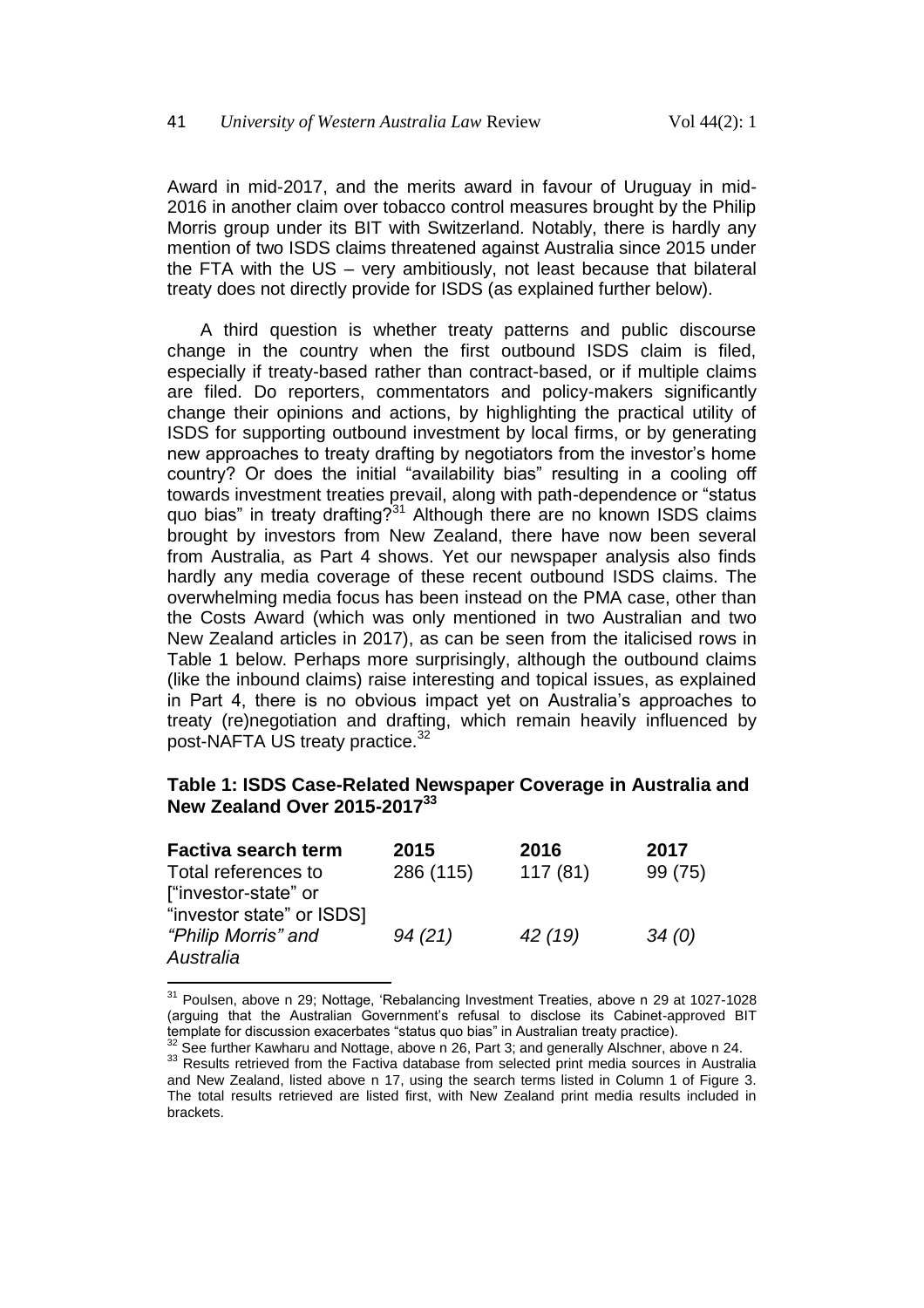| "Philip Morris" and       | 10(5)  | 3(3) | 0(0) |
|---------------------------|--------|------|------|
| Uruguay                   |        |      |      |
| l"investor-state" or      | 47(11) | 6(3) | 4(2) |
| "investor state" or ISDS] |        |      |      |
| and "Philip Morris"       |        |      |      |
| l"investor-state" or      | 2(0)   | 3(0) | 0(0) |
| "investor state" or ISDS  |        |      |      |
| or AUSFTA] and NuCoal     |        |      |      |
| ["investor-state" or      | 0(0)   | 2(0) |      |
| "investor state" or ISDS  |        |      |      |
| or AUSFTA] and APR        |        |      |      |
| "Churchill Mining"        |        |      |      |
| "Planet Mining"           |        |      | 0    |
| "Tethyan"                 |        |      | O    |
| "Kingsgate" and FTA       | 0      |      |      |
| "Lighthouse Corporation"  | O      |      |      |

We conclude in Part 5 below that experiences with ISDS claims have given rise to short-lived availability bias, linked to PMA's first treaty-based claim against Australia but not Mobil's early contract-based claim against New Zealand. Since these cases, there has only been one Notice of Arbitration filed, against Australia. But there has been very little media attention or public discussion about this, or a further possible inbound claim, let alone various recent outbound ISDS claims. In the absence of another high-profile inbound treaty-based claim against Australia, or a first claim against New Zealand, other factors such as path dependence and reform initiatives taking place in other settings (notably UNCITRAL) are likely to have a stronger influence on policymaking than the past ISDS experiences involving both countries.

### **2. "Unavailability Bias": An Early Contract-based ISDS Claim Against New Zealand**

Although ISDS is now topical in New Zealand, this is a new phenomenon. As mentioned in Part 1 above, the upsurge in media coverage of ISDS tracks the public and parliamentary debate that surfaced in the context of FTA negotiations involving New Zealand from 2015 onwards. Until then, the paucity of public discussion regarding ISDS likely reflects New Zealand's relatively limited participation in the investment treaty system, and therefore also its low exposure to the possibility of an ISDS claim. New Zealand's first BIT was signed in 1988 (with China), and its second (with Hong Kong) in 1995. These BITs are both qualified in scope. Its two other BITs (with Chile and Argentina) were signed in 1999 but never entered into force. New Zealand's embrace of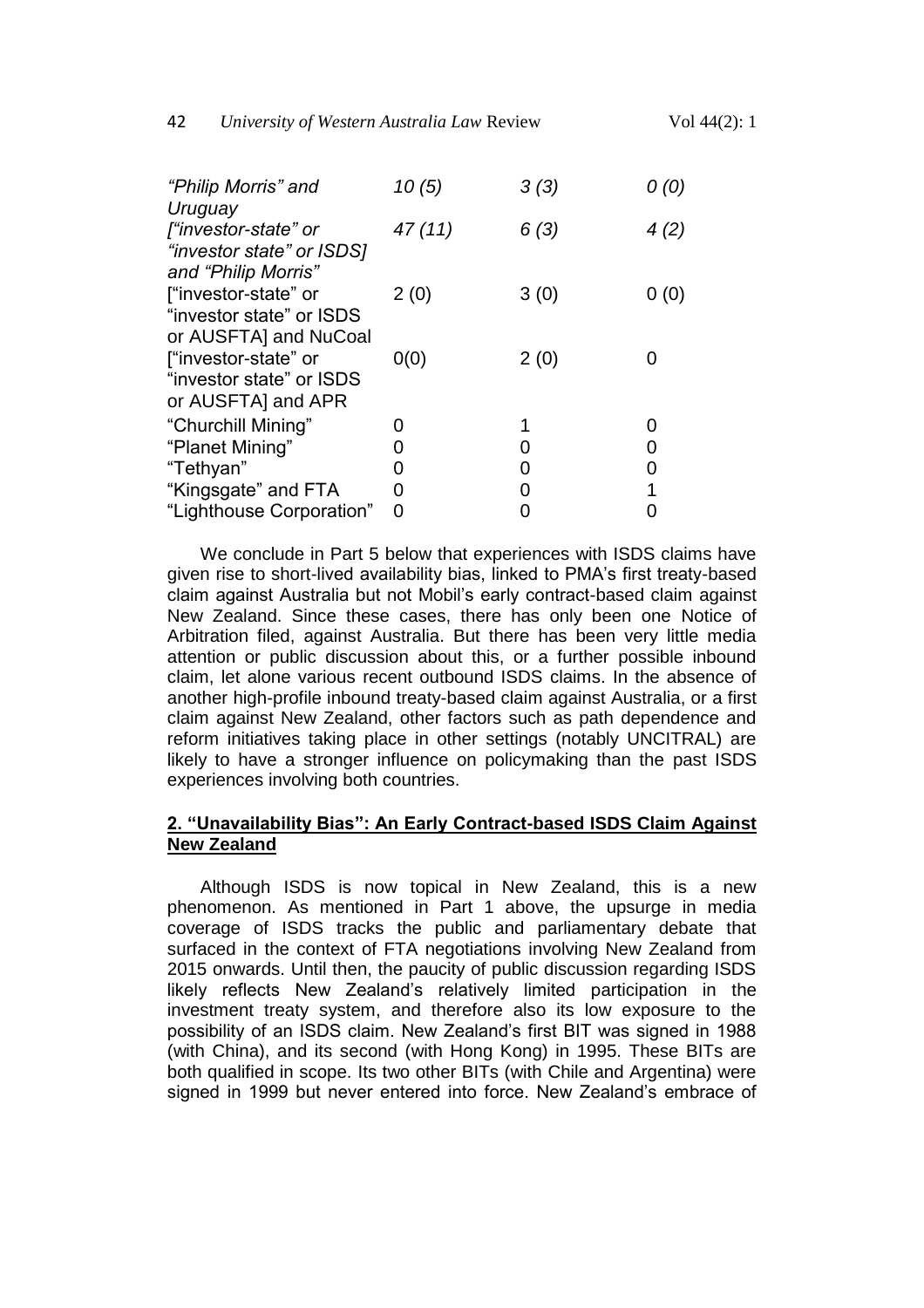<span id="page-11-1"></span>ISDS really only began in 2008, when a newly elected National Government concluded an FTA with China that had been negotiated initially by a Labour Government.<sup>34</sup> That FTA included an investment chapter with binding consent to ISDS claims, seemingly with bipartisan support at the time. To date, New Zealand has not faced an ISDS claim under its comparatively few BITs or growing number of FTAs, and there are no known instances of New Zealand investors initiating claims against foreign states under these agreements either.<sup>35</sup>

<span id="page-11-2"></span>Nonetheless, New Zealand signed the 1965 ICSID Convention as early as 1970, and enacted its obligations under the Convention into domestic law several years later in the *Arbitration (International Investment Disputes) Act 1979* (NZ).<sup>36</sup> This enabled New Zealand to offer to arbitrate disputes under the auspices of ICSID in individual contracts with foreign investors (as well as through investment treaties). New Zealand subsequently became a defendant in an ICSID claim in 1987, when Mobil initiated proceedings against the Government in respect of a dispute arising under an energy project contract between them.<sup>37</sup>

<span id="page-11-0"></span>The contract (a "participation agreement") was entered into in February 1982, when the New Zealand Government agreed to participate in a project for the development of the Motonui Synthetic Fuels Plant. The main counterparty was Mobil, although others were also involved. The plant itself was the world's first for converting natural gas to synthetic gasoline on a commercial basis. It was a signature "Think Big" project for

 $\overline{\phantom{a}}$ 

[<https://icsid.worldbank.org/en/Documents/resources/ICSID%20Web%20Stats%202018-](https://icsid.worldbank.org/en/Documents/resources/ICSID%20Web%20Stats%202018-1(English).pdf) [1\(English\).pdf>](https://icsid.worldbank.org/en/Documents/resources/ICSID%20Web%20Stats%202018-1(English).pdf).

<sup>34</sup> See David AR Williams and Amokura Kawharu *Williams & Kawharu on Arbitration* (2nd ed, LexisNexis, 2017) ch 27 for an in-depth discussion of New Zealand's participation in the investment treaty regime.

<sup>&</sup>lt;sup>35</sup> A New Zealand entity, the Dunedin-based company Guardian Fiduciary Trust Ltd, attempted to bring an action against the Former Yugoslav Republic of Macedonia (Macedonia) under a BIT between The Netherlands and Macedonia. Guardian claimed Dutch nationality through its ownership by a Dutch foundation. The tribunal found that the evidence suggested instead that it was controlled by a beneficial owner, a Marshall Islands company, rather than the ultimate legal owner in The Netherlands, and dismissed the proceedings for lack of jurisdiction: *Guardian Fiduciary Trust Ltd v Macedonia*, Award, ICSID ARB/12/31 (22 September 2015). See further Amokura Kawharu and Anna Kirk, 'Arbitration' [2016] New Zealand Law Review 615, 634.

<sup>36</sup> Australia only signed the ICSID Convention in 24 March 1975, incorporating it into the International Arbitration Act (Cth) in 1990: see Malcolm Holmes and Chester Brown, *International Arbitration Act 1974* (LexisNexis Butterworths, 2<sup>nd</sup> ed, 2015) 8.

 $37$  According to ICSID, which records both treaty-based claims as well as claims where parties have consented to ICSID jurisdiction through contracts, ISDS claims involving the energy sector (oil, gas and mining, and electric power and other energy) amount to 41% of the 650 claims filed with ICSID as of 31 December 2017. This is unsurprising given the large amounts and long time frames involved in such projects, leading to more possibility of significant disputes and especially the attraction for host states (including newly elected governments) to seek to renegotiate the investment arrangement. See more at ICSID, 'The ICSID Caseload – Statistics' (Issue 2018-1)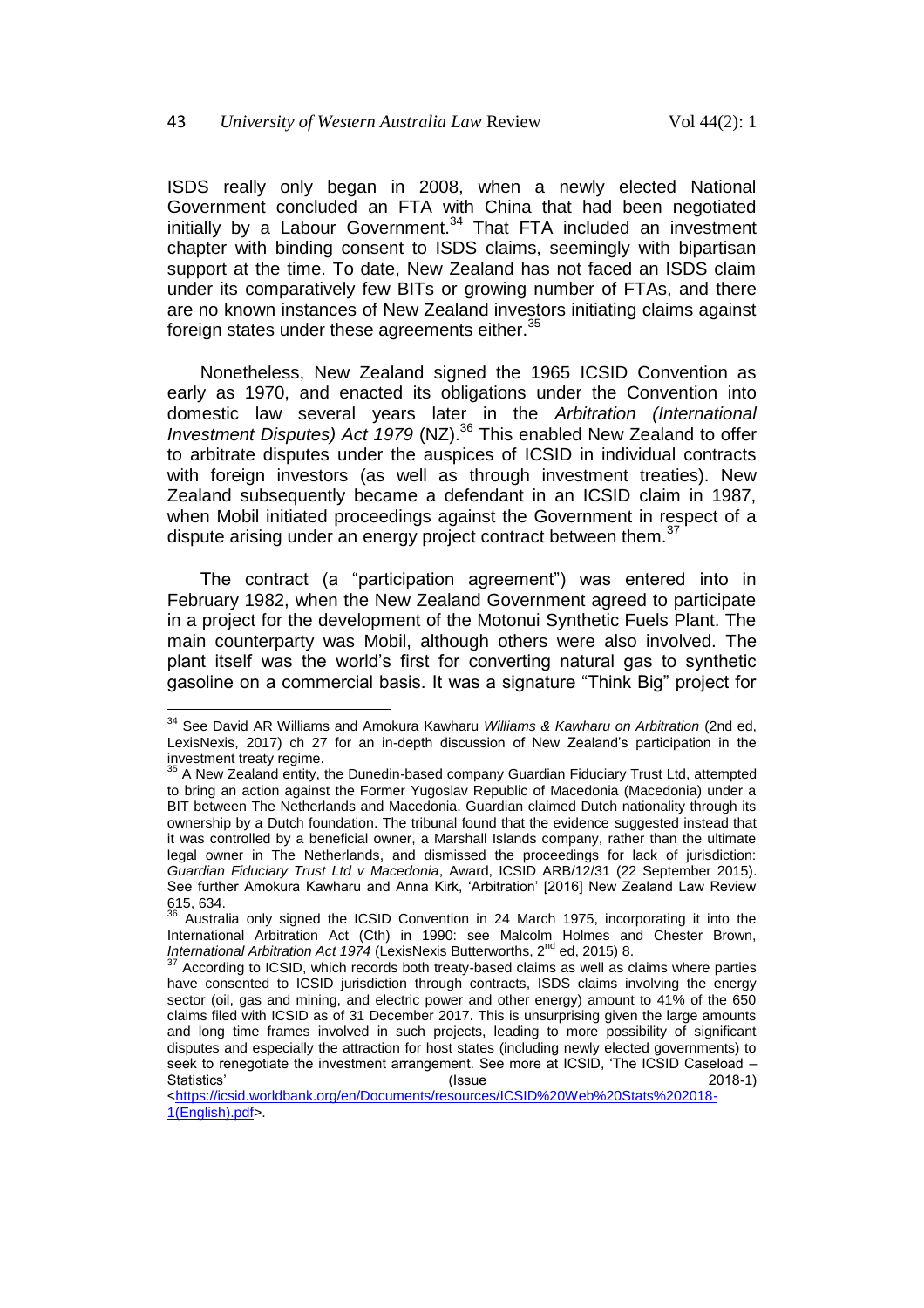the then National Government, led by Robert Muldoon who served as Prime Minister from 1975 until 1984, involving heavy borrowing from abroad to promote large-scale industrial projects for an economy traditionally focused on the agricultural sector.<sup>38</sup>

Amongst other things, the participation agreement provided for preferential "offtake rights" in favour of Mobil (that is, Mobil was entitled to purchase gasoline on preferential terms). The agreement also provided for ICSID arbitration in an elaborate dispute resolution clause:

Article VII - Resolution of disputes

- 7.1 Any dispute arising on a matter contained in this agreement shall as quickly, and as far as possible be resolved amicably by the parties involved in such dispute.
- 7.2 Subject to section 7.12, the parties hereby submit themselves to the jurisdiction of [ICSID] for resolution of any dispute under this agreement or under any guarantee given pursuant to section 9.10 (hereinafter in this article called the 'dispute'), to the extent that [ICSID] can assume jurisdiction, which may arise between any two or more of them whether or not the interests of each of the parties in respect of such dispute are the same.

In addition to the consent to arbitrate (set out in art 7.2 above), other provisions deemed the investor parties to be nationals of states other than New Zealand and deemed the project to constitute an investment (for the purpose of satisfying ICSID's jurisdiction requirements in art 25(1) ICSID Convention). The clause also required the president of any arbitral tribunal to be a New Zealand national, and expressed a preference for any proceedings to be held in New Zealand.

In 1986, after a Labour Government took power and embarked on an ambitious deregulatory agenda, New Zealand enacted its *Commerce Act 1986* (NZ) ('the Commerce Act'), modelled on the *Trade Practices Act 1974* (Cth) that was renamed the *Australian Competition and Consumer Act* (Cth) in 2010. Section 27 of the Commerce Act prohibits contracts which have the purpose or effect of substantially lessening competition in the market. The New Zealand Government then claimed that Mobil's offtake rights were in breach of section 27. Mobil denied the offtake rights had this effect and referred the dispute to ICSID arbitration under art VII of the participation agreement. In response, the Government applied to the

 $\overline{\phantom{a}}$ <sup>38</sup> See further Brian Easton, *The Nationbuilders* (Auckland University Press, 2001) 245-247.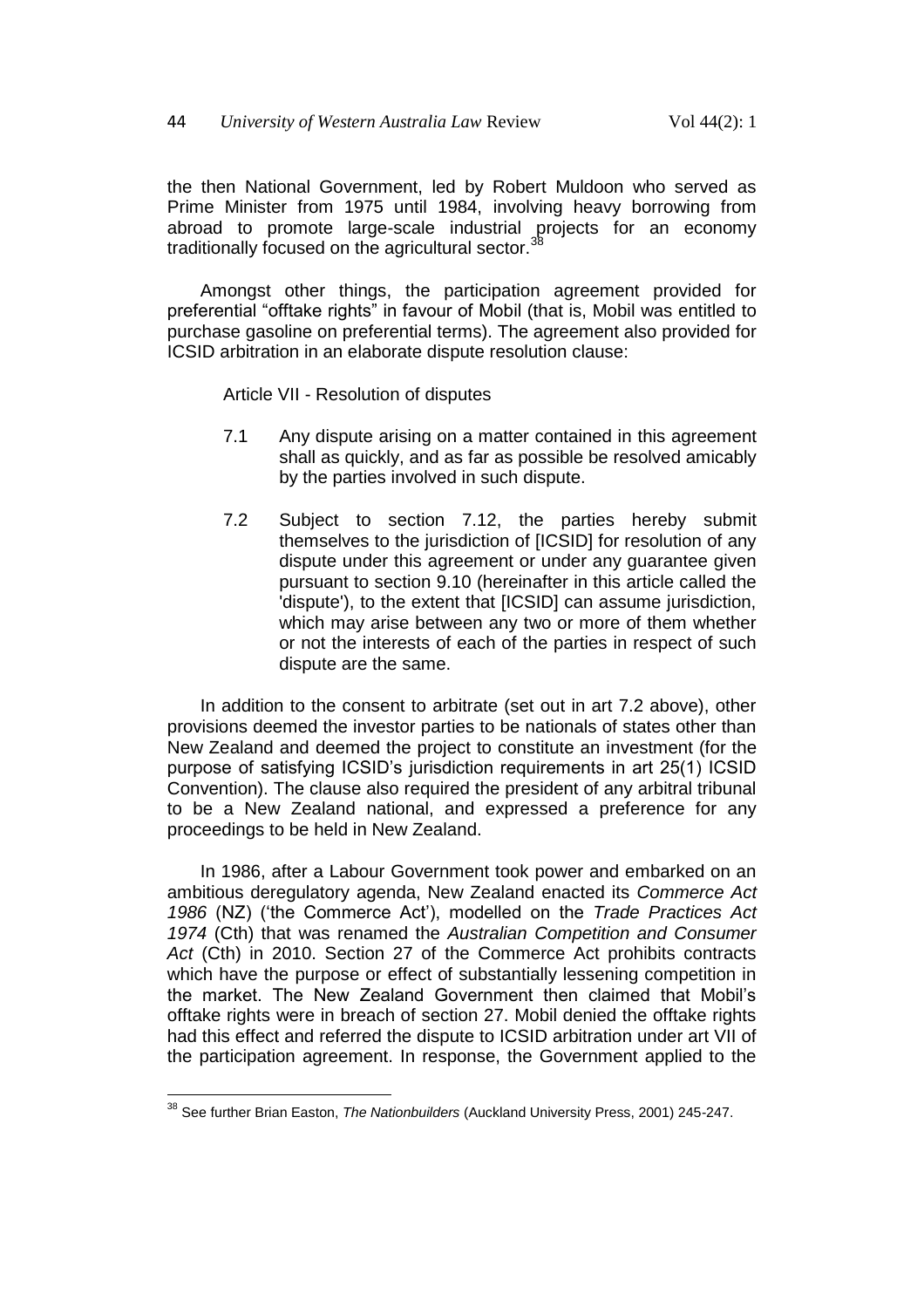New Zealand High Court for an anti-arbitration injunction to restrain the arbitral proceedings. It claimed that the dispute was not a dispute "under" the participation agreement for the purpose of art 7.2 of the dispute resolution clause, but a dispute as whether section 27 of the Commerce Act applied to the agreement; and secondly, that the dispute was not anyway an arbitrable dispute. Mobil sought a stay of the injunction proceedings.<sup>39</sup>

The High Court rejected both of New Zealand's arguments, and in doing so, generally regarded the availability and choice of ICSID arbitration as a positive for both foreign investors and host states alike. Justice Heron noted that the dispute resolution clause in the participation agreement was comprehensive, and that the jurisdiction of the domestic courts was consequently and unequivocally constrained "to a very marked degree".<sup>40</sup> This seemed to the judge to be deliberate, and justified giving the word "under" a broad meaning: $41$ 

<span id="page-13-0"></span>It is not difficult to contemplate, in these circumstances, having regard to the fact that this was an international company dealing with a sovereign State, that the prospect of later legislation affecting the relationships of the parties would be in the minds of the parties.

As to arbitrability, the Court relied on the finding by the United States Supreme Court in *Mitsubishi Motors Corp v Soler Chrysler-Plymouth*<sup>42</sup> that

<sup>&</sup>lt;sup>39</sup> Arbitration (International Investment Disputes) Act 1979, s 8, confers a discretion on the court to grant a stay of litigation proceedings in respect of a matter that is also the subject of ICSID proceedings. The provision indicates that a stay should be granted if the court is "satisfied that there is no sufficient reason why the matter should not be dealt with under the [ICSID] Convention".

<sup>40</sup> *AG v Mobil Oil NZ Ltd* [1989] 2 NZLR 649 at 660.

<sup>41</sup> *AG v Mobil Oil NZ Ltd* [1989] 2 NZLR 649 at 660. This decision reflects a strongly proarbitration approach, despite replacing English-style arbitration law with the UNCITRAL Model Law on International Commercial Arbitration only in the Arbitration Act 1996. New Zealand courts continue to interpret arbitration agreements, and the arbitrability of disputes, liberally: see, for example, *Sure Care Services Ltd v At Your Request Franchise Group Ltd* [2010] 3 NZLR 102. By contrast, although Australia adopted the Model Law in 1989, its courts continued to interpret arbitration clauses quite narrowly. A significant turning point was reached only in *Comandate Marine Corp v Pan Australia Shipping Pty Ltd* (2006) 157 FCR 45, which did not follow an earlier decision of the Full Federal Court in *Hi-Fert Pty Ltd v Kiukiang Maritime Carriers Inc (No 5)* (1998) 90 FCR 1. See generally Richard Garnett, 'The Legal Framework for International Arbitration in Australia' in Luke Nottage and Richard Garnett (eds) *International Arbitration in Australia* (Federation Press, 2010) 38, 39-41.

<sup>&</sup>lt;sup>42</sup> Mitsubishi Motors Corp v Soler Chrysler-Plymouth 473 US 614 (1985). Again, this reference and decision suggests that New Zealand was relatively ahead of the times. For a discussion of ongoing uncertainties in Australia as to the scope of objective arbitrability, as well as *Mitsubishi v Soler* obiter dicta as a partial solution, see Luke Nottage and Richard Garnett, 'The Top 20 Things to Change In or Around Australia's International Arbitration Act' in Nottage and Garnett, above n [41,](#page-13-0) 153-5. On extending the scope of arbitrability to "pure" competition law claims, see also Colette Downie, 'Will Australia Trust Arbitrators with Antitrust? – Examining the Challenges in International Antitrust Arbitrations to Develop a Competition Arbitration Model for Australia' (2013) 30 *Journal of International Arbitration* 221.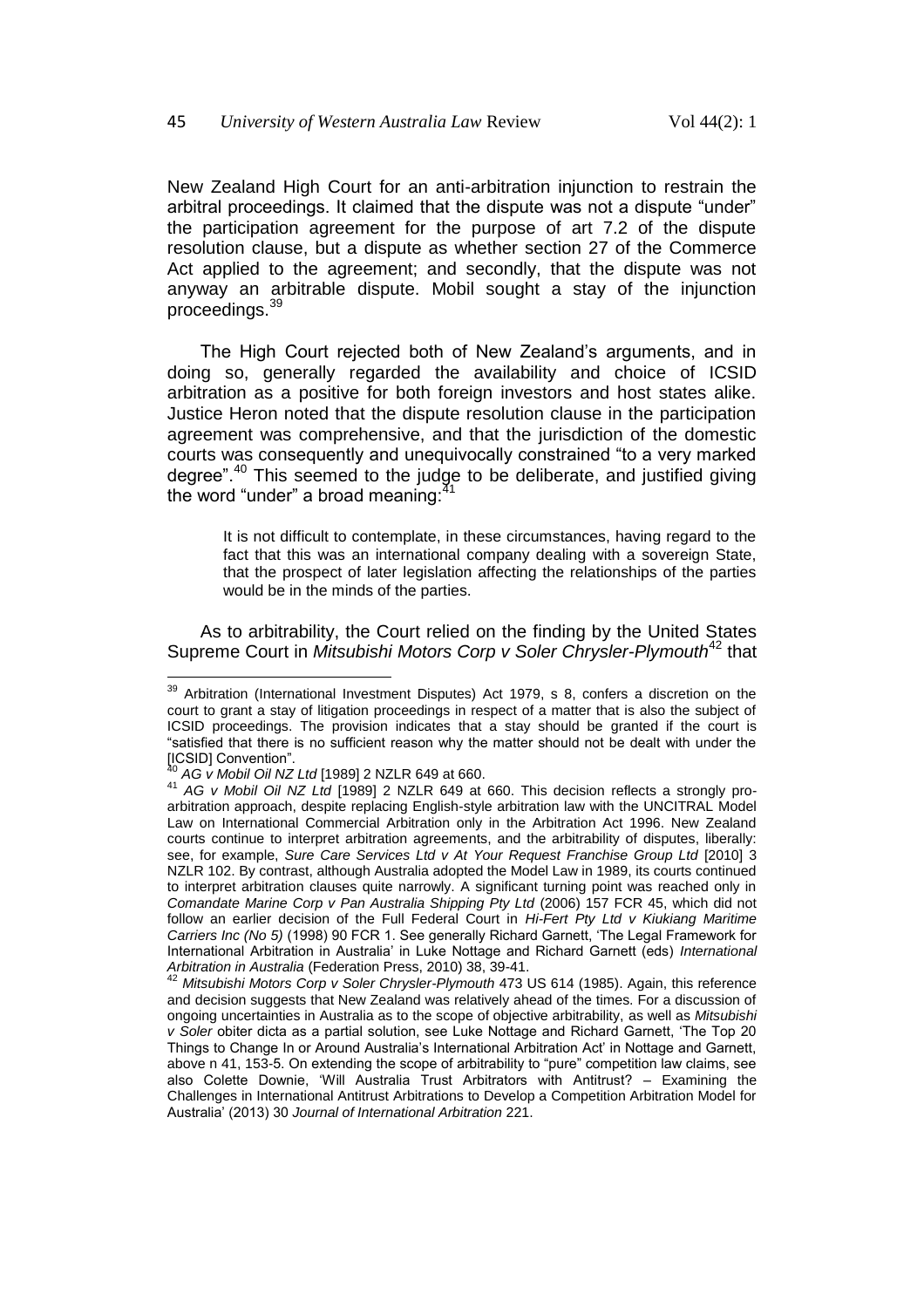anti-trust claims are arbitrable. The High Court recognised the public policy objectives of the Commerce Act, but also recognised that New Zealand's accession to the ICSID Convention serves important New Zealand public policy. After quoting from another US case enforcing an arbitration agreement, Heron J ordered a stay of the injunction application after remarking: 43

Such expressions are of course expressions of United States judicial policy towards international investments and contracts. I think such principles are appropriate even in this small country as international trade and commercial relationships are of critical importance. In holding the Crown to its agreement I see no reason for departing from those principles of international commercial comity, and in my view they accurately reflect the attitude that New Zealand Courts should take to international arbitration provisions of this kind.

Accordingly, the dispute proceeded to ICSID arbitration. A tribunal was established and found in favour of Mobil on the question of liability.<sup>44</sup> The parties then settled and discontinued the arbitration proceedings.<sup>45</sup>

Apart from discussion on arbitration law matters (regarding the High Court's findings on interpretation and arbitrability),<sup>46</sup> the Mobil case has largely gone unnoticed in New Zealand, even in recent years, and even though it is New Zealand's only experience as a defendant in an ISDS arbitration. There is no mention of the dispute, for instance, in the Cabinet papers relating to the negotiations and approval of New Zealand's signature of the BIT with Hong Kong.<sup>47</sup>

There are several possible reasons for this lack of attention. The first is that the ICSID proceedings (not the New Zealand litigation) were held

 $\overline{a}$ 

<sup>43</sup> *AG v Mobil Oil NZ Ltd* [1989] 2 NZLR 649 at 668.

<sup>44</sup> *Mobil Oil Corp v Her Majesty the Queen in Right of New Zealand*, Findings on Liability, Interpretation and Allied Issues, ICSID Case No ARB/87/2 (4 May 1989); (1997) 4 ICSID Rep 140. The tribunal comprised Sir Graham Speight, Professor Maureen Brunt, and Stephen Charles QC.

 $45$  There is a reference to an "Order Taking Note of the Discontinuance issued by the Tribunal on November 26, 1990, pursuant to Arbitration Rule 43(1)" on the ICSID website, but the order itself is is not public. See <https://icsid.worldbank.org/en/Pages/cases/ConcludedCases.aspx?status=c>. ICSID data, above n [37,](#page-11-0) shows that a considerable proportion (34%) of their ISDS disputes are settled and/or discontinued after filing. Of this proportion, 74% are discontinued at the request of one or more of the parties, and 14% cases in this category embody the settlement agreement in an Award at the parties' request. See also Table 2 in Part 4 below, listing ICSID cases involving Australia.

<sup>46</sup> See, for example, Michael Pryles, 'Drafting Arbitration Agreements' (1993) 15 *Adelaide Law Review* 5; Robert Fisher, 'Relationship Property Arbitration' (2014) 8 *New Zealand Family Law Journal* 15; Williams and Kawharu, above n [34](#page-11-1) at [7.1.2].

<sup>47</sup> The papers were obtained under the *Official Information Act 1982* (NZ) and are held on file with one of the authors.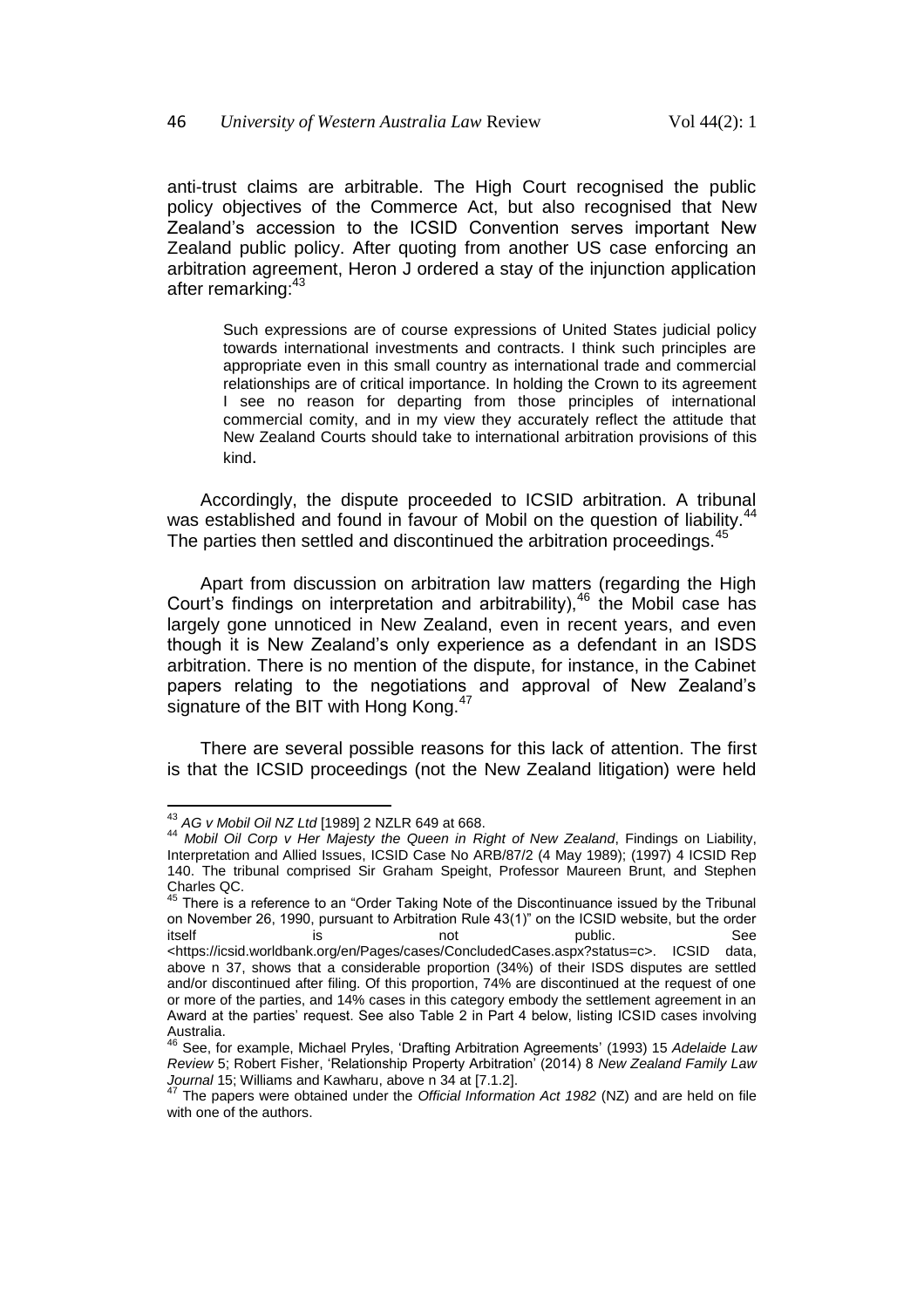under conditions of confidentiality, and the settlement remains confidential to this day. At the time, confidentiality of ISDS cases was not the controversial issue it has since become, and the confidentiality was presumably not questioned, even though the lack of information about the settlement has prevented quantification of the cost to New Zealand of the eventual outcome.<sup>48</sup> In addition, Mobil's action was initiated under a contract, following its significant investment in important infrastructure in New Zealand. In these respects, the case can be distinguished from treaty-based ISDS claims, which are initiated by investors relying on onesided consents in treaties, and ISDS claims in respect of investments which themselves may be the subject of some public censure (such as Philip Morris' tobacco business). Furthermore, the New Zealand High Court accepted Mobil's right to take its claim through ICSID, both as a matter of contractual interpretation and New Zealand public policy. There was no indication in the High Court judgment that a New Zealand court was being undermined by the ICSID proceedings, as in the media and other commentary surrounding PMA's claim against Australia filed in 2011, even though the High Court recognised its own "significant and indeed exclusive" jurisdiction to formulate competition law policy under the Commerce Act for the future.<sup>49</sup>

Fundamentally, the dispute only arose because a newly-elected New Zealand Government tried to rely on legislation that it had passed, for generally good reasons but also in this case to escape responsibility under a contract that its predecessor had entered into beforehand pursuant to the much interventionist "Think Big" approach to economic management. The new government thereby tried to circumvent the dispute resolution process that had been agreed to in that contract, underpinned by accession to the 1965 ICSID Convention. Given the local flavour of the dispute resolution clause in art VII of the participation agreement summarised above, it also seems likely that the Government was careful and influential in its drafting, unlike arguably some developing countries that committed to ISDS especially over the 1980s and 1990s – partly also

 $\overline{a}$  $48$  For a discussion and empirical analysis of confidentiality regarding settlements from investment arbitrations, see generally Emilie M Hafner-Burton, Sergio Puig and David G Victor, 'Against Secrecy: The Social Cost on International Dispute Settlement' (2017) 42 *The Yale Journal of International Law* 279. Cf the statistical comparison of (very limited) confidentiality in awards from non-settled cases, in Luke Nottage and Ana Ubilava, 'Costs, Outcomes and Transparency in ISDS Arbitrations: Evidence for an Investment Treaty Parliamentary Inquiry'<br>(2018) 21 *International Arbitration Law Review* (manuscript at (2018) 21 *International Arbitration Law Review* (manuscript at [<https://ssrn.com/abstract=3227401>](https://ssrn.com/abstract=3227401)). Interestingly, the Singapore-EU FTA (Article 9.25) includes a requirement to make public any ISDS case settlement: see Mahdev Mohan, 'The European Union's Free Trade Agreement with Singapore – One Step Forward, 28 Steps Backward' in Chaisse and Nottage, above n [1](#page-1-0). On confidentiality versus transparency in ISDS proceedings generally, compare also the PMA case outlined next in Part 3 below.

<sup>49</sup> *AG v Mobil Oil NZ Ltd* [1989] 2 NZLR 649 at 665.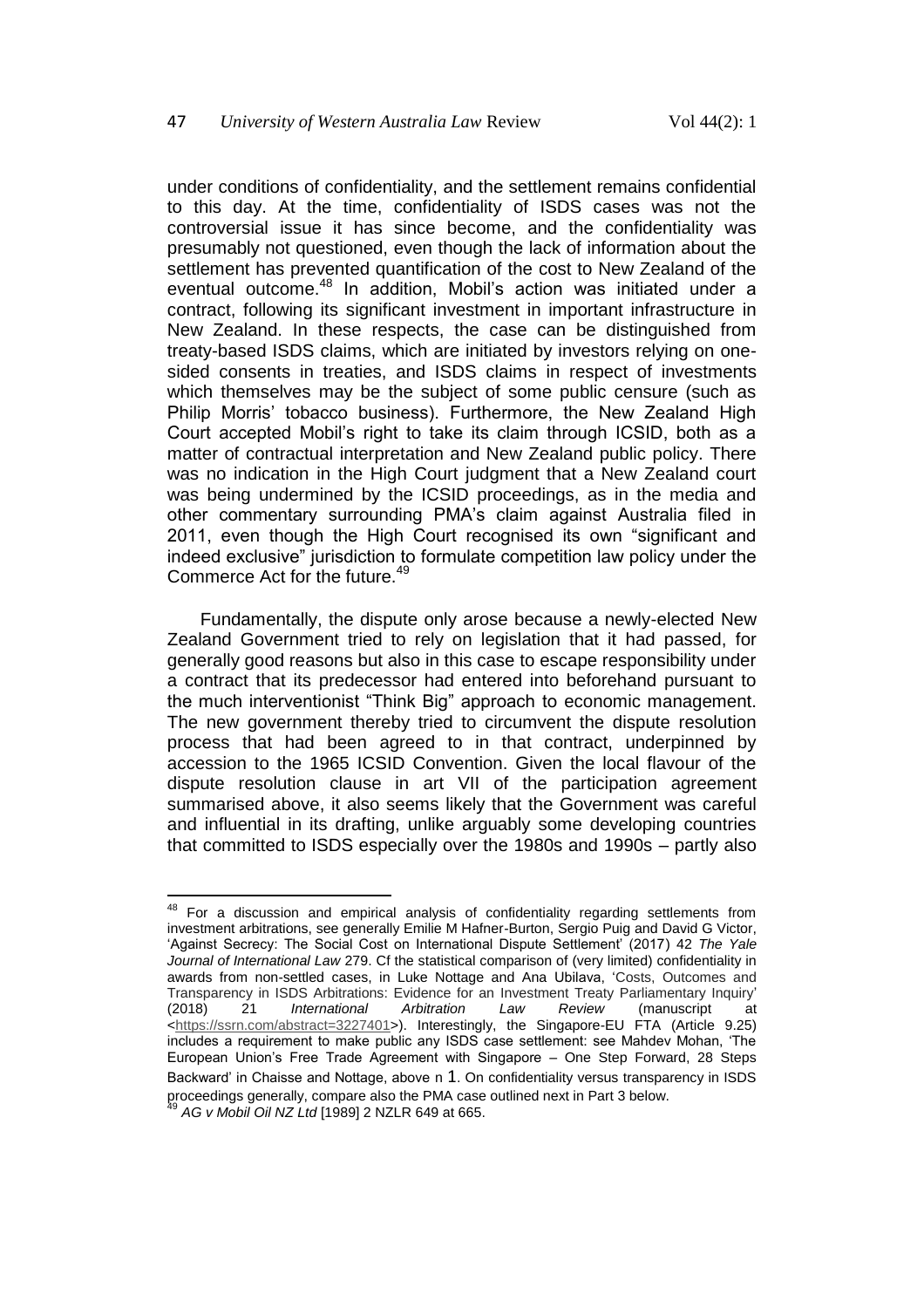to attract major inbound FDI into risky energy or infrastructure projects.<sup>50</sup> In the context of very recent ISDS criticism in New Zealand, it is difficult to raise the Mobil case as an illustration of inappropriate preferential treatment of foreign investors through the ISDS process. It might also be seen as an example of "unavailability bias", in that this first and so far only inbound contract-based claim drew very little public attention at the time, and this remains true despite the increase in newspaper coverage of ISDS since 2015 sketched in Figure 1 above.

#### **3. Recent Treaty-based ISDS Claims (Threatened) Against Australia**

Turning next to the question of what happens after the first inbound treaty-based claim hits the host state, the recent Australian experience suggests that even if "availability bias" does initially kick and significantly frame policy responses and public perceptions, the media can lose interest. Figure 1 shows a remarkable drop-off in coverage of the PMA case, and ISDS generally, as soon as the decision declining jurisdiction was announced in December 2015, with little pick-up when the reasoning was subsequently disclosed or the final Costs Award was issued.

Part of the reason could be that generally only "bad news sells", whereas the Australian Government (and taxpayers) ended up avoiding liability. Yet the Costs Award contained arguably good and bad news, as outlined below. In addition, there have been two further further treatybased claims threatened by US investors, with one progressing to a Notice of Arbitration. But the Notice is not publiclly available online, and there has been almost no media coverage of either claim.

Media disinterest in ISDS over 2016-17 may have been linked to the decision declining jurisdiction in the PMA case being such a long time coming: four years from the Notice of Arbitration. The main reasons for that delay appear to include:

- disagreement on the Tribunal chair;
- dispute over the arbitral seat (with the curiosity that delays could have been even longer if Australia had succeeded in pressing for London instead of Singapore as seat, as PMA could then have challenged the negative jurisdictional ruling<sup>51</sup>);
- <span id="page-16-0"></span>arguments over whether to bifurcate the proceedings;
- change of counsel for PMA;

 $\overline{a}$ 

 $50$  Poulsen 2015, above n [29.](#page-8-0) For more counter-indications even among developing countries, see Nottage and Chaisse, above n  $1$ ; Nottage and Thanitcul, above n  $5$ .

<sup>&</sup>lt;sup>51</sup> Jarrod Hepburn and Luke Nottage, 'A Procedural Win for Public Health Measures' (2017) 18 *Journal of World Investment and Trade* 307, 314.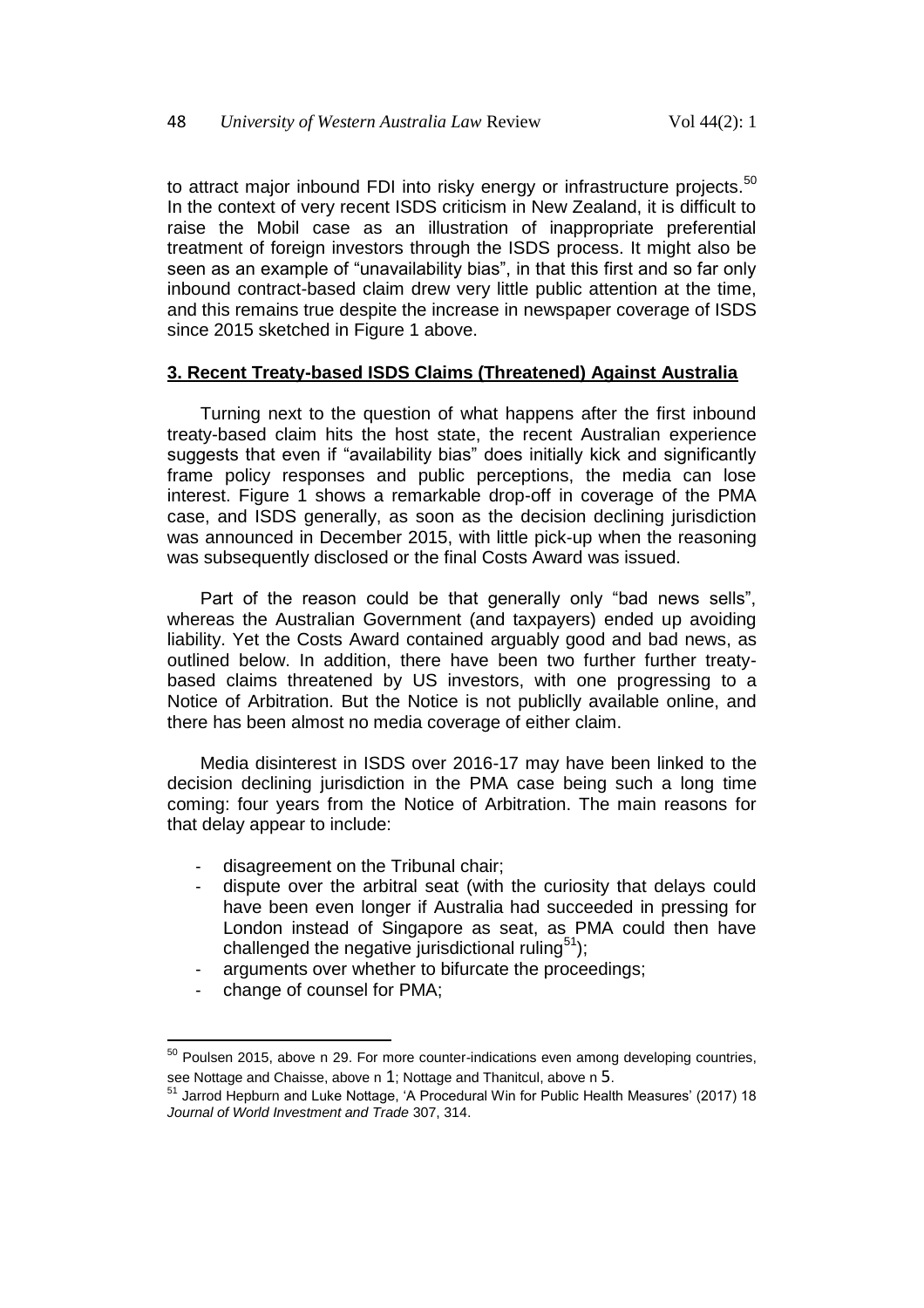- long deadlines for submission of pleadings (partly due to the Tribunal requiring merits pleadings despite the bifurcation); and
- redactions of awards due to confidentiality concerns.

The result in favour of Australia in the PMA case, announced in December 2015, was quite widely reported; but the redacted award's reasoning disclosed in May 2016 was not. A unanimous tribunal (including Professor Donald McCrae, long based in Canada but originally from New Zealand) decided that the investor's claim was an abuse of rights under background international law. The Australian trademarks had been shifted from the parent company to its Hong Kong subsidiary, and the ISDS claim then filed under the Australia-Hong Kong BIT, when it was reasonably foreseeable that a dispute would arise due to the Australian government's announcement that it would introduce tobacco plain packaging legislation. Significantly, however, the tribunal rejected Australia's ambitious argument that PMA's investment had not been made in accordance with Australian law for screening foreign investments and was hence ineligible for BIT protection.<sup>52</sup>

<span id="page-17-0"></span>After the jurisdictional decision was announced, it took a remarkable further year and a half for the Final Award Regarding Costs to be written (8 March 2017), and then released publically.<sup>53</sup> It takes the unusual step of redacting the amount of costs and fees incurred, plus the percentage awarded to Australia as the acknowledged successful party. This means that we can never confirm or deny the local news reports that emerged from mid-2015, implausibly asserting (without quoting a source) that Australia had incurred over AUD \$50 million (USD \$37 million) to defend the PMA claim. $54$ 

It is unclear whether redaction on confidentiality grounds was requested by PMA because such basic costs information was 'competitively sensitive' and/or because of 'reasons of political or institutional sensitivity, not in the public interest' as could have been asserted by Australia, pursuant to the Tribunal's earlier Procedural Order No 5 (30 November 2012). However, the latter may be more likely given that the Department of Health's budget summary for 2016-7 had previously declared that the Australian government 'does not intend to

į  $52$  Ibid, 309.

<sup>53</sup> *Philip Morris Asia Limited v The Commonwealth of Australia*, PCA Case No 2012-12, UNCITRAL, Final Award Regarding Costs (8 July 2017) <https://www.italaw.com/sites/default/files/case-documents/italaw9212.pdf>.

 $^{4}$  For statistics on usual fee ranges in ISDS proceedings, see Hepburn and Nottage, above n [51,](#page-16-0) 315-316. Cf eg Peter Martin, 'Australia face \$50m legal bill in cigarette plain packaging fight with Philip Morris', *Canberra Times* (online), 28 July 2015 <http://www.canberratimes.com.au/federal-politics/political-news/australia-faces-50m-legal-billin-cigarette-plain-packaging-fight-with-philip-morris-20150728-gim4xo.html>.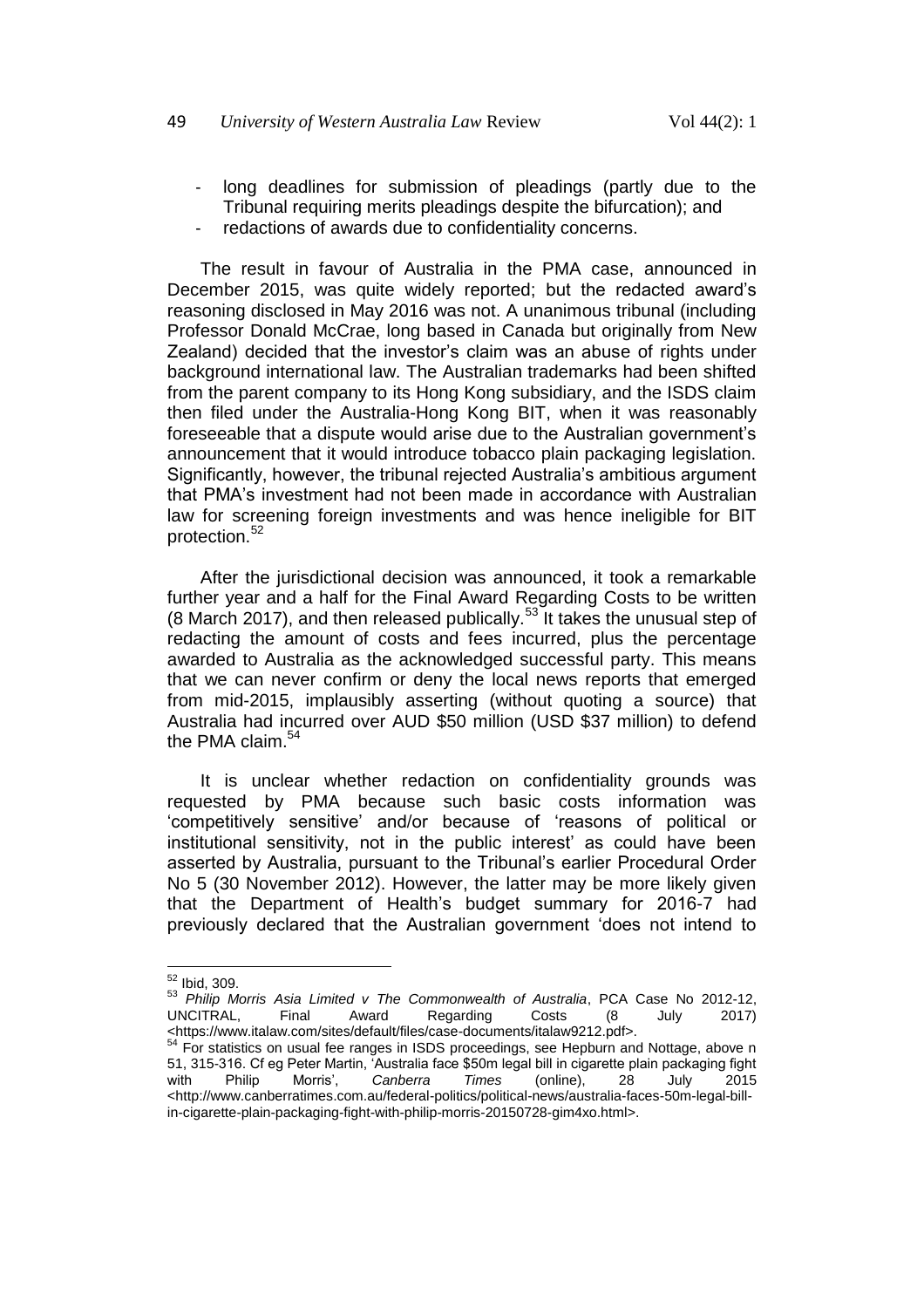publicly release information concerning the legal costs of defending challenges to tobacco plain packaging' in WTO and ISDS proceedings.<sup>55</sup> It might also be inferred (from the redacted para 74 of the Final Award) that Australia spent at least USD 4.5 million in defending this matter. Meanwhile, however, former Treasurer Wayne Swan – in the Labor-led Gillard Government, which declared over 2011-13 that Australia would not agree to ISDS provisions in future investment treaties – reportedly still believes that 'the case cost around [AUD] \$50 million', and that ISDS provisions (such as those subsequently agreed to in the FTAs with China and Korea) are bad.<sup>56</sup>

For now, we can only be sure from the Award that, on the one hand, the amounts requested by Australia were found generally to be reasonable given the complexity of the issues and the case's importance for public health, including Australia's claims for representation by its inhouse lawyers at a rate higher than their salaries would suggest (Costs Award, para 101). On the other hand, the Tribunal reduced the legal fees and other party costs incurred by Australia by a redacted proportion, because its unsuccessful argument that PMA's investment had not been validly admitted had required close examination of Australian domestic law and taken up a substantial part of the ISDS proceedings (paras 69-70). These determinations were made pursuant to Article 42(1) of the UNCITRAL Arbitration Rules (2010), which adopts a costs-follow-theevent principle even for party costs, although the tribunal may make some other apportionment if reasonable. Unfortunately, no further guidance was provided by the early-generation Australia-Hong Kong BIT, unlike some more recent investment treaties.<sup>57</sup>

į

<sup>&</sup>lt;sup>55</sup> See Department of Health, Australian Government, 'Health Budget 2016-2017: Tobacco Plain **Packaging** Packaging **Litigation'** 

<sup>&</sup>lt;http://www.health.gov.au/internet/budget/publishing.nsf/Content/budget2016 factsheet34.htm>.

<sup>56</sup> 'Philip Morris Ordered to Pay Australia Millions in Costs For Plain Packaging Case', *Sydney Morning Herald* (online), 9 July 2017 <http://www.smh.com.au/federal-politics/politicalnews/philip-morris-ordered-to-pay-australia-millions-in-costs-for-plain-packaging-case-

<sup>20170709-</sup>gx7mv5.html>. This report does not mention that Mr Swan appeared as a witness for Australia regarding its unsuccessful argument that PMA's investment had not been validly admitted under domestic law, and that the Tribunal declined to award Australia expenses incurred related to such evidence from him (and two others called): Final Award on Costs, above n [53,](#page-17-0) [102] n 96).<br>
<sup>57</sup> F

<sup>57</sup> Even Australia's recent FTAs provide limited further guidance. For example, the TPP's Investment Chapter Art 9.29(3) leaves this issue in principle to the applicable arbitration rules, although the starting point is to award reasonable costs to the successful respondent following 'frivolous' claims for damages from trying to make an investment (Art 9.29(4)) or claims determined early on to be 'manifestly without legal merit' (Art 9.29(6)). By contrast, Investment Chapter Art 8.39(5) of the Canada-EU Comprehensive Economic and Trade Agreement <http://trade.ec.europa.eu/doclib/docs/2016/february/tradoc\_154329.pdf>, sets the costsfollow-the-event principle 'unless the Tribunal determines that such apportionment is unreasonable,' and also clarifies that if claims are partially successful 'the costs shall be adjusted, proportionately, to the number or extent of the successful parts of the claims.'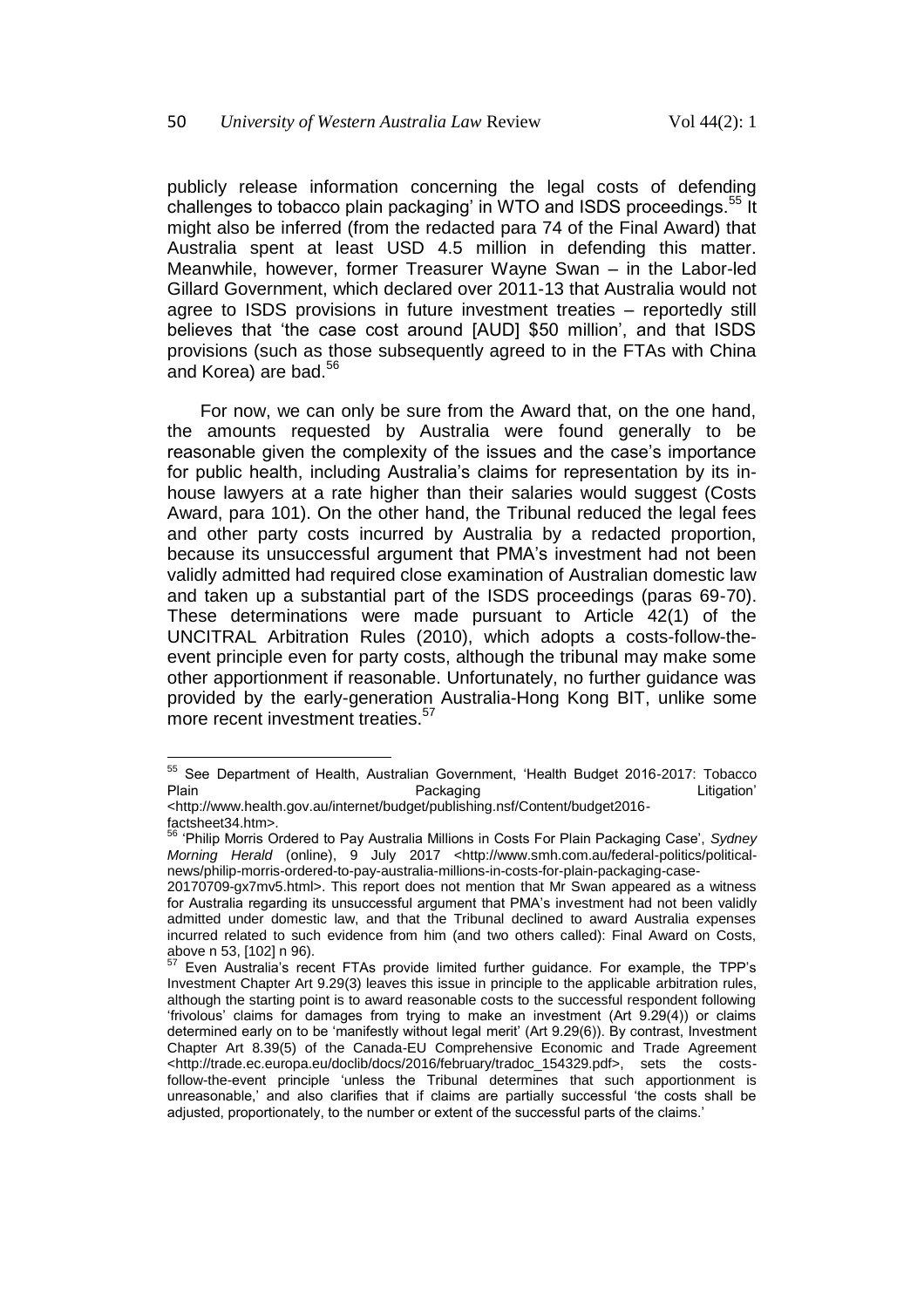Interestingly, Table 1 above shows that there were only two Australian newspaper articles from mid-2017 briefly mentioning the final Costs Award in the PMA case. In addition they have still made no mention of the 2016 merits award favouring Uruguay brought by Philip Morris over tobacco packaging legislation under the Switzerland BIT. This was despite the tribunal including Australia's most eminent international lawyer, and the award setting out important lessons for how an experienced tribunal can respect host state interests even under early-generation treaties.<sup>58</sup> It held (partly by majority) that the less extensive tobacco advertising regulations did not result in a denial of justice or other violation of FET. The tribunal also held unanimously that there was no indirect expropriation, recognising that bona fide and proportionate public health measures are an essential manifestation of a state's 'police powers' under customary international law. Yet such conclusions and the specific reasoning adopted<sup>59</sup> are very important for host states concerned about possible "regulatory chill", a persistent refrain in the public discourse over ISDS in Australia (and more recently New Zealand).

It seems therefore that newspapers in Australia, at least, have lost quite a lot of interest in ISDS – for now. As indicated in Table 1 and mentioned above, there have also been surprisingly few reports on two threatened claims under the 2004 Australia–US FTA. The first involves a coal mining company, incorporated in New South Wales (NSW). In late 2015, US shareholders in locally-incorporated NuCoal were reportedly<sup>60</sup> pressing the US government to *invoke consultations* with Australia under Article 11.16.1 of the FTA's investor chapter, which stated (emphasis added):

If a Party considers that there has been *a change in circumstances* affecting the settlement of disputes on matters within the scope of this Chapter and that, in light of such change, the Parties should consider allowing an investor of a Party to submit to arbitration with the other Party a claim regarding a matter within the scope of this Chapter, the Party *may request consultations* with the other Party on the subject, including the development of procedures that may be appropriate. On such a request, the Parties shall promptly enter

į

<sup>58</sup> *Philip Morris Brands Sàrl, Philip Morris Products SA and Abal Hermanos SA v Oriental Republic of Uruguay*, ICSID Case No ARB/10/7, Award (8 July 2016) <https://www.italaw.com/sites/default/files/case-documents/italaw7417.pdf>. The members of the Arbitration Panel included Professor Piero Bernardini (President), Mr Gary Born and Judge James Crawford.

For details see Hepburn and Nottage, above n [51.](#page-16-0)

<sup>60</sup> Chris Merritt, 'Japanese Angered by NSW Reaction to Corruption Ruling', *The Australian*, 26 June 2015; Chris Merritt, 'Dispute Settlement Needed as State Tramples over Foreign Property Rights', *The Australian*, 9 October 2015; Chris Merritt, 'US Anger over ICAC Asset Grab', *The Australian*, 1 April 2016; Chris Merritt, 'Don't Act Like A Banana Republic', *The Australian*, 15 April 2016; Paul Garvey, 'Canberra Resists US Compo Claim', *The Australian*, 14 November 2016.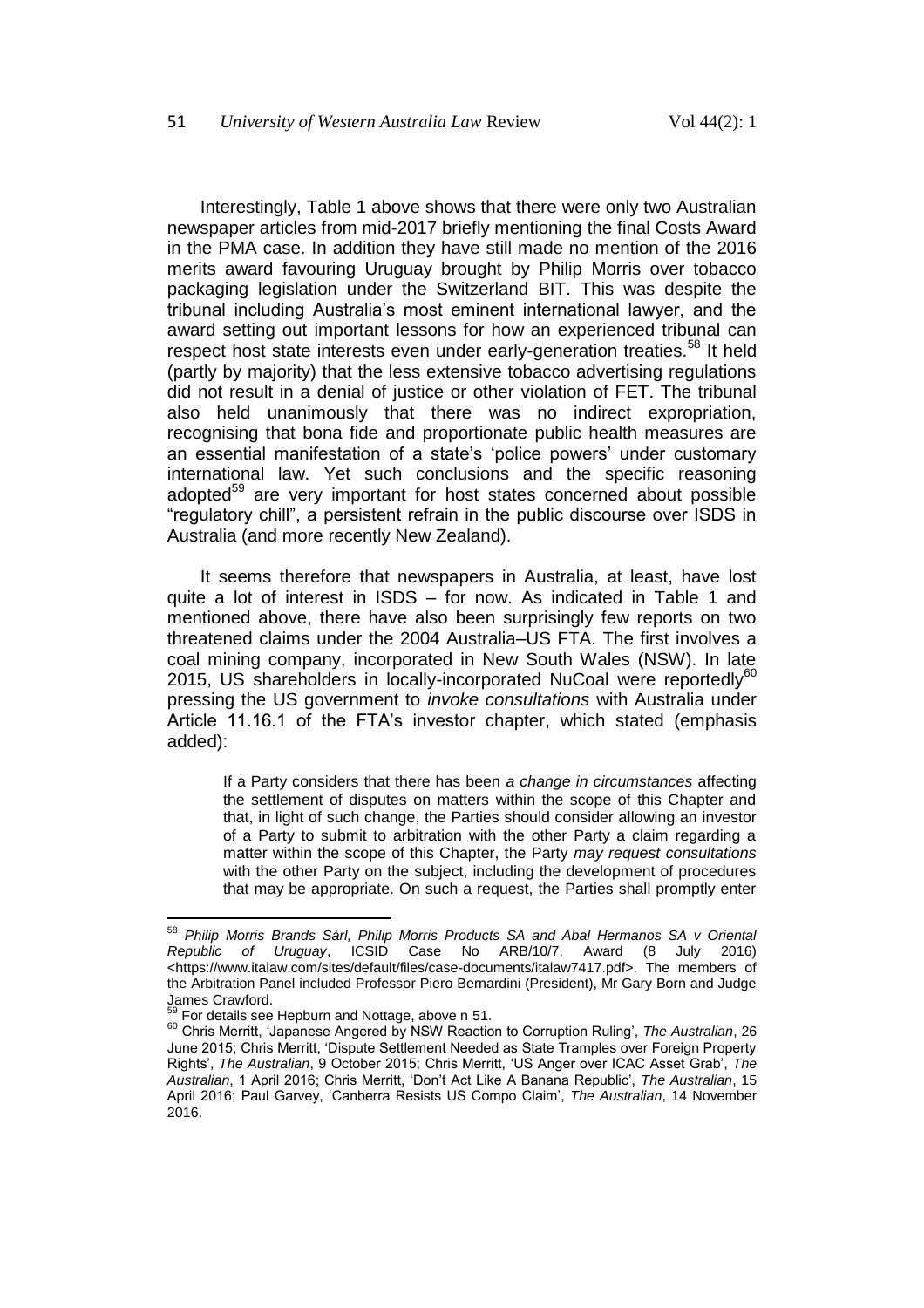into consultations with a view towards allowing such a claim and establishing such procedures.

In its Report 61 recommending ratification of this FTA in 2004, Australia's JSCOT had noted concerns expressed by community groups (such as AFTINET) that this Article would be used as a backdoor to reintroduce ISDS in future through the back door. The parliamentary Committee therefore recommended clarification by Side Letters or otherwise an inter-governmental interpretation after the FTA came into force.<sup>61</sup> In fact, neither occurred, but a former Treasury official subsequently viewed JSCOT's concerns as "unwarranted" – adding that Article 11.16 "appears to be a face-saving mechanism to appease industry lobbies who will view [omission of ISDS] as a significant loss".<sup>62</sup>

Fast forward a decade, and some commentary suggests that US shareholders in NuCoal were indeed trying to get in by the backdoor, by arguing that Article 11.16.1 should be interpreted as requiring agreement on *how* to set up an ISDS procedure rather than *whether* it should be made available. The shareholders had acquired around 30% of NuCoal over 2010-11, soon after a mining exploration licence had been issued to its predecessor. In 2013 the NSW anti-corruption commission found the (Labor government) minister to have acted corruptly in issuing the licence, so in 2014 the (by then Liberal) state government passed legislation to cancel it. Expropriation provisions are not contained in state constitutions and can only be invoked under the federal Constitution for federal government actions. In 2015 NuCoal lost a High Court challenge on other constitutional grounds,<sup>63</sup> and a NSW Supreme Court challenge for lack of due process by the anti-corruption commission. $64$  The shareholders then

<sup>61</sup> Joint Standing Committee on Treaties, Australian Government, *Report 61: Australia - United States Free Trade Agreement* (2004) 53-55 [4.26-4.33].

 $62$  Thomas Westcott, 'Foreign Investment Policy and Australia's International Investment<br>Agreements: Catching the Third Wave' (unpublished, 2007) (unpublished, <http://www.researchgate.net/publication/237376942\_Foreign\_Investment\_Policy\_and\_Australi a%27s\_International\_Investment\_Agreements\_Catching\_the\_Third\_Wave> 17.

<sup>63</sup> *Duncan v New South Wales; NuCoal Resources Ltd v New South Wales; Cascade Coal Pty Ltd v New South Wales* (2015) 255 CLR 388. NuCoal's High Court case led one commentator to find parallels with the *Philip Morris Asia Limited* proceedings where the investor also pursued ISDS after failing in a constitutional challenge against the Australian Government before the High Court: Patricia Ranald, 'High Court final authority? Think again', *Sydney Morning Herald* (8 April 2016) <http://www.smh.com.au/comment/high-court-the-final-authority-think-again-20160408-go1edb.html>. However, the facts in the two cases are quite different and NuCoal's situation has attracted at least some sympathy. With reference also to its Australian shareholders, a (Liberal) NSW parliamentarian has even recently said that in cancelling NuCoal's licence without compensation, NSW 'stole' it, driven by political rivalry with the former Labor government: Alexandra Smith, 'Political Scalps: Liberal MP defends corrupt Labor minister', *Sydney Morning Herald* (16 February 2018) <http://www.smh.com.au/nsw/liberal-mpdefends-corrupt-labor-minister-20180215-p4z0g9.html>.

<sup>64</sup> *NuCoal Resources Limited v Independent Commission Against Corruption* [2015] NSWSC 1400.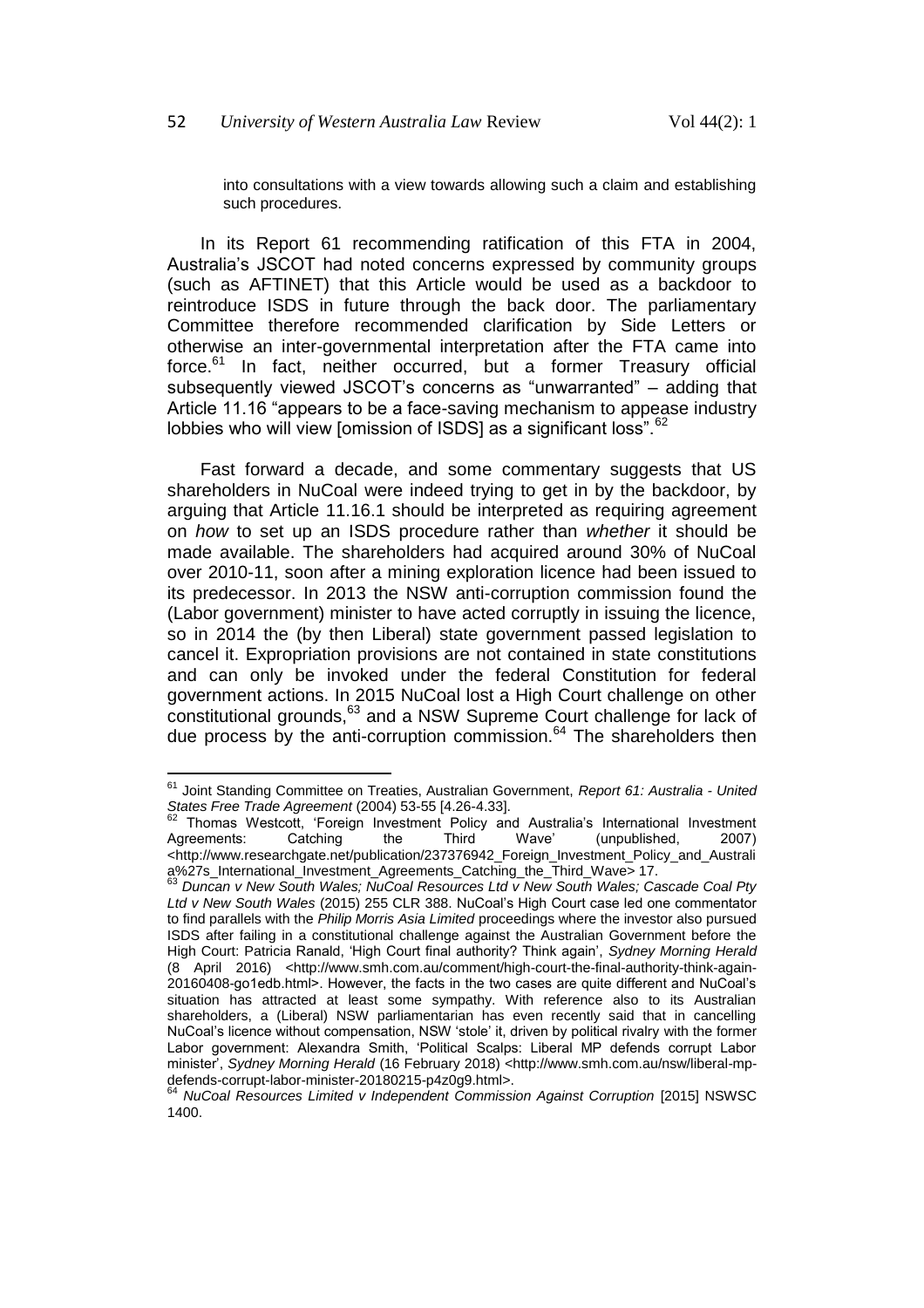invoking AUSFTA also reportedly argue that that claims in US courts would fail due to sovereign immunity for Australia. They also therefore query the premise that a direct right to ISDS in that treaty was unnecessary due to adequate remedies being provided under advanced systems of national law. A commentator also adds that the inclusion of ISDS in the expanded TPP might constitute a "*change in circumstances*" triggering the application of Art  $11.16.1$ .<sup>65</sup>

However, if this is indeed the interpretation pressed by the US shareholders, it is difficult to sustain given that the consultations, if requested by the home state, require both states to "consider allowing" an individual ISDS claim. The consultations must then be "*with a view towards* allowing such a claim and establishing such procedures", but that also does not seem to commit the states to always allowing it.<sup>66</sup> After also making submissions to the Australian Government's 2016 AUSFTA Review,<sup>67</sup> consultations between the US Trade Representative were scheduled for 4 May 2016.<sup>68</sup> Since that time, little progress has been seen. No changes have been made to the AUSFTA investment dispute mechanisms after review. It appears that NuCoal continues to lobby both US and Australian politicians.<sup>69</sup> However, it also seems that NuCoal's

 $\overline{\phantom{a}}$ <sup>65</sup> Jarrod Hepburn, 'US Investors Mired in Australian Dispute Contend that State-To-State Consultations, if Launched, must be Followed by Investor-State Arbitration' on *Investment*  Arbitration Reporter (1 December 2015) <https://www.iareporter.com/articles/us-investorsmired-in-australian-dispute-contend-that-state-to-state-consultations-if-launched-must-befollowed-by-investor-state-arbitration/>.

<sup>&</sup>lt;sup>66</sup> Cf also somewhat similar wording in Article 14.19(2) of Australia's FTA with Japan (signed on 8 July 2014 and available via Department of Foreign Affairs and Trade, Australian Government, via band-Australian Economic Partnership Agreement Government, 'Japan-Australia Economic Partnership Agreement' <http://dfat.gov.au/trade/agreements/jaepa/Pages/japan-australia-economic-partnershipagreement.aspx>), which also omitted ISDS but requires bilateral negotiations to be commenced within 3 months, and a report within 6 months, if "Australia enters into any multilateral or bilateral international agreement providing for a mechanism for the settlement of an investment dispute between Australia and an investor of another or the other party to that agreement, with a view to establishing an equivalent mechanism'. A bilateral inter-state consultation may have been initiated after the China-Australia FTA came into force, since the Japan – Australia FTA had omitted ISDS provisions too, but the discussions or outcomes are not public. See Greg Wood, 'Free Trade Agreements Not the Great Deal We've Been Sold', Sydney Morning Herald (22 June 2016) <http://www.smh.com.au/comment/free-tradeagreements-not-the-great-deal-weve-been-sold-20160621-gpnw71.html>, and generally Luke Nottage, 'Investor-State Arbitration: Not in the Australia-Japan Free Trade Agreement, and Not Ever for Australia?' (2014) 38 *Journal of Japanese Law* 37.

<sup>67</sup> NuCoal Resources Ltd, 'AUSFTA Review Submission' (7 April 2017) <https://nucoal.com.au/wp-content/uploads/2016/04/NuCoal-Resources-Ltd-AUSFTA-Submission-7-April-2016.pdf>.

<sup>68</sup> Chris Merritt, 'NuCoal to Cloud US Trade Talks after ICAC, Barry O'Farrell Move', *The Australian*, 1 April 2016.

<sup>69</sup> Lou Caruana, 'NuCoal Continues to Seek Justice over Doyles Creek', *Mining Monthly* (4 December 2017) <http://www.miningmonthly.com/coal/company-activity/nucoal-continues-toseek-justice-over-doyles-creek/>.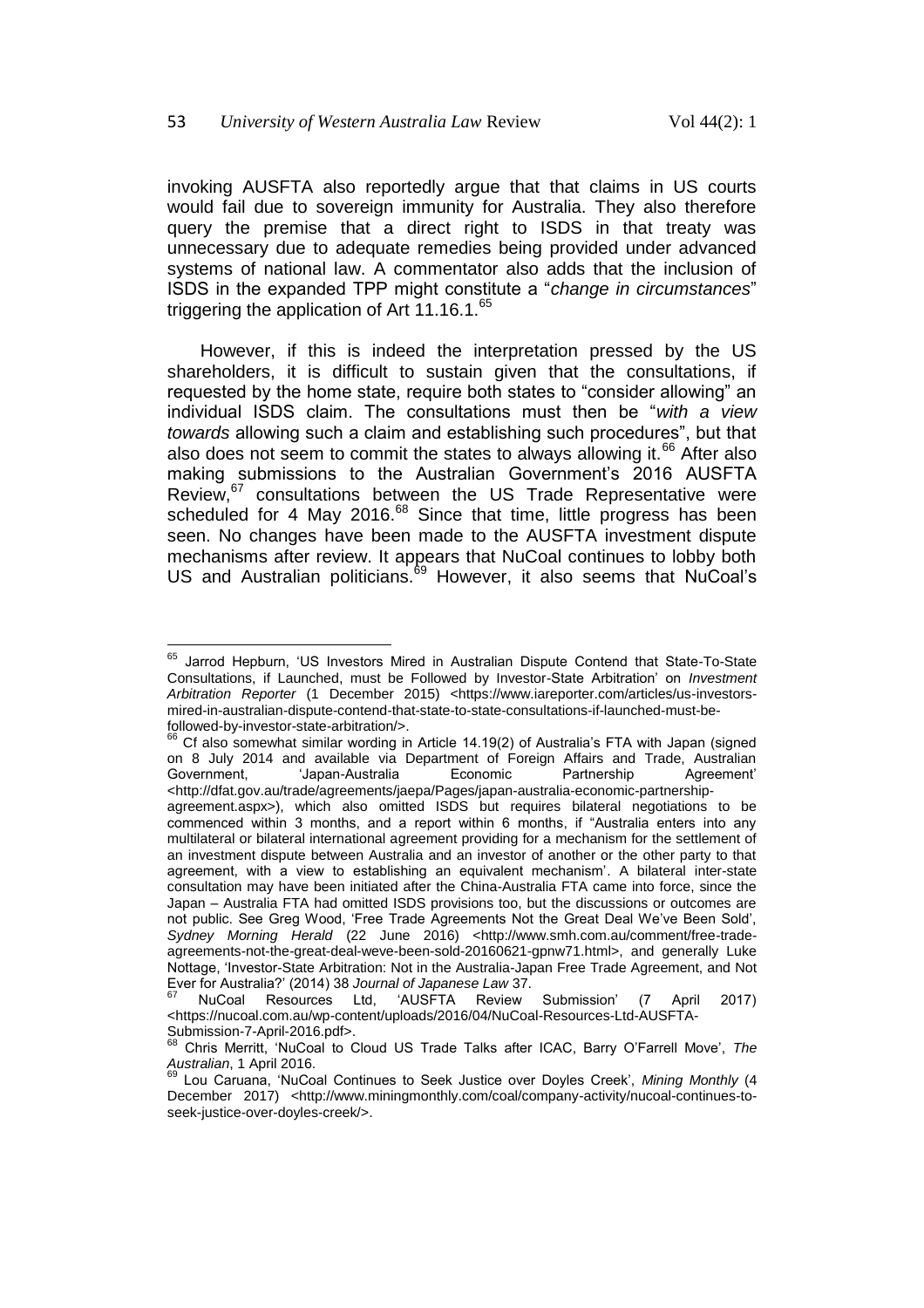efforts may now be aimed at instituting state-state negotiations in respect of its claim rather than direct ISDS proceedings.<sup>70</sup>

The second claim was commenced by a Notice of Dispute dated 30 November 2016 by US companies (APR) regarding estimated damages of at least US\$260 million caused by losing priority in relation to rights in power generation turbines.<sup>71</sup> APR alleged:

- expropriation under AUSFTA Article 11.7;
- violation of FET (including a denial of justice, associated with adverse Australian court decisions) under the 2005 Australia – Mexico BIT's Article 4, thanks to AUSFTA's Article 11.4 providing for MFN; and
- ISDS rights according to the 1993 Australia Hong Kong BIT, thanks again to the AUSFTA MFN provision.

Interestingly, APR's Notice of Dispute made no reference to AUSFTA Art 11.16.1. Further, as one commentator has pointed out, the Notice "does not discuss cases such as *Plama v Bulgaria*, in which tribunals have declined to import dispute settlement provisions wholesale from other agreements via MFN, where no such provisions exist at all in the base treaty". $^{72}$ 

On 11 January 2017, the Australian government responded succinctly to APR's legal advisors as follows: $73$ 

There is no jurisdiction for APR Energy to bring a dispute under AUSFTA, or any other international agreement, in relation to this matter. In negotiating AUSFTA, Australia and the United States made the clear public policy

į

<sup>70</sup> See Chris Merrit, 'US disputes \$131m coal seizure', *The Australian* (21 February 2018).

<sup>71</sup> Available at <https://www.italaw.com/sites/default/files/case-documents/italaw8748.pdf>.

<sup>72</sup> Jarrod Hepburn, 'A Second US Investor Tries to Arbitration Under Australia-US FTA, Despite Absence of an Investor-State Arbitration Mechanism' on *Investment Arbitration Reporter* (24 April 2017) <https://www.iareporter.com/articles/a-second-us-investor-tries-to-arbitrate-underaustralia-us-fta-despite-absence-of-an-investor-state-arbitration-mechanism/>. Most FTAs subsequently signed by Australia (like TPP) expressly clarify this point. See Mitchell, Sheargold and Voon (above n [25,](#page-6-1) 122-30). They also point out that Australia's FTAs have also generally excluded MFN treatment with respect to other FTAs, through lists of agreed Non-Confirming Measures, albeit mostly for pre-existing treaties. This is true under the Australia-US FTA Final<br>Provisions Annex II of non-conforming measures (available at Provisions Annex II of non-conforming measures (available at <http://dfat.gov.au/trade/agreements/ausfta/official-documents/Pages/official-

documents.aspx>) for any prior "bilateral … international agreement" in force, although it could be argued that this impliedly is limited to agreements of the same genus (FTAs) rather than BITs. APR may be invoking the older Hong Kong BIT because its ISDS provisions are more "bare bones" than those of Australia's two final BITs signed after 2004.

<sup>&</sup>lt;sup>73</sup> Letter from Harold E Patricoff, Shutts & Bowen LLP to The Honourable Malcolm Turnbull MP and The Honourable George Brandis QC, 'RE: Notice of Dispute Under United States-Australia Free Trade Agreement', 30 November 2016 <https://www.italaw.com/sites/default/files/casedocuments/italaw8748.pdf>.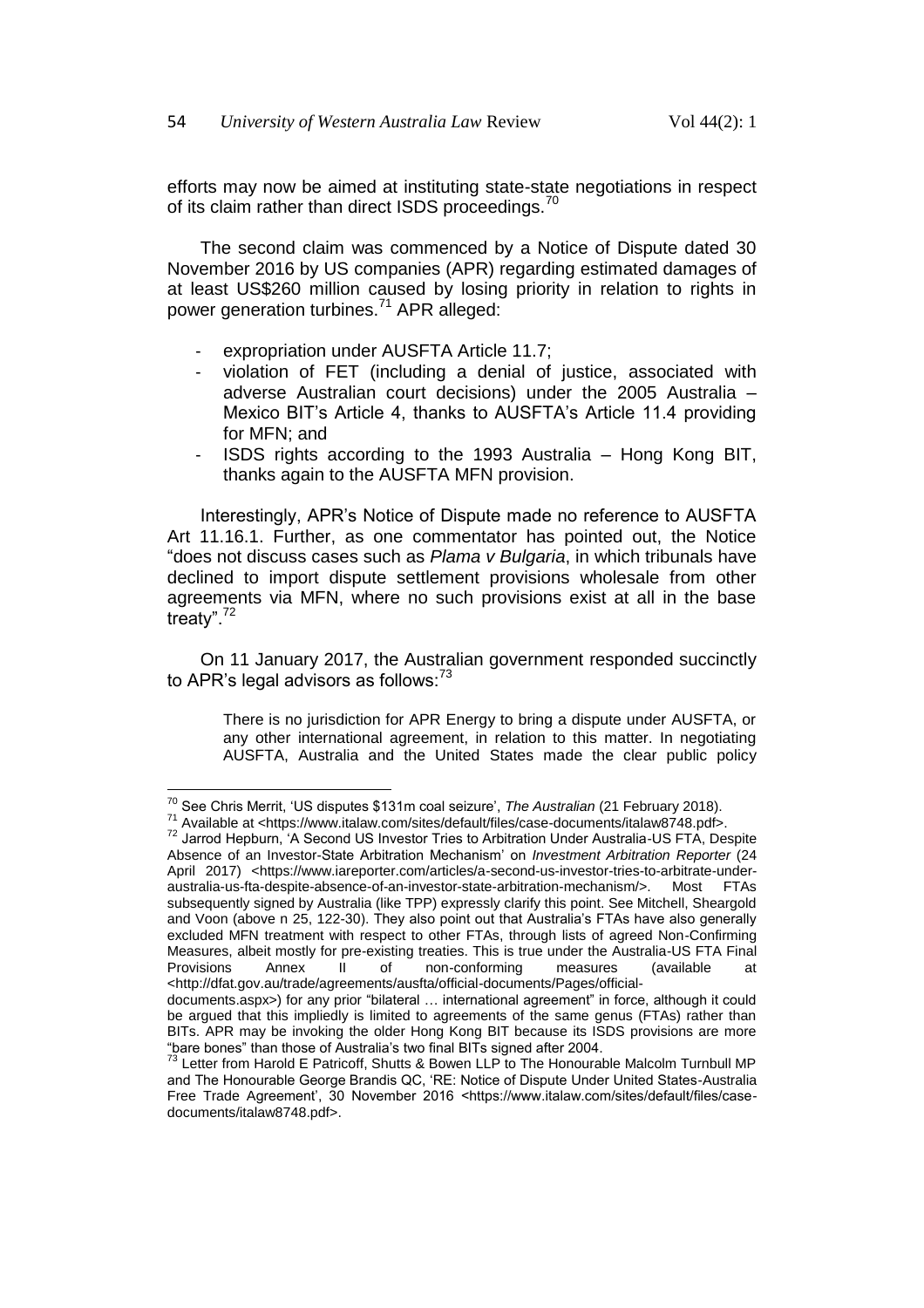decision to not include investor-state dispute settlement. Accordingly, Australia has not consented to investor-state claims under AUSFTA, and your clients cannot rely on other agreements in order to create jurisdiction where no such consent exists.

Accordingly, if your clients persist in submitting a notice of arbitration, the Australian Government will vigorously contest jurisdiction and will seek a full award of its costs. In any event, the Government is confident that, in all respects, it has complied with its obligations under AUSFTA and any losses alleged by APR Energy resulted from its failure to exercise due diligence.

Nonetheless, APR apparently filed a Notice of Arbitration on 14 April  $2017<sup>74</sup>$  although the document itself cannot be located online.

Compared to the NuCoal shareholders' claims of expropriation, as a matter of substantive law, APR's claim faces very great difficulty. It boils down to a complaint that Australia's *Personal Property Securities Act 2009*  (Cth) differs by including operating leases within its regime for security interests, in contrast to the US domestic law familiar to APR and their US advisors. Yet that Act took this stance, following New Zealand and Canadian law, partly because of some uncertainties in the US law that had otherwise significantly influenced their law reforms. There has also been considerable discussion in Australia about the legislature's decision to include operating leases as security interests (requiring perfection by lessors, usually by filing or registration, to maintain priority against the insolvency administrator of the lessee), which later caught out the US companies in this case.<sup>75</sup> Intended or even unintended differences are ubiquitous when law reformers engage in legal transplants across borders.<sup>76</sup> There is also no rule of international investment treaty law requiring a host state's legislation to be or remain identical to that of a foreign investor (even from a large economy and significant legal system,

į

<sup>74</sup> Ashurst, 'Recent Investment Arbitration Developments in Australia' in *Arbitration Update* (9 August 2017) <https://disputescentre.com.au/wp-content/uploads/2017/09/arbitration-updaterecent-investment-arbitration-developments-in-australia-1.pdf>. See also an affidavit by APR's counsel in the ISDS claim ([<http://res.cloudinary.com/lbresearch/image/upload/v1492696206/s\\_203117\\_1450.pdf>](http://res.cloudinary.com/lbresearch/image/upload/v1492696206/s_203117_1450.pdf) at para 36) filed in support of a discovery subpoena against an Australian bank that was rejected in *Australia and New Zealand Banking Group Ltd v APR Energy Holding Ltd*, 2017 WL 384187

<sup>(</sup>SDNY, 1 September 2017). <sup>75</sup> See eg Anthony Duggan and David Brown, *Australian Personal Property Securities Law* (2nd ed 2016) 79, 364-5 (with further comparative references). See also eg David Brown, 'Australian

Secured Transactions Law Reform' in Louise Gullifer and Orkun Aksell (eds), *Secured Transactions Law Reform: Principles, Policies and Practice* (Bloomsbury / Hart, 2016) 145, 154-5.

 $76$  For a discussion of various types of 'legal transplants', and how they have played out in Australia and major Asian economies to generate definitions and practices with respect to independent directors that differ significantly from those in US corporate governance, see Souchirou Kozuka and Luke Nottage, 'Independent Directors in Asia: Theoretical Lessons and Practical Implications' in Dan Puchniak, Harald Baum and Luke Nottage (eds) *Independent Directors in Asia: A Historical, Contextual and Comparative Approach* (Cambridge University Press, 2017).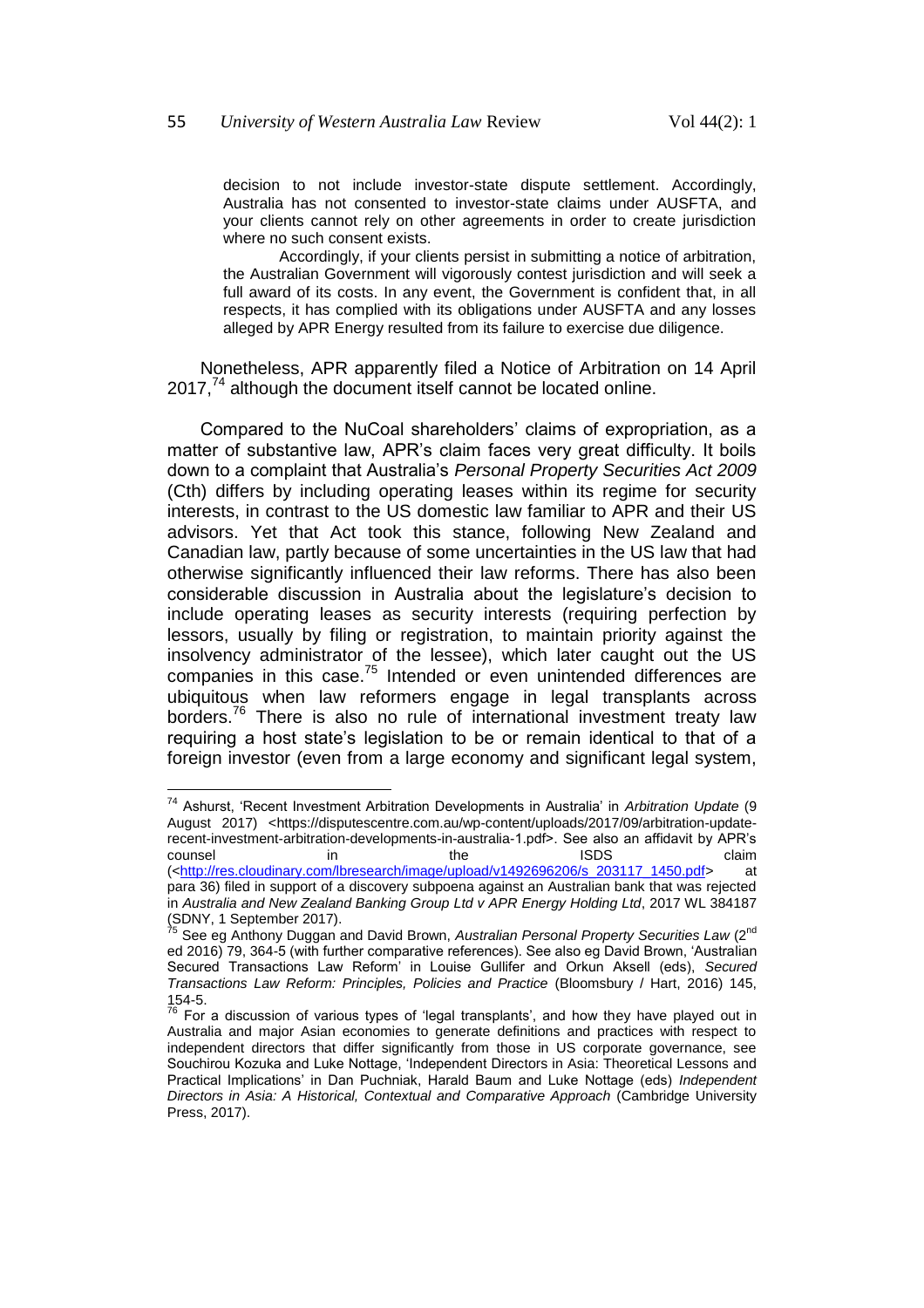like the US). In addition, cases like *Eli Lilly v Canada<sup>77</sup>* show that it is particularly difficult to prove a denial of justice (or expropriation) with the respect to developments in the case law handed down by courts in a developed common law country.

Overall, therefore, Australia's experience of an initial inbound treatybased ISDS claim does seem to have involved significant availability bias, triggering critical public and political responses, including the 2011 Gillard Government Trade Policy Statement declaring that Australia would not agree to ISDS provisions in future treaties. Yet this bias has diminished over time, paralleling a reversion to Australia's case-by-case assessment of ISDS provisions under the Coalition Governments that took power from 2013. Nonetheless, the PMA saga has generated a considerable paradigm shift in attitudes towards ISDS in Australia, which then seems to have filtered through to New Zealand as it too engaged in major FTA negotiations.

#### **4. Recent Outbound ISDS Claims by Australian Investors<sup>78</sup>**

The next question to examine is what happens to such attitudes and practices within a country if and when the first or subsequent outbound claims are initiated, especially where treaty-based. Although there has not yet been any emanating from New Zealand, there have now been several from Australia. Yet they too have had almost no newspaper coverage, as indicated in Table 1 above, and limited impact on public discourse – or even on Australia's subsequent treaty drafting.

 $77$ <sup>77</sup> See *Eli Lilly and Company v Canada*, ICSID Case No UNCT/14/2 <http://www.international.gc.ca/trade-agreements-accords-commerciaux/topicsdomaines/dispdiff/

eli.aspx?lang=eng>. See also Boris Kasolowsky and Eric Leikin, 'Eli Lilly v. Canada: A Patently Clear-Cut Dismissal on the Facts, but Opening the Door for Future Claimants on the Law' (2017) 34 *Journal of International Arbitration* 889; and Kyle-Dickson Smith, in this Issue.

The analysis in this section is based on ISDS claims that are publically and widely known, and does not purport to be exhaustive. In addition, for example, an Australian company (Arrowhead Resources Ltd) is reportedly preparing to file a claim against Egypt in relation to an alleged expropriation of its mine at Abu Dabbab, in reliance on the 2002 Australia-Egypt BIT. Arrowhead is awaiting finalisation of a funding agreement with litigation and arbitration funder Calunius Capital, before proceeding with the claim. See Jarrod Hepburn, 'Australian investor in preparations for third-party-funded bit arbitration against Egypt over alleged mine expropriation' *Investment Arbitration Reporter* (5 March 2018). We are aware that other Australian investors have sought advice on potential claims but have not pursued them to date due to lack of financial resources. We also do not discuss cases involving Australian and New Zealand investors that have brought (or assumed) ISDS claims through companies in other states with treaties in or contracts with the host state, outlined eg in Nottage above n [16;](#page-4-0) see also above at n [35.](#page-11-2)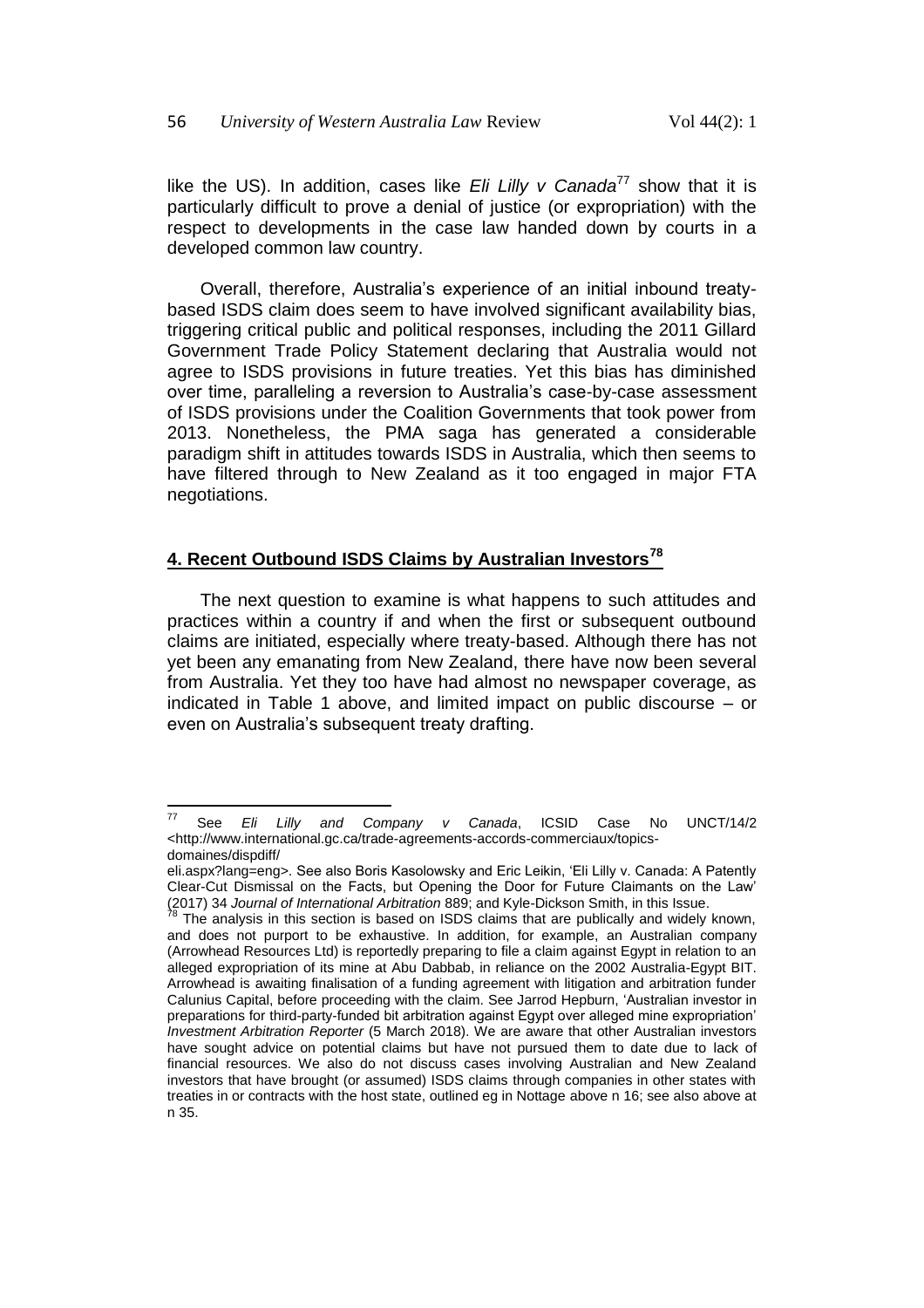According to ICSID data, Australian investors have initiated several outbound ISDS cases based on consent given in individual investment contracts, as summarised below:<sup>79</sup>

## **Table 2: Australia's Outbound ICSID Claims Based on ISDS Consent in Contracts**

| <b>Case name</b>                                                                | <b>Citation</b>                          | Subject<br>matter                                                                                           | Registratio<br>n        | <b>Tribunal</b>                                                                                                                                                  | Outcome                 |
|---------------------------------------------------------------------------------|------------------------------------------|-------------------------------------------------------------------------------------------------------------|-------------------------|------------------------------------------------------------------------------------------------------------------------------------------------------------------|-------------------------|
| Misima<br>Mines Pty<br>Ltd v<br>Independen<br>t State of<br>Papua New<br>Guinea | <b>ICSID</b><br>Case No<br>ARB/96/2      | Oil, gas and<br>$mining -$<br>Mining<br>concession<br>agreement                                             | 29 April<br>1996        | Gavan<br>Griffith QC                                                                                                                                             | Discontinue<br>d        |
| Russell<br>Resources<br>Internationa<br>I Ltd and<br>others                     | <b>ICSID</b><br>Case No<br>ARB/04/1<br>1 | Oil, gas and<br>$mining -$<br>Mining<br>concession<br>agreement                                             | 6 April 2004            | Horcia A<br>Grigera<br>Naón<br>(President),<br>Franklin<br>Berman<br>(appointed<br>by<br>claimant),<br>Yawovi<br>Agboyibo<br>(appointed<br>by the<br>respondent) | Discontinue<br>d        |
| Tullow<br>Uganda<br><b>Operations</b><br>Pty Ltd                                | <b>ICSID</b><br>Case No<br>ARB/12/3<br>4 | Oil, gas and<br>$mining -$<br>Petroleum<br>exploration,<br>development<br>, and<br>production<br>activities | 31 October<br>2012      | N/A                                                                                                                                                              | Pending                 |
| Tullow<br>Uganda<br><b>Operations</b><br>Pty Ltd and<br>Tullow<br>Uganda Ltd    | <b>ICSID</b><br>Case No<br>ARB/13/2<br>5 | Oil, gas and<br>$mining -$<br>Petroleum<br>exploration,<br>development<br>, and<br>production<br>activities | 26<br>September<br>2013 | Jean Kalicki<br>(appointed<br>by the<br>Parties),<br>William W<br>Park<br>(appointed<br>by the<br>claimant),<br>Kamal                                            | <b>Discontinue</b><br>d |

<sup>79</sup> https://icsid.worldbank.org/en/Pages/cases/AdvancedSearch.aspx

 $\overline{a}$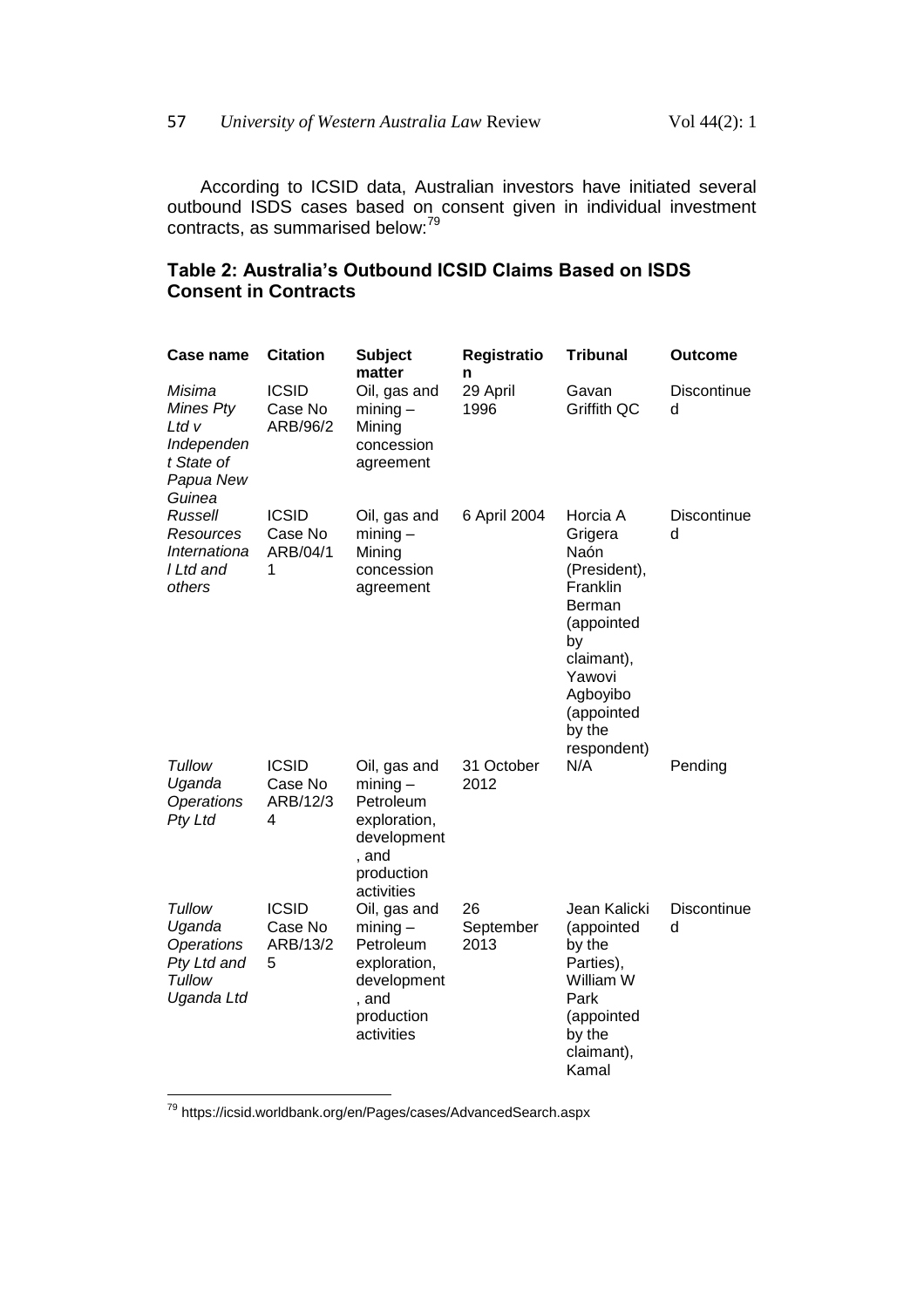|                                                                                   |                              |                                                                     |                    | Hossain<br>(appointed<br>by the<br>respondent)                                                                                                                                                            |
|-----------------------------------------------------------------------------------|------------------------------|---------------------------------------------------------------------|--------------------|-----------------------------------------------------------------------------------------------------------------------------------------------------------------------------------------------------------|
| Lighthouse<br>Corporation<br>Pty Ltd and<br>Lighthouse<br>Corporation<br>Ltd, IBC | ICSID<br>Case No<br>ARB 15/2 | Electric<br>power and<br>other energy<br>- fuel supply<br>agreement | 14 January<br>2015 | Gabrielle<br>Kaufmann-<br>Kohler<br>(appointed<br>by the co-<br>arbitrators),<br>Stephen<br>Jagusch<br>(appointed<br>by the<br>claimant),<br>Campbell<br>McLachlan<br>(appointed<br>by the<br>respondents |

The earliest was registered as early as 1996, discontinued in 2001 presumably due to a settlement, after the investor and Papua New Guinea had jointly agreed to a former Solicitor-General of Australia as sole arbitrator. The most recent was under a contract with nearby Timor-Leste, with both party-appointed arbitrators being New Zealand nationals, where the tribunal rejected jurisdiction (as discussed at the end of this Part 4). Yet these cases have attracted almost no newspaper or even academic commentary.

This may not be so surprising, again since they each involve only one investor or project, but there has also been very little media coverage and public discussion of several outbound treaty-based claims brought by Australian investors. The first was *White Industries Australia Ltd v The Republic of India*, <sup>80</sup> decided in 2011 in favour of a mining company under UNCITRAL Arbitration Rules and therefore not publicised through the ICSID website. India was found liable for not providing the mining company with "effective means" to enforce an international commercial arbitration award against an Indian state-owed enterprise, a protection which was incorporated from the 2001 India-Kuwait BIT into the Australia-India BIT using the MFN provision. The case and outcome came to light too late to influence the policy discussion that resulted in the 2011 Trade Policy Statement shift. However, there have been several subsequent

<sup>80</sup> *White Industries Australia Ltd v The Republic of India*, UNCITRAL, Final Award (30 November 2011). See also Prabhash Ranjan and Pushkar Anand, 'Investor State Dispute Settlement in the 2016 Indian Model Bilateral Investment Treaty: Does it Go Too Far?' in Chaisse and Nottage (eds), above n [1](#page-1-0).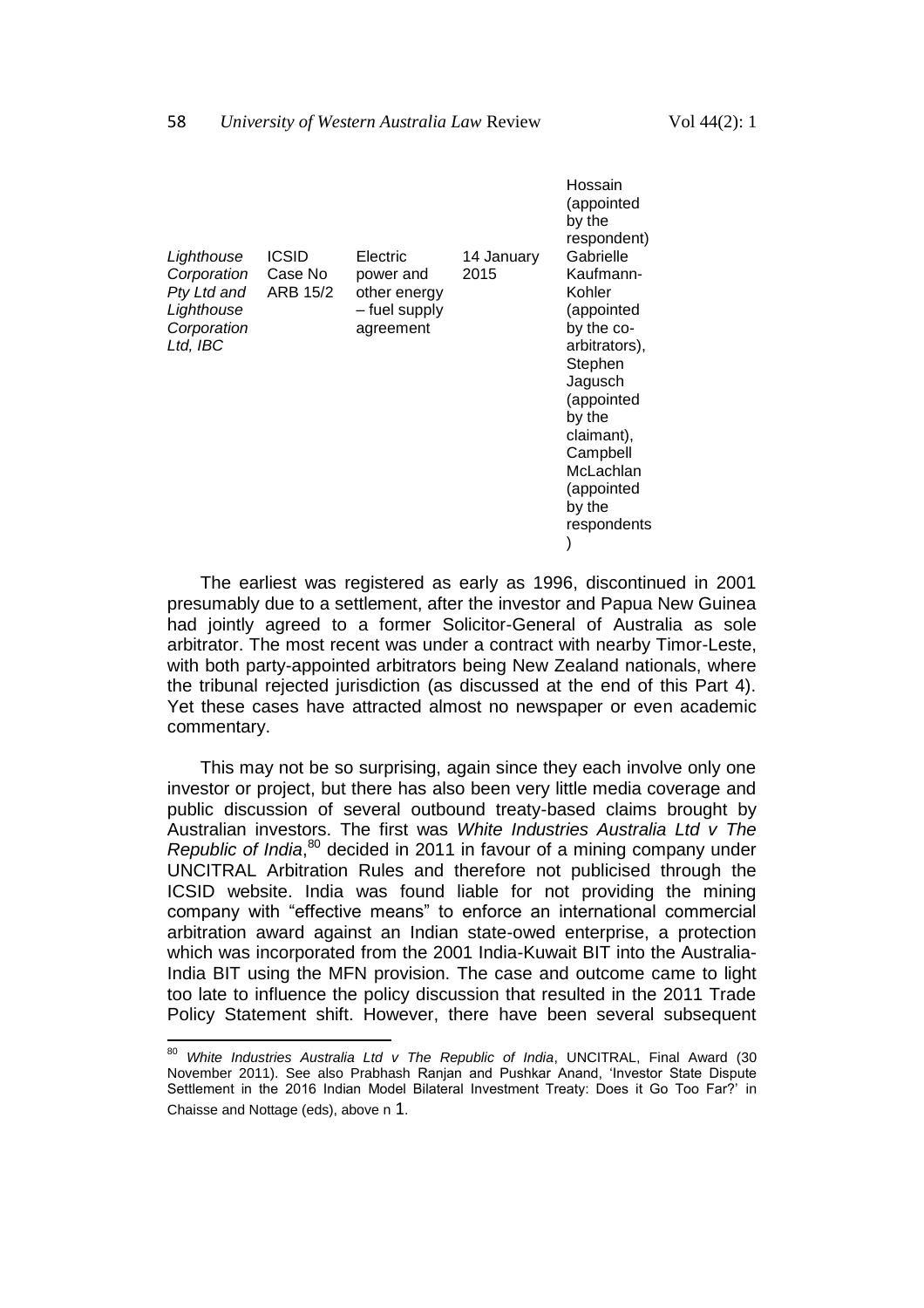$\overline{\phantom{a}}$ 

outbound cases, including two publically accessible through the ICSID website, which have also not attracted much newspaper coverage (as evidenced by Table 1 above) although they have sometimes been discussed in parliamentary inquiries into Australia ratifying FTAs containing ISDS provisions.<sup>81</sup>

This is quite surprising as one of the most high-profile ISDS claims against Indonesia has been brought by Churchill Mining and its Australian subsidiary, Planet Mining, under BITs respectively with the UK and Australia but consolidated into one proceeding under the ICSID Arbitration Rules since the day after Christmas in  $2012$ .<sup>82</sup> The claimants sought several billion US dollars regarding a massive coal deposit discovered in Kalimantan, alleging that mining licences secured by its local partner, the Ridlatama Group, were unilaterally revoked without due process and proper grounds.

The tribunal's Decision on Jurisdiction (24 February 2014) reasoned – quite debatably<sup>83</sup> -- that the 1992 Australia-Indonesia BIT lacked the host state's agreement to arbitration under the ICSID Convention, since that BIT stated only that the state "shall consent" (in future). This wording contrasted with that identified in some other contemporaneous and subsequent Australian treaties that very clearly provided advance consent. Nonetheless, the tribunal found ICSID jurisdiction for the Australian investor instead by interpreting mining licences issued by Indonesian

<sup>&</sup>lt;sup>81</sup> Indeed, Churchill Mining provided a public Submission in an inquiry into the Trans-Pacific Partnership: see in Joint Standing Committee on Treaties, Parliament of Australia, *Report 165* (2016) ch 6, [6.25-6.26], discussed in Luke Nottage, 'Investment Treaty Arbitration Policy in Australia, New Zealand – and Korea?' (2015) *Sydney Law School Legal Studies Research Paper No 15/66*, accessible on SSRN at <https://papers.ssrn.com/sol3/papers.cfm?abstract\_id=2643926>.

<sup>82</sup> The convoluted procedural history and the final Award are available via ICSID, 'Case Details: Churchill Mining Plc and Planet Mining Pty Ltd, formerly ARB/12/40 v Republic of Indonesia,<br>Case Mo ARB/12/40 and 12/14' Case No. ARB/12/40 <https://icsid.worldbank.org/en/Pages/cases/casedetail.aspx?CaseNo=ARB/12/40%20and%20 12/14 
charace Bee eg Mélida Hodgson, 'Churchill Mining PLC and Planet Mining Pty Ltd v Republic of Indonesia: Procedural Order No 15: Reconsideration under the ICSID Convention: No Award Required' (2016) 31 *ICSID Review* 114.

<sup>83</sup> For one critique, see Luke Nottage, 'Do Many of Australia's Bilateral Treaties Really Not Provide Full Advance Consent to Investor-State Arbitration? Analysis and Regional Implications' (2015) 12 *Transnational Dispute Management* 1; *Sydney Law School Research Paper No 14/39* <http://ssrn.com/abstract=2424987>, with a version also as 'The Limits of Legalisation in Asia-Pacific Investment Treaty Arbitration' in Julien Chaisse and Tsai-yu Lin (ed), *International Law and Government: Essays in Honour of*

*Mitsuo Matsushita* (Oxford University Press, 2016), 153-79. Mitchell, Sheargold and Voon (above n [25,](#page-6-1) 168) similarly criticise the reliance on other treaties to interpret a differently worded one in question, as a matter of the law of treaties, before remarking that anyway:

<sup>&</sup>quot;The tribunal appears to presume a level of consistency and strategy in Australia's negotiating approach that may not be borne out in the messy and pressure-filled practice of inter-State negotiations today, let alone more than two decades ago".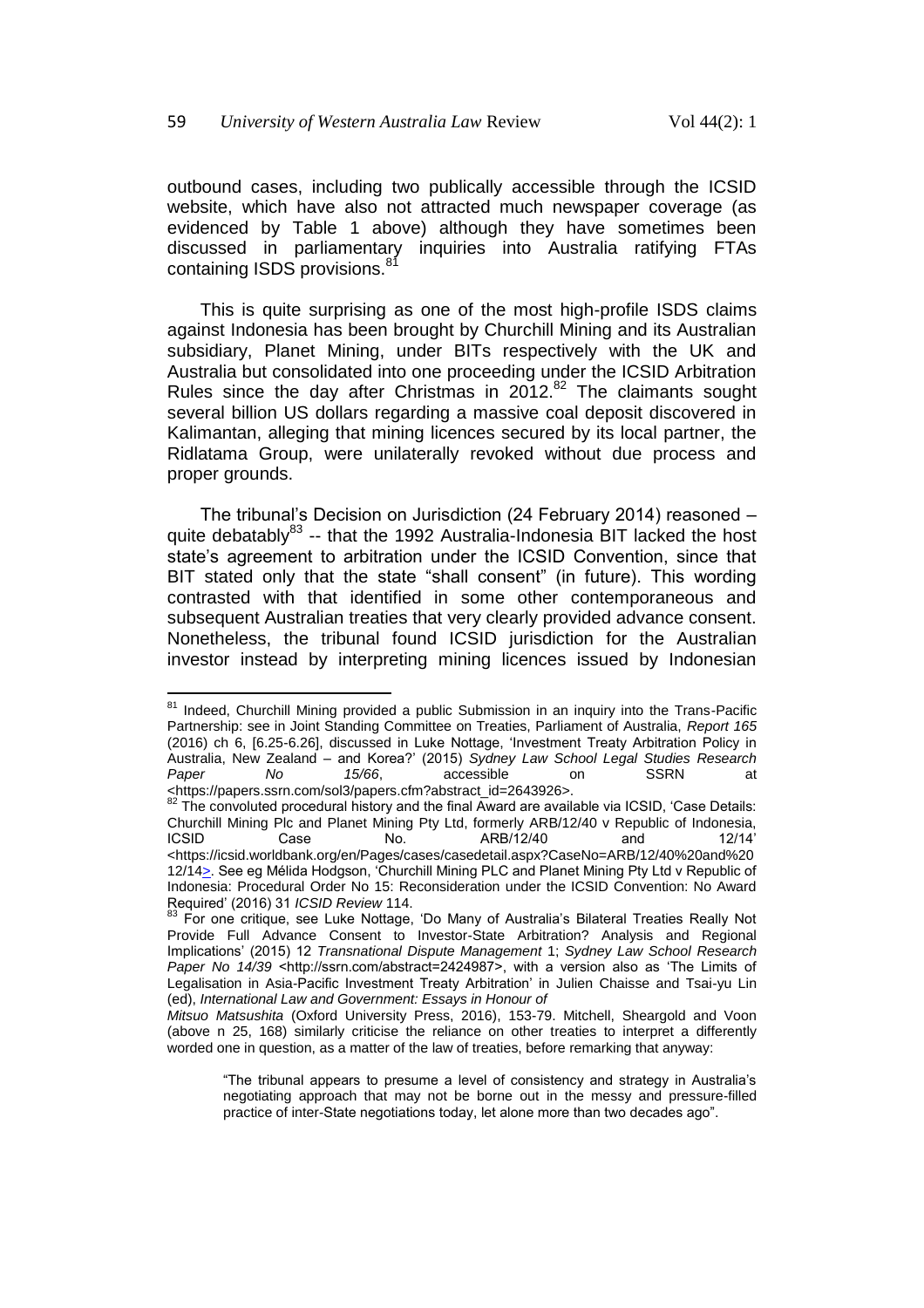authorities, and for Churchill under the BIT with the UK (including historical documents related to its negotiation).

However, Indonesia eventually persuaded the ICSID tribunal that the licences were procured by forgery. The Award of 6 December 2016 dismissed the claim by holding that the foreign investors had been "willfully blind" and failed to exercise due diligence with respect to this fraud, apparently committed by the local partner and involving an insider of the Government.<sup>84</sup> The favourable outcome for Indonesia was widely reported in the local media, with the justice minister declaring:<sup>85</sup>

"Many foreign investors come to Indonesia with malevolent intentions, as they try to benefit from regulatory loopholes and want to make a fortune from it. Therefore, the decision made by the ICSID should be a good warning to them," Yasonna said.

However, he acknowledged that such situations could arise because regional administrations across the archipelago often issued problematic mining permits.

On 4 April 2017 Churchill publiclly criticised the award on several grounds, including alleged failures of due process by the tribunal, and announced it would seek annulment.<sup>86</sup> The application was registered a week later, an annulment committee was formed in May, and provisional stay of enforcement of the award (including an order for the claimants to pay over US\$8m comprising 75 percent of the legal costs incurred by Indonesia to defend the matter). $87$  In October 2017 Indonesia filed its

<sup>&</sup>lt;sup>84</sup> For a summary, see Inaê Siqueira De Oliveira, 'ICSID Tribunal Dismisses Claims Brought Against Indonesia Based on Forged Mining Licences' in *International Institute for Sustainable Development Investment Treaty News* (13 March 2017) <https://www.iisd.org/itn/2017/03/13/icsid-tribunal-dismisses-claims-forged-mining-licenceschurchill-mining-plc-planet-mining-pty-ltd-v-republic-indonesia-icsid-case-no-arb-12-14-arb-12-  $40/5$ 

<sup>85</sup> Viriya P Singgih, 'Indonesia Vindicated in International Arbitration', *The Jakarta Post* (online), 9 December 2018 <http://www.thejakartapost.com/news/2016/12/09/indonesia-vindicated-ininternational-arbitration.html>. See also eg Firman Hidayat, 'Indonesia Wins International<br>Tribunal Against Churchill Mining' on *tempo.co* (8 December 2016) Tribunal Against Churchill Mining' on *tempo.co* (8 December 2016) <https://en.tempo.co/read/news/2016/12/08/056826357/Indonesia-Wins-International-Tribunalagainst-Churchill-Mining>. On the challenges for investors more generally due to the post-Suharto democracy's devolution of powers to regional or local governments, see Simon Butt, 'Foreign Investment in Indonesia: The Problem of Legal Uncertainty' in Vivienne Bath and Luke Nottage (eds), *Investment Law and Dispute Resolution Law and Practice in Asia* (Routledge, 2011).

<sup>86</sup> Churchill Mining PLC, 'Churchill Files Request for Annulment of ICSID Award: Update on Suspension' (4 April 2017)

<sup>&</sup>lt;http://www.churchillmining.com/library/file/CHL%20RNS%204%20April%202017%20- %20Annulment.pdf>.

Luke Eric Peterson and Zoe Williams, 'Asia Round-Up: China and Vietnam Face New BIT Claims - By Hela Schwarz GMBH and Trinh Vinh Binh Respectively - As Proceedings Against Korea and Indonesia Move Forward' on *Investment Arbitration Reporter* (22 June 2017)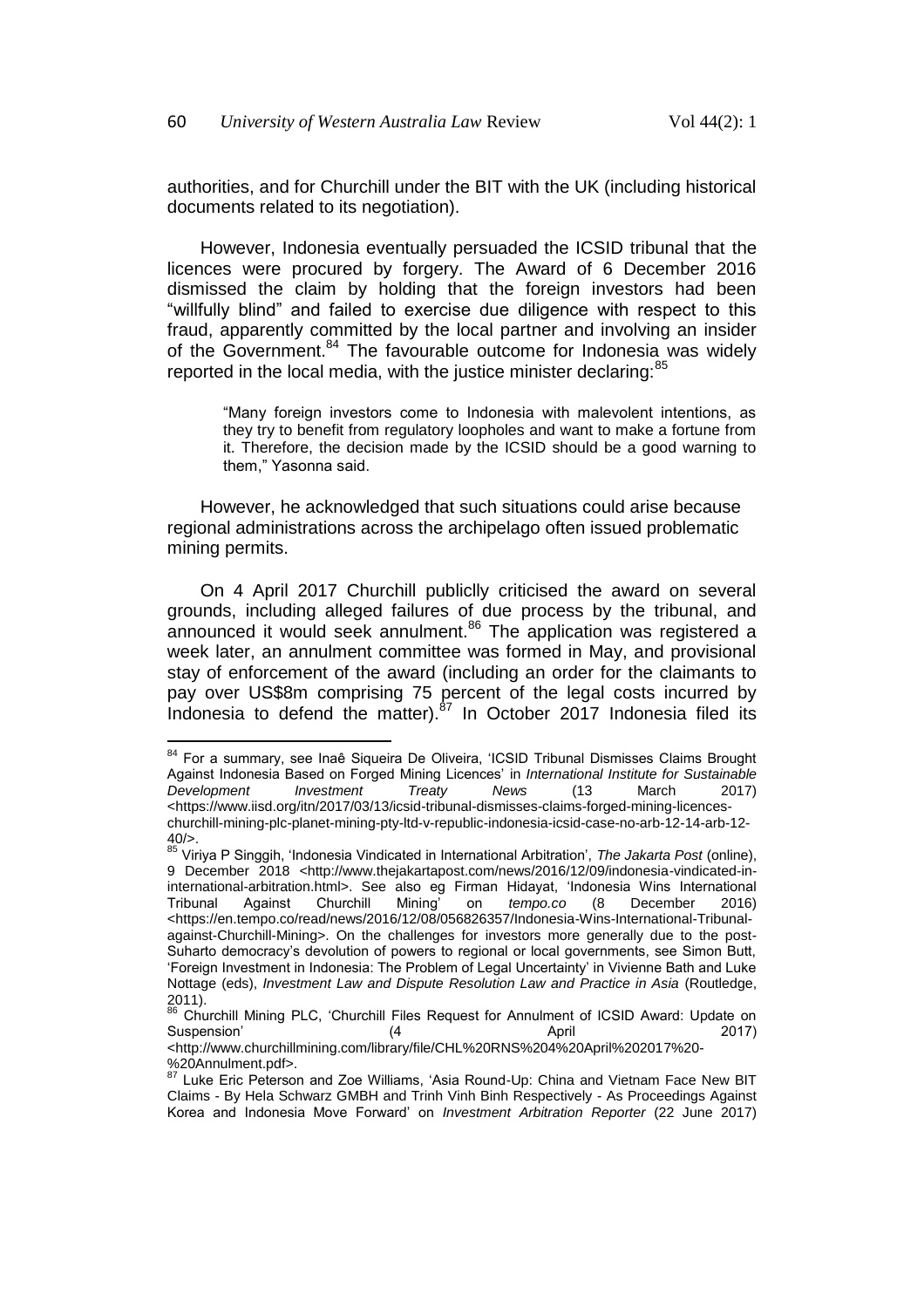counter-memorial, but the annulment decision may not be issued until 2019. Meanwhile, this cause celebre – along with several other ISDS claims pending against Indonesia, including another with connections to Australia<sup>88</sup> – will continue to cast a long shadow over the public mood in Indonesia and therefore its stance toward negotiating present and future investment treaties.

A contrary decision on jurisdiction appears to have resulted in another ISDS case under an Australian BIT, *Tethyan Copper Co v Pakistan*. <sup>89</sup> In 2006, Tethyan replaced another Australian company (BHP Biliton) as a party to a joint venture with the Province of Balochistan in Pakistan. The joint venture agreement provided for the exploration of gold, copper and other mineral deposits within the Province, but tensions reportedly arose between the joint venture partners over Tethyan's role in developing deposits discovered in the Chagai Hills. Tethyan commenced its claim against Pakistan under the 1998 Australia-Pakistan BIT following the refusal by provincial authorities to issue a mining license for an area it had been engaged in exploration activities. Tethyan claimed it was entitled to the license subject only to routine regulatory requirements. A confidential award on liability was issued in favour of Tethyan in March 2017, while a ruling on damages is expected sometime during 2018.

There are three noteworthy aspects to this case. The first is that the Australia-Pakistan BIT contains identical wording regarding consent to ICSID arbitration (the parties "shall consent"<sup>90</sup>) as is set out in the 1993 Australia-Indonesia BIT, discussed above. Since the *Tethyan* decision upholding jurisdiction in 2014 has not been made public, it is unclear whether the tribunal took a different approach to those words to that taken

l

<sup>&</sup>lt;https://www.iareporter.com/articles/asia-round-up-china-and-vietnam-face-new-bit-claims-asproceedings-against-korea-and-indonesia-move-forward/>.

See eg the 10 August 2016 claim related to a palm oil project brought by Singaporeregistered OleoVest (under the 2005 Singapore-Indonesia BIT, which was terminated by Indonesia but has a sunset clause for pre-existing investments, and the investor presumably sees this BIT as more pro-investor than two potentially applicable ASEAN treaties): *Oleovest Pte Ltd v Republic of Indonesia*, ICSID Case No ARB/16/26 <https://icsid.worldbank.org/en/Pages/cases/casedetail.aspx?CaseNo=ARB/16/26>. OleoVest (represented by Clifford Chance, which also represents Churchill and Planet Mining) is a former subsidiary of Australian biofuels firm Mission NewEnergy: Jarrod Hepburn, 'Palm Oil Company sees BIT Claim Registered Against Indonesia at ICSID' on *Investment Arbitration Reporter* (11 August 2016) <https://www.iareporter.com/articles/palm-oil-company-registers-bitclaim-against-indonesia-at-icsid/>. Oleovest has appointed the Australian, Gordon Smith, as its arbitrator in this ICSID proceeding: Zoe Williams, 'ICSID Taps Alexandrov to Chair Oleovest v Indonesia Arbitration' on *Investment Arbitration Reporter* (1 December 2017) <https://www.iareporter.com/articles/icsid-taps-alexandrov-to-chair-oleovest-v-indonesia $arbitration/>$ .

<sup>89</sup> *Tethyan Copper Company Pty Limited v Islamic Republic of Pakistan*, ICSID Case No ARB/12/1.

 $90$  Australia-Pakistan BIT (signed 7 February 1998, entered into force 14 October 1998), art 13(3)(a).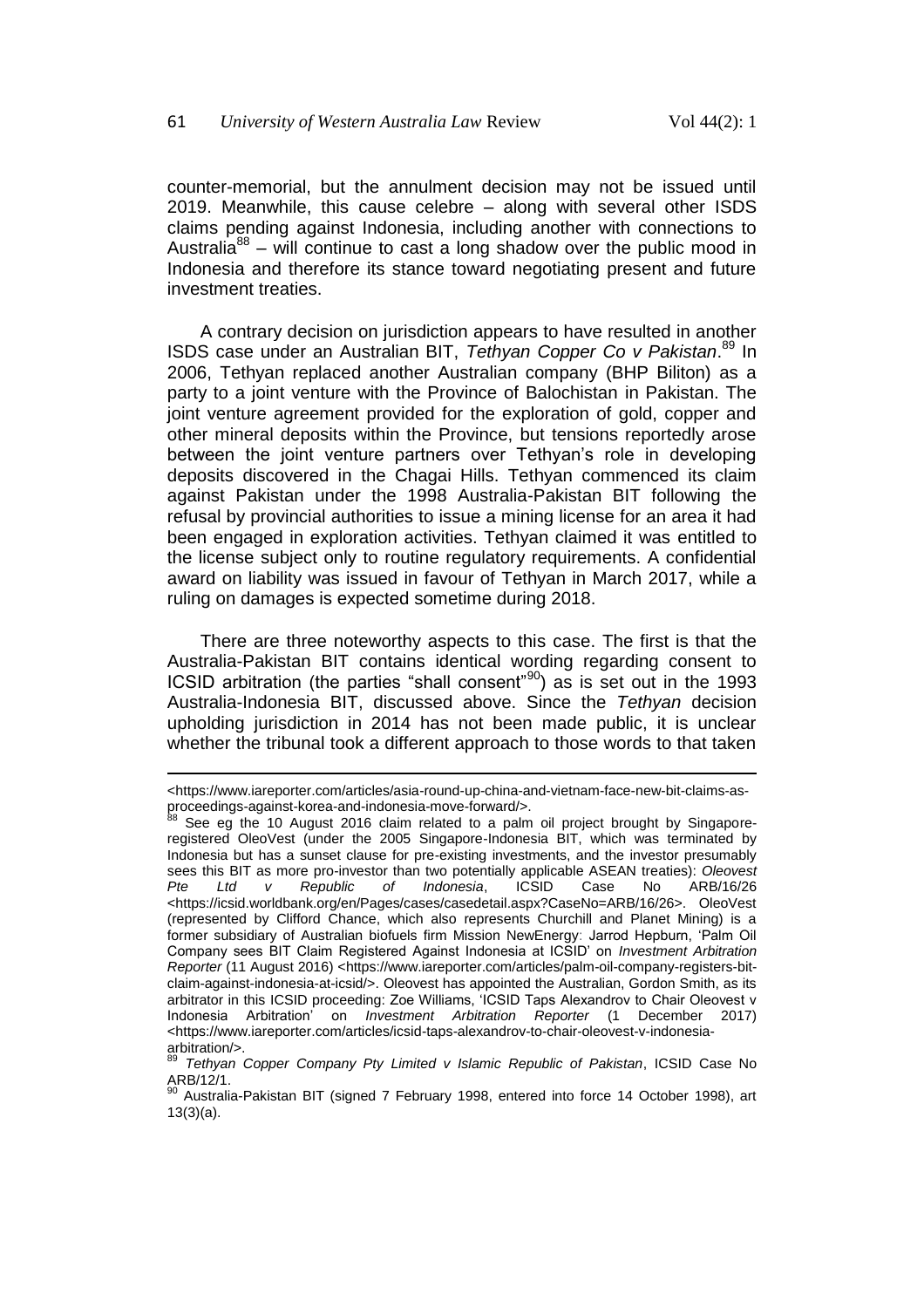by the tribunal in the Planet Mining case, or whether (on a similar or different basis to that adopted by that tribunal) it founded jurisdiction on other grounds.<sup>91</sup> Secondly, the investment project, much like the mining licenses held by Churchill and its Australian subsidiary, has attracted allegations of corruption. Indeed, the Pakistan Supreme Court found that as a result of corruption, the joint venture agreement was void. $92$  In addition, since the BIT does not have more modern standards for ISDS transparency and the award remains confidential, it is not possible to say whether or how the tribunal examined the legality of the investment, including for the purpose of the admission requirement embedded within the BIT's definition of "investment".<sup>93</sup> Thirdly, in September 2017 the two co-arbitrators (Lord Hoffman and chairperson Dr Klaus Sachs) rejected Pakistan's challenge to (claimant-appointed) Stanimir Alexandrov based partly on the increasingly controversial practice of "double-hatting". <sup>94</sup>

The latest treaty-based ISDS claim filed by Australian investors appears to be the claim by Kingsgate (parent and subsidiary) against Thailand under the 2004 bilateral  $FTA$ ,  $^{95}$  which the investors and their legal advisors presumably perceive as more favourable than AANZFTA.<sup>96</sup>

 $\overline{\phantom{a}}$ <sup>91</sup> See further Luke Eric Peterson and Katherine Simpson, 'Tribunal Rules That Australia BIT does not Express Advance Consent to Arbitration; A Dozen Other Australian Treaties are Worded Similarly' in *Investment Arbitration Reporter* (27 February 2014) Worded Similarly' in *Investment Arbitration Reporter* (27 February 2014) <https://www.iareporter.com/articles/tribunal-rules-that-australia-bit-does-not-express-advanceconsent-to-arbitration-a-dozen-other-australian-treaties-are-worded-similarly/>. From the publically-available 13 December 2012 Decision on Claimant's Request for Provisional Measures, Mitchell, Sheargold and Voon (above n [25,](#page-6-1) 170, footnotes omitted) remark that:

<sup>&</sup>quot;The *Tethyan Copper* tribunal did not even consider the 'shall consent' wording, perhaps because Pakistan apparently did not contend that it had not given consent to the arbitration38 and did in fact provide the requisite written consent pursuant to the BIT."

<sup>&</sup>lt;sup>92</sup> Baloch and others v Government of Balochistan and others, Decision of the Supreme Court, CP 796/07 etc, 7 January 2013,

[<sup>&</sup>lt;http://www.supremecourt.gov.pk/web/user\\_files/File/C.P.796of2007-dt-10-5-2013.pdf>](http://www.supremecourt.gov.pk/web/user_files/File/C.P.796of2007-dt-10-5-2013.pdf).

Australia-Pakistan BIT, art 1(a). For discussion on the operation of admission requirements, see further Chester Brown, 'The Regulation of Foreign Direct Investment buy Admission Requirements and the Duty on Investors to Comply with Host State Law' (2015) 21(4) *New Zealand Business Law Quarterly* 297 (contending that admission requirements for the initial investment under host state law should be strictly observed).

The claimant reportedly proposed "a supposedly 'novel' variation of the discounted cash flow valuation method, the so-called "modern" or "real options" DCF approach", while "Pakistan argued … that the same valuation method had formed a meaningful part of Peru's case in a separate arbitration where Mr. Alexandrov represents Peru": Luke Eric Peterson, 'Pakistan's Effort to Disqualify Stanimir Alexandrov in Tethyan Copper Case Proves Unsuccessful' in<br> *Investment* Arbitration Reporter (7 September 2017) *Investment Arbitration Reporter* (7 September 2017) <https://www.iareporter.com/articles/pakistans-effort-to-disqualify-stanimir-alexandrov-intethyan-copper-case-proves-unsuccessful/>.

<sup>&</sup>lt;sup>5</sup> Department of Foreign Affairs and Trade, Australian Government, 'Thailand-Australia FTA' <http://dfat.gov.au/trade/agreements/tafta/pages/thailand-australia-fta.aspx>.

<sup>96</sup> On the various provisions favouring host states in such ASEAN(+) treaties, see generally Diane A Desierto, 'Regulatory Freedom and Control in the New ASEAN Regional Investment Treaties' (2015) 16 *Journal of World Investment and Trade* 1018, and more generally Sungjoon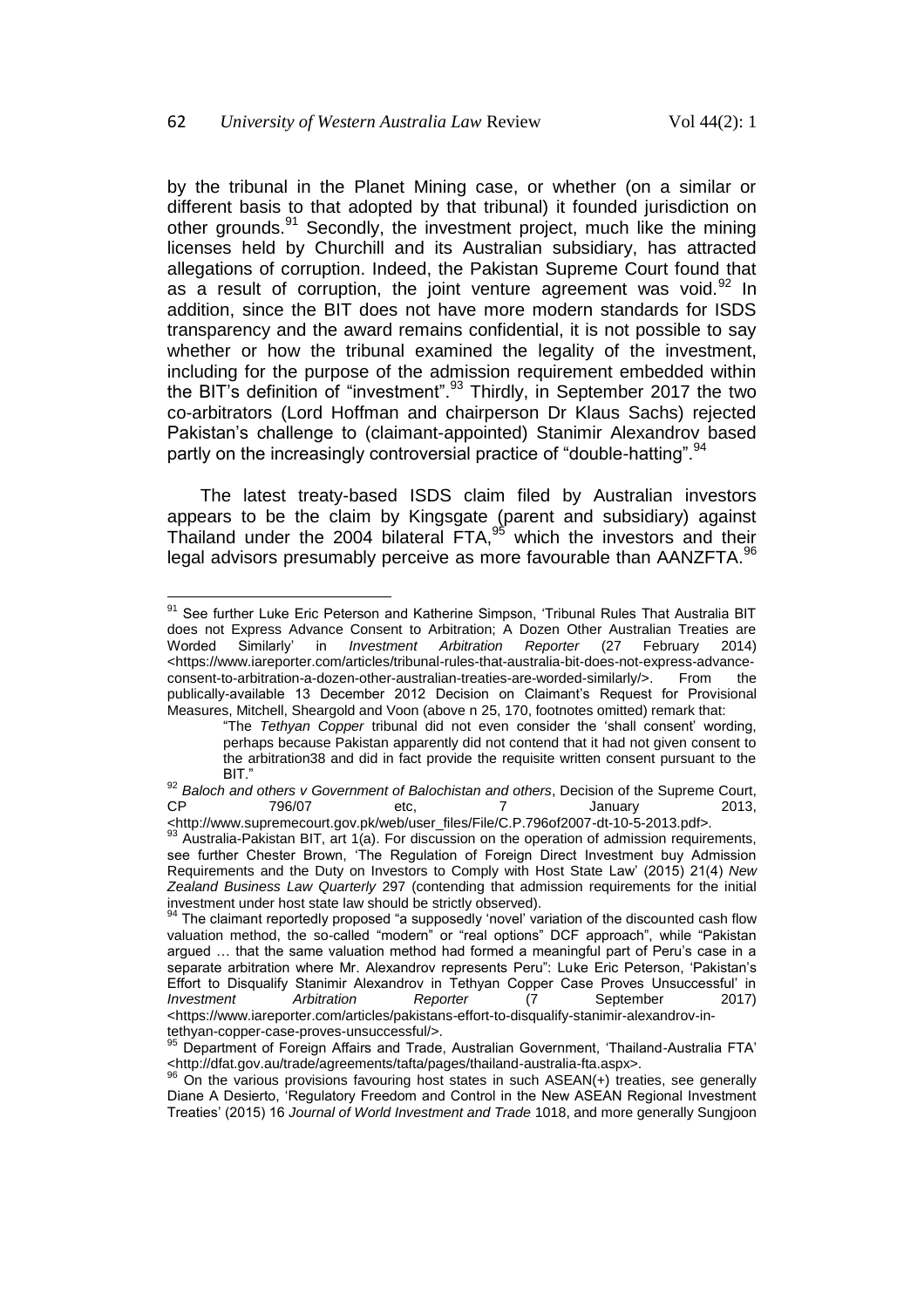Kingsgate (with local partners, through locally-incorporated joint company Akara Resources Public Co Ltd) began open-cast mining of Thailand's largest gold mine in 2001, expecting to operate it under licence until 2028, but filed a notice of dispute in April 2017 five months after the Thai (military) government banned all gold mining nation-wide as a part of a policy review prompted by growing concerns about environmental pollution and public health.<sup>97</sup> On 18 August 2017 Kingsgate announced that it had been able to meet with Thai authorities, and that: $98$ 

Shortly before the meeting, the Company was informed that the Thai Government had lifted the "temporary suspension" of the Chatree Mine, which is operated by the Company's subsidiary, Akara Resources Public Company Limited ("Akara"). Further, Kingsgate was advised that Akara's application for renewal of its Metallurgical Processing Licence, which expired on 31 December 2016, could now be processed.

However, it subsequently became clear that the Thai Government would not be offering any monetary compensation for the substantial losses that Kingsgate has already suffered as a result of the unlawful closure and expropriation of the Chatree Mine, nor for the substantial expenses that would be incurred in connection with restarting operations at Chatree (if an appropriate framework for doing so was able to be agreed with the Thai Government).

Kingsgate accordingly reserved its rights under the Thailand – Australia FTA and seems to have been unable to resolve the matter of compensation associated with the mine's suspension. On 2 November 2017, it announced via the Australian Stock Exchange that it had filed for

l

Cho and Jürgen Kurtz, 'The Limits of Isomorphism: Global Investment Law and the ASEAN Investment Regime' in Chaisse and Nottage, above n [1](#page-1-0). The legal advisors for Kingsgate are reportedly Clifford Chance (again) and Sydney-based Andrew Bell SC. See Jarrod Hepburn, 'Australian Investor Makes Good on BIT Arbitration Threat Against Thailand - and Also Takes its Political Risk Insurer to Court' on *Investment Arbitration Reporter* (2 November 2017) <https://www.iareporter.com/articles/australian-investor-makes-good-on-bit-arbitration-threat-

against-thailand-and-takes-its-political-risk-insurer-to-court/>. That commentary also reports that Kingsgate "recently commenced proceedings in an Australian court against its political risk insurer, which denied Kingsgate's claim", noting the possibility of double recovery and that Article 917(6) of the FTA provides that Thailand "shall not assert, at any stage of proceedings …, that the investor concerned has received or will receive, pursuant to an insurance or guarantee contract, indemnification or other compensation".

<sup>1</sup>A Reporter, 'A Second Gold Mine Investor Puts Thailand on Notice of Arbitration Claim -This Time Under Australian Free Trade Agreement' on *Investment Arbitration Reporter* (3 April 2017) <https://www.iareporter.com/articles/a-second-gold-mine-investor-puts-thailand-onnotice-of-arbitration-claim-this-time-under-australian-free-trade-agreement/>.

Kingsgate Consolidated Limited, 'Update on Claim Against Kingdom of Thailand' (News Announcement, 18 August 2017) <http://www.kingsgate.com.au/update-on-claim-againstkingdom-of-thailand/>.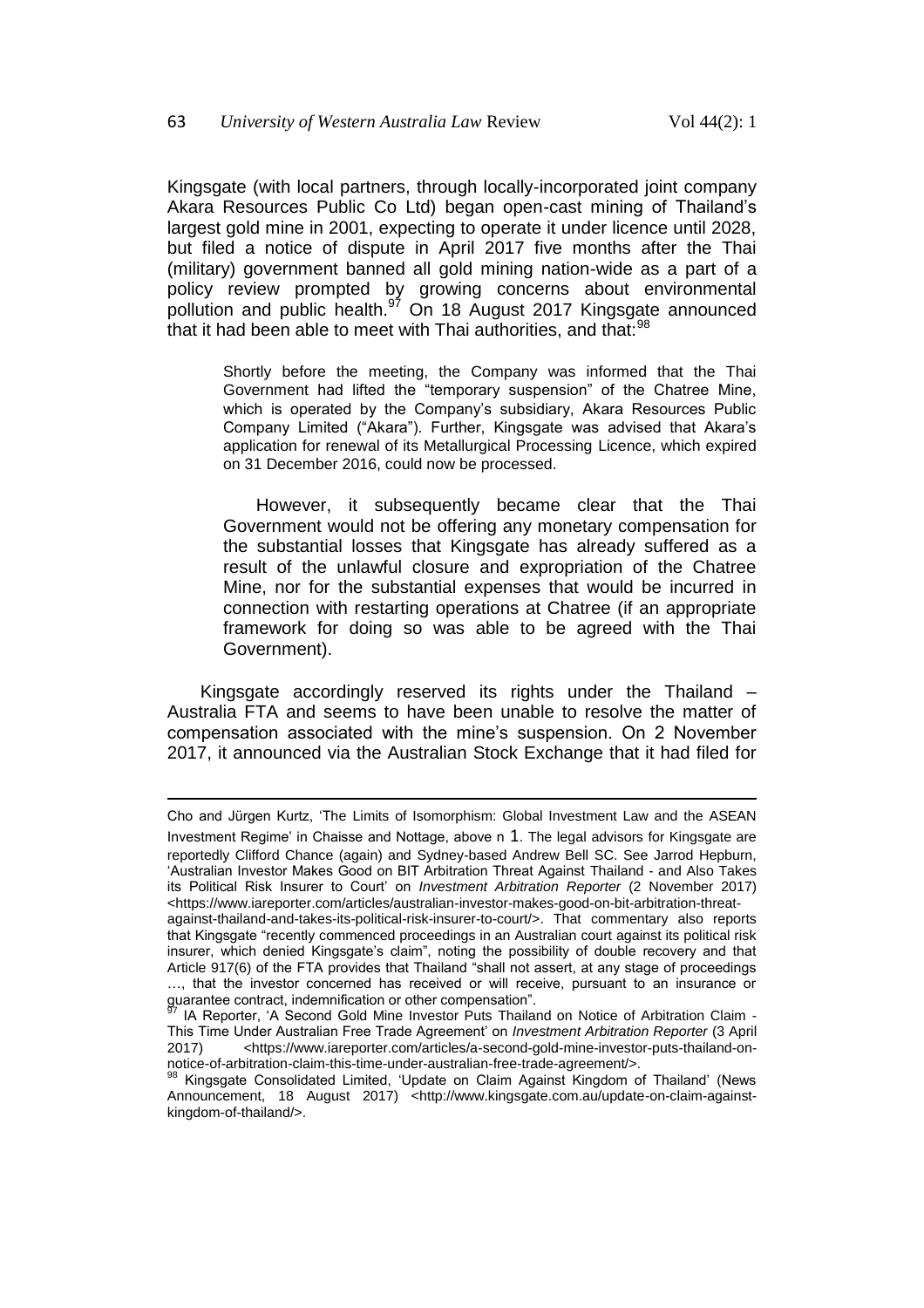arbitration alleging expropriation under the bilateral FTA,<sup>99</sup> which provides for UNCITRAL Arbitration Rules.<sup>100</sup>

Possibly complicating this matter, in October 2015 (soon after a meeting between the then Australian Ambassador and Thailand's Industry Minister where Thailand's mining law and policy was reportedly discussed in the context of bilateral economic cooperation generally) *The Nation*  reporters interviewed Greg Foulis as the CEO of Kingsgate, who:<sup>101</sup>

denied allegations that it paid bribes to get permission for the Chatree gold mine to operate, saying that its 100-per-cent shareholding in Akara Resources, as indicated in the annual report [and arguably contrary to Thai law on foreign investment], had been misinterpreted by the Thai media …

Allegations of corruption have long complicated arbitrations involving other foreign investments, albeit mostly with the arbitral seat in Thailand.<sup>102</sup> In addition, Thailand unsuccessfully objected to jurisdiction in

<sup>&</sup>lt;sup>99</sup> Kingsgate Consolidated Limited, 'Commencement of Arbitration Against Thailand' (Media Release, 2 November 2017)

<sup>&</sup>lt;http://www.asx.com.au/asxpdf/20171102/pdf/43nx46y27z949y.pdf>.

 $100$  For a comparison of Australia's bilateral FTAs with Thailand and other early counterparties, see generally Luke Nottage and Kate Miles, '"Back to the Future" for Investor-State Arbitrations: Revising Rules in Australia and Japan for Public Interests' (2009) 26 *Journal of International Arbitration* 25, with a manuscript version including an Appendix table at <https://papers.ssrn.com/sol3/papers.cfm?abstract\_id=1151167>.

<sup>101</sup> Tanpisit Lerdbamrungchai, 'Envoy Meets Minister Over Mining', *The Nation* (online), 8 October 2015) <http://www.nationmultimedia.com/national/Envoy-meets-minister-over-mining-30270416.html>. Incidentally, the involvement of the Australian government in trying to help Kingsgate resolve its dispute with the Thai government, before Kingsgate ended up filing its ISDS claim, makes sense given that the bilateral FTA contains both inter-state arbitration and investor-state arbitration provisions. A rational investor is likely first to try to mobilise its home state to negotiate with the host state in the shadow of the former mechanism, before incurring the cost of an ISDS claim. This undercuts the argument that there has been no significant depoliticisation of investment disputes as Wikileaks evidence suggests that the US government has continued to get involved in trying to resolve disputes on behalf of its investors since the 1990s, albeit less intensely than in an earlier era, whether or not there exists an investment treaty (Geoffrey Gertz, Srividya Jandhyala and Lauge Poulsen, 'Legalization, Diplomacy, and Development: Do Investment Treaties De-Politicize Investment Disputes?', (2018) 107 *World Development* 107. Such continued politicisation can be explained because such treaties would contain an inter-state arbitration mechanism in addition to (usually) the ISDS mechanism. However, it is possible (and not tested in this empirical study) that significant depoliticisation occurs after the investor files an ISDS claim, after failing to resolve the dispute with some involvement from the home state, which then can say to the host state that the matter is now out of its hands. Cf also generally the apparently limited role that depoliticisation has played as a motivation for the development of the investment treaty system: Bonnitcha, Poulsen and Waibel, above n [9](#page-2-0), at 193-198.

<sup>&</sup>lt;sup>102</sup> Luke Nottage and Sakda Thanitcul, 'The Past, Present and Future of International Investment Arbitration in Thailand' (2016) 16/31 *Sydney Law School Research Paper* <http://ssrn.com/abstract=2770889>. The frequency with which allegations of corruption are now being made generally may suggest that such allegations are becoming part of a standard defensive strategy for respondent states: see Sam Luttrell, 'Fall of the Phoenix: The New Test for Illegality Objections in International Investment Arbitration', in this volume.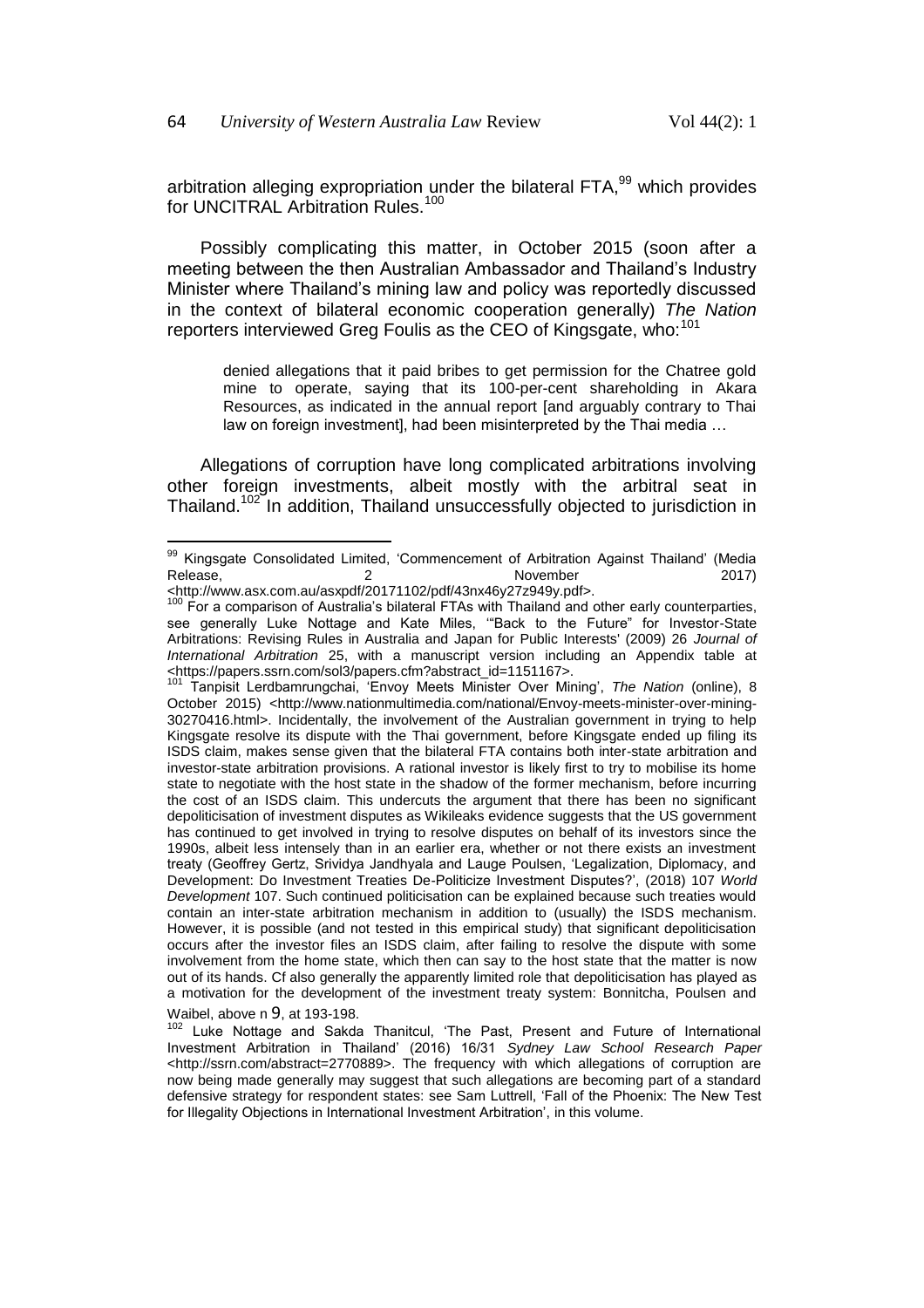the protracted *Walter Bau* arbitration under the Germany-Thailand BIT (Thailand's first inbound ISDS claim) on the ground that the investment had not been properly approved in writing. <sup>103</sup> It then vigorously challenged the final award on similar grounds in Switzerland (the seat for that UNCITRAL Rules arbitration), then in the US, and (eventually unsuccessfully) in Germany. Award enforcement would have been much more straightforward had it been subject to the ICSID Convention, but Thailand has signed yet has never ratified that framework treaty.

Historically, Thai government lawyers have persistently contested arbitration proceedings involving foreign investors, although recently the government is also trying to make Thailand a more attractive seat for commercial arbitration and also has become aware that ISDS provisions can underpin outbound as well as inbound FDI. In 2011, on UNCTAD data, Thailand became a net FDI exporter;<sup>104</sup> and on 31 July 2017 a Thai investor notified a treaty-based ISDS dispute (against Malaysia) for the first time.<sup>105</sup> It is unclear therefore whether and how the new claim against Thailand under its bilateral FTA with Australia will impact on its stance in negotiating other treaties, especially now RCEP.

Overall, the ISDS claim filed by Kingsgate in 2017 has not yet received much attention in Thailand's local media.<sup>106</sup> However, this could change as health problems allegedly linked to heavy metal toxins have been investigated for many years,<sup>107</sup> even generating in late May 2016 the first-ever class action by affected residents pursuant to Thailand's new

Work – In the Land of Smiles?' in Chaisse and Nottage (eds), above n [1](#page-1-0).

 $103$ <sup>103</sup> For some documentation on the *Walter Bau* case, see ITA Law <https://www.italaw.com/cases/123>.

<sup>&</sup>lt;sup>104</sup> See generally Luke Nottage and Sakda Thanitcul, 'International Investment Arbitration in Thailand: Limiting Contract-based Claims While Maintaining Treaty-based ISDS' (2017) 18 *Journal of World Investment and Trade* 767. However, data on FDI inflows may not be reliable, with two other datasets giving conflicting results over whether Thailand's ISDS-backed treaties have significantly increased inbound FDI. See Jason Webb Yackee, 'Do Investment Treaties

<sup>&</sup>lt;sup>105</sup> Damien Charlotin and Luke Eric Peterson, 'Estate of Thai National Hopes That Terminated ASEAN Treaty can be used for Claim Against Malaysia' on *Investment Arbitration Reporter* (3 August 2017) <https://www.iareporter.com/articles/estate-of-thai-national-hopes-thatterminated-asean-treaty-can-be-used-for-claim-against-malaysia/>.

<sup>106</sup> The Factiva database was used to search leading English-language Thai newspapers Bangkok Post and The Nation, retrieving 17 articles referring to the claim when searching under the term "Kingsgate Consolidated". See for example Sitthipoj Kebui, 'Kingsgate Begins<br>Arbitration Proceedings', Bangkok Post (online), 3 November 2017 Arbitration Proceedings', *Bangkok Post* (online), 3 November 2017 <https://www.bangkokpost.com/archive/kingsgate-goes-to-arbitration/1354076>.

<sup>107</sup> See eg 'Locals Near Mine Get New Health Test', *Bangkok Post* (online), 19 October 2015 <https://www.bangkokpost.com/archive/locals-near-mine-get-new-health-test/734084> and Pratch Rujivanarom, 'Conflict Over Mine Rages Ahead of License Deadline', *The Nation*  (online), 6 May 2016 <http://www.nationmultimedia.com/national/Conflict-over-mine-ragesahead-of-licence-deadline-30285377.html>.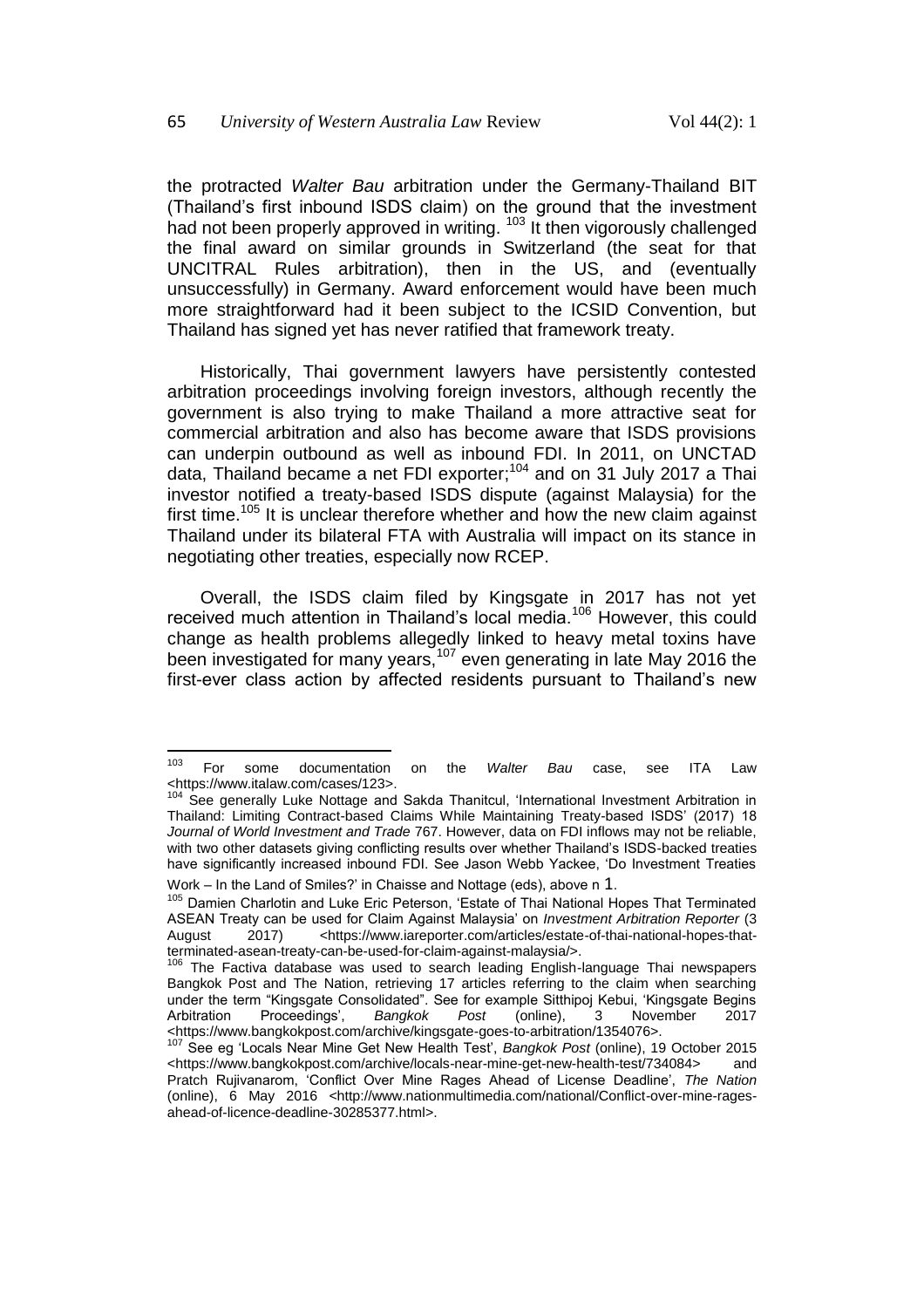US-style legislation.<sup>108</sup> Prior to this dispute escalating, Kingsgate had been reportedly interested in expanding its mining activity in Thailand as well as other ASEAN countries,<sup>109</sup> but may now be rethinking this strategy.

Australian investors have also recently but unsuccessfully pursued claims against Timor-Leste, although the arbitration in this instance was initiated under a contract between the investors and host government, rather than an investment treaty. The claims were advanced by Lighthouse Corporation Pty Ltd and Lighthouse Corporation Ltd, IBC against Timor-Leste with respect to a dispute under a fuel-supply contract. Lighthouse sought to found ICSID jurisdiction in "standard terms" documents, which it said provided for ICSID arbitration in the event of disputes and which, it alleged, had been incorporated by reference into the parties' contract. The tribunal rejected these arguments, finding the relevant documents ambiguous as to their meaning and application, and also that on the evidence, it had not been established that Timor-Leste was even aware of them. To the contrary, the tribunal concluded that the parties had intended to rely on domestic litigation as the means for resolving any disputes that might arise under the contract. Lighthouse was ordered to pay the costs of the arbitration proceedings (around US\$547,000) and reimburse Timor-Leste US\$1.3 million for legal costs.<sup>110</sup>

Table 1 above shows that that this case has received no Australian newspaper coverage. This is perhaps unsurprising given that it involves a one-off contract, rather than an outbound treaty-based IDS claim – although even those do not get much press. The silence is somewhat striking, however, given that Timor-Leste has been in the Australian (and international) news very recently regarding a settlement of a longstanding and controversial maritime boundary dispute between the two countries involving a major gas field.<sup>111</sup>

 $\overline{\phantom{a}}$ <sup>108</sup> Wasant Techawongtham, 'PLAIN TALK: Justice for Villagers Shows Thailand is Moving Forward', *Bangkok Post* (online), 3 June 2016 <https://www.bangkokpost.com/print/999841/>. On the new class action regime, and claiming behaviour recently over personal injuries, see eg Sakda Thanitcul, 'Thailand' in Luke Nottage and Sakda Thanitcul (eds), *ASEAN Product Liability and Consumer Product Safety Law* (Winyuchon, 2016) 273-302. On consumer and citizen activism on matters affecting public health, despite (and sometimes because of) periodic military governments, see eg Frank Munger, 'Cause Lawyers and Other Signs of Progress: Three Thai Narratives' in Scott L Cummings (ed), *The Paradox of Professionalism: Lawyers and the Possibility of Justice* (Cambridge University Press, 2011) 243-273 and Frank Munger, 'Revolution Imagined: Cause Advocacy Consumer Rights and the Evolving Role of NGOs in Thailand' (2014) 9 *Asian Journal of Comparative Law* 29.

<sup>109</sup> Lamonphet Apistniran, 'Kingsgate to Dig Out Thai Mining Stand', *Bangkok Post* (online), 5 August 2015 <https://www.bangkokpost.com/print/644336/>.

<sup>110</sup> *Lighthouse Corporation Pty Ltd and Lighthouse Corporation Ltd, IBC v Democratic Republic of Timor-Leste*, ICSID Case No ARB/15/2, Award, 22 December 2017 at [344]-[346].

<sup>111</sup> Helen Davidson, 'Australian and Timor-Leste Sign Historic Maritime Border Treaty', *The*  Guardian (online), 7 March 2018 <https://www.theguardian.com/world/2018/mar/07/australia-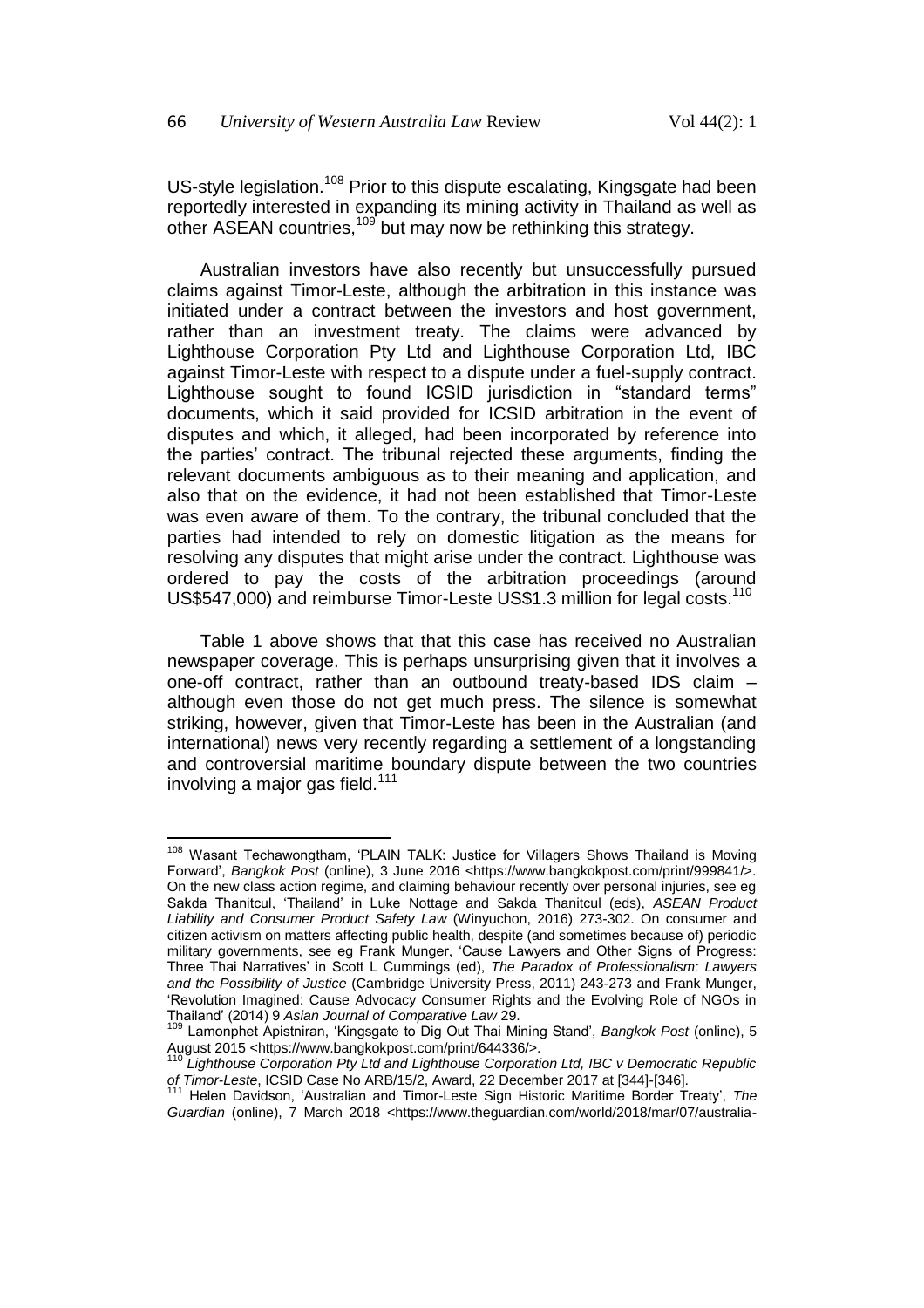Overall, therefore, it seems that outbound claims have attracted little public attention. Indeed, the issues they throw up seem not (yet) to have generated significant drafting innovations in more recent treaties negotiated by Australia. In other words, we find no availability bias that might countervail that created by the first inbound treaty-based claim, and instead a persistent status quo bias.

### **5. Conclusion**

l

Australia and New Zealand have continued to embed themselves within the investment treaty regime, including its preferred ISDS mechanism for resolving investor claims. Notably, Australian investors are becoming more active ISDS users. Nonetheless, acceptance of ISDS was interrupted for Australia during the Gillard Government's tenure (2011-3), and since November 2017 has been put on hold in New Zealand by the Ardern Government's rejection of ISDS for future treaties. In Australia's case, the pattern of ISDS policy-making can partly be explained by availability bias, following the initiation of PMA's claim in 2011 (which then had some spill-over influence on public debates in New Zealand). For New Zealand's part, its only experience as a respondent, in Mobil's contractbased ISDS claim, has been largely overlooked. This seems understandable given the nature of the complaint in the Mobil case, as well as more limited repercussions of contract-based rather than treatybased claims. Concerns about ISDS have only emerged in New Zealand much later, as part of a wider debate about the merits of New Zealand's negotiation of recent FTAs, and as part of the politicisation of those negotiations.

It is also interesting that in Australia's case, there does not seem to be evidence of availability bias extending to additional inbound treaty-based claims. Neither the tail-end of the PMA case addressing costs issues, nor the similar arbitration regarding tobacco control measures adopted by Uruguay, has sustained the level of media attention that was generated by PMA's claim against Australia on the merits. Meanwhile, the prospect of subsequent ISDS claims against Australia under AUSFTA has not generated widespread media attention either, at least not yet, even accepting that the chances of such claims being successfully prosecuted are a fairly remote prospect. Instead, reporting on ISDS in the Australian media fell away significantly after the dismissal of PMA's claim on jurisdictional grounds (Figure 1).

and-timor-leste-sign-historic-maritime-border-treaty>. See generally Natalie Klein, 'Conciliation under Article 298 of UNCLOS between Timor-Leste and Australia (Timor-Leste v Australia)' (Paper presented at the  $6<sup>th</sup>$  Annual Conference on International Law: The Year in Review, Sydney Centre for International Law (SCIL), Sydney Law School, 23 February 2018).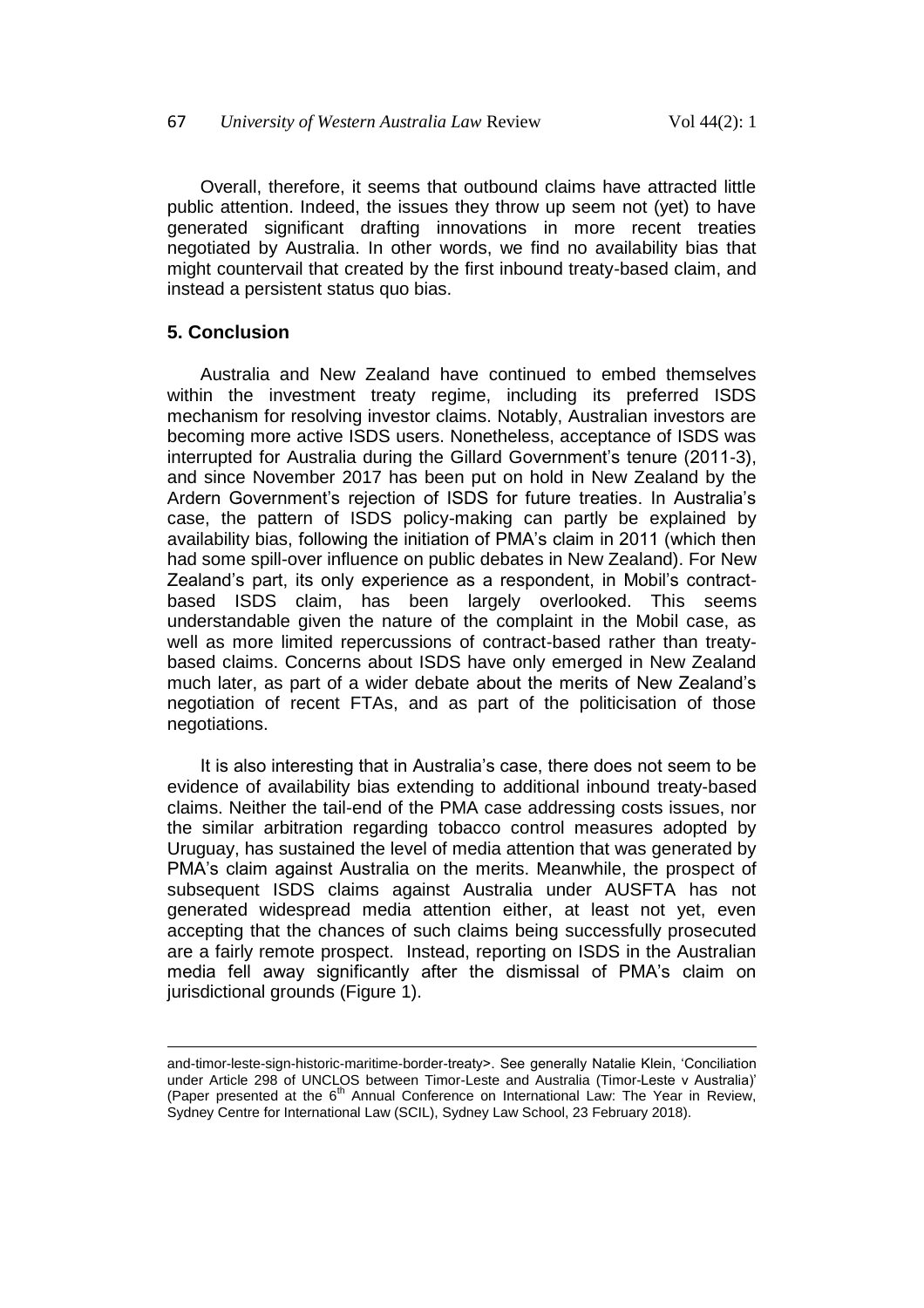The effects of availability bias from experiences with ISDS therefore seem to have been quite limited in Australia, despite prompting a policy shift over 2011-13 and a lingering change in public perceptions that may be diminishing. Effects have also been quite muted in New Zealand, which has only been subjected to an almost unknown contract-based ISDS claim, and instead has only recalibrated its FTA practice in light of other countries' experiences of treaty-based arbitration.<sup>112</sup> Accordingly, both countries may yet be able to take an active and innovative approach to ISDS reform, despite the Adern Government's recent rejection of ISDS. This could usefully take into account not only the issues faced by Australia as host state, especially the delays and complications such as those associated with transparency highlighted by the PMA case,<sup>113</sup> but also from the growing number of claims by Australia's outbound investors (Part 4).

On the other hand, the question of whether those outbound ISDS claims will have a positive influence on receptiveness to ISDS is difficult to judge. As indicated by the decline in reporting on ISDS, the current claims by Australian investors have received very little media attention to date. Even if some of the outbound ISDS claims prove successful, this may well attract more criticism of the ISDS system within Australia rather than a heightened appreciation of how it can help Australian investors secure redress for interference with their FDI abroad, particularly in developing countries. Persistent critics (and their preferred media outlets and political parties) are likely to perceive or portray successful ISDS claims as a rich developed country indirectly beating up on poor developing countries – particularly as most claims involve mining companies, which those critics probably dislike anyway. In addition, although the reporting of ISDS has dropped off in Australia recently, the New Zealand experience shows how easily it could resurface as a major topic of public discussion if and when a more centre-left government is elected in Australia.

 $\overline{\phantom{a}}$  $112$  Quite similarly, for example, Indonesia and Korea did not significantly debate ISDS policy after being subject to early contract-based ISDS claims. This has only occurred in recent years, albeit after major inbound treaty-based claims. See Antony Crockett, 'The Termination of Indonesia's BITs: Changing the Bathwater, But Keeping the Baby?' (2017) 18(5-6) *Journal of World Investment and Trade* 836 (noting the *Amco* case); and Younsik Kim, 'Investor-State Arbitration in South Korean International Trade Policies: An Uncertain Future, Trapped by the Past' (Centre for International Governance Innovation Investor State Arbitration Series Paper No 15) <https://www.cigionline.org/publications/investor-state-arbitration-south-koreaninternational-trade-policies-uncertain-future> (noting the *Colt* case).

<sup>&</sup>lt;sup>113</sup> On 18 July 2017, Australia did become the first Asia-Pacific state to sign the 2014 (Mauritius) United Nations Convention on Transparency in Treaty-based Investor-State Arbitration (at

<sup>&</sup>lt;http://www.uncitral.org/uncitral/uncitral\_texts/arbitration/2014Transparency\_Convention.html> ), which helps retrofit broader transparency provisions onto pre-existing treaties. But Australia has not yet ratified this treaty and a related Bill has not yet passed the Senate: see Luke Nottage and James Morrison, 'Accessing and Assessing Australia's International Arbitration Act' (2017) 34(6) *Journal of International Arbitration* 963, 969-71.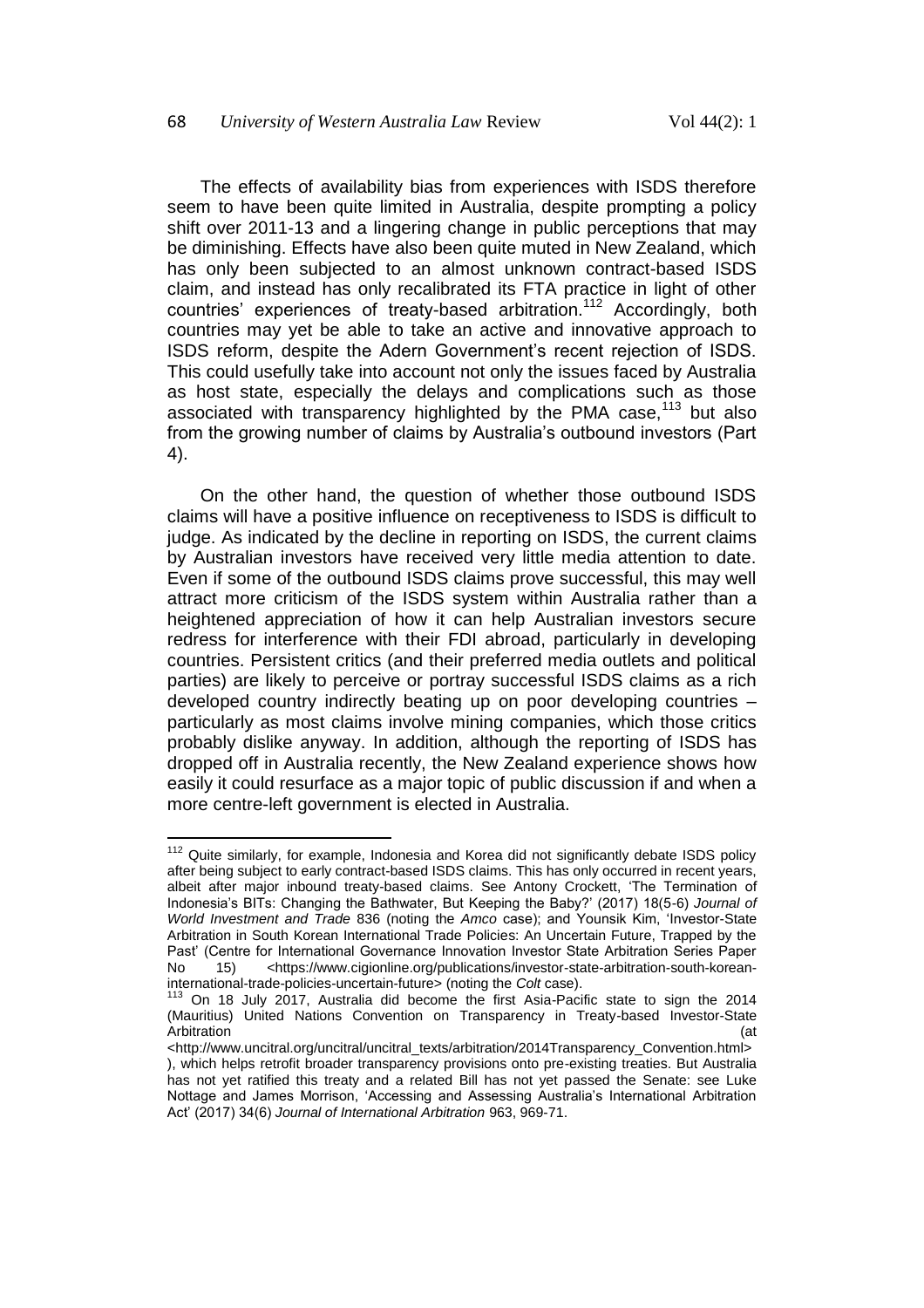Apart from experiences with ISDS cases, it seems likely that other factors will continue to affect the ability of Australia and New Zealand proactively to influence the path of international investment law. These include the status quo bias that both countries have demonstrated through their path dependence in their recent investment treaty practice. That practice has been strongly inspired by the 2004 US Model BIT and that country's related FTA practice.<sup>114</sup> Yet, recent events suggest that the dependency has weakened. Following the departure of the US from the TPP, the treaty was resigned (and rebranded as the Comprehensive and Progressive Agreement for Trans Pacific Partnership, or 'CPTPP'), subject to the "suspension" of various provisions.<sup>115</sup> In particular, the CPTPP parties agreed to suspend the operation of ISDS with respect to investment agreements, as had been pushed for by the US during the TPP negotiations. As a result, contract disputes will be resolved according to any contractually agreed means, which may include confidential arbitration. Apart from the potential for less transparency than ISDS, there is also a potential for inefficiency if the dispute generates a treaty-based ISDS claim in parallel.

<span id="page-37-0"></span>Interestingly, New Zealand, Canada and Chile issued a Joint Declaration on ISDS, released alongside the official CPTPP texts signed on 8 March 2018. The three countries stated that they "intend to work together on matters relating to the evolving practice" of ISDS, "including as part of the ongoing review and implementation" of the CPTPP.<sup>116</sup> Specifically, the parties stated their intention to cooperate in addressing the ethical responsibilities of arbitrators, including the "double-hatting" problem that arose in the Tethyan case, as part of the implementation of Art 9.22.6 of the CPTPP (which requires guidance or a code of ethics for ISDS arbitrators before the treaty comes into force). They also agreed to "promote rules" for reducing the costs of dispute settlement for small and medium-sized enterprises. This could be of considerable interest to New Zealand, given that it has relatively few large-scale entities that are active investors in other countries. By highlighting ethical issues such as "doublehatting", and costs of conventional ISDS proceedings, these countries appear to be signaling their (soft) commitment to take a more pro-active role in reforming the system – at least in the Asia-Pacific through the

 $114$  See Kawharu and Nottage, above n [23,](#page-6-2) 507-509.

<sup>&</sup>lt;sup>115</sup> The text, including the list of suspended provisions, is available at Ministry of Foreign Affairs and Trade, *CPTPP Text* <www.mfat.govt.nz/en/trade/free-trade-agreements/free-tradeagreements-concluded-but-not-in-force/cptpp/comprehensive-and-progressive-agreement-fortrans-pacific-partnership-text/>.

<sup>116</sup> Ministry of Foreign Affairs and Trade, *CPTPP Joint Declaration*, <https://www.mfat.govt.nz/assets/CPTPP/CPTPP-Joint-Declaration-ISDS-Final.pdf>. We thank Murray Griffin for bringing this document to our attention. It is not listed among the CPTPP texts online (MFAT, above n [115\)](#page-37-0) perhaps because the three states do not intend to be bound under international law by this joint statement of intent.